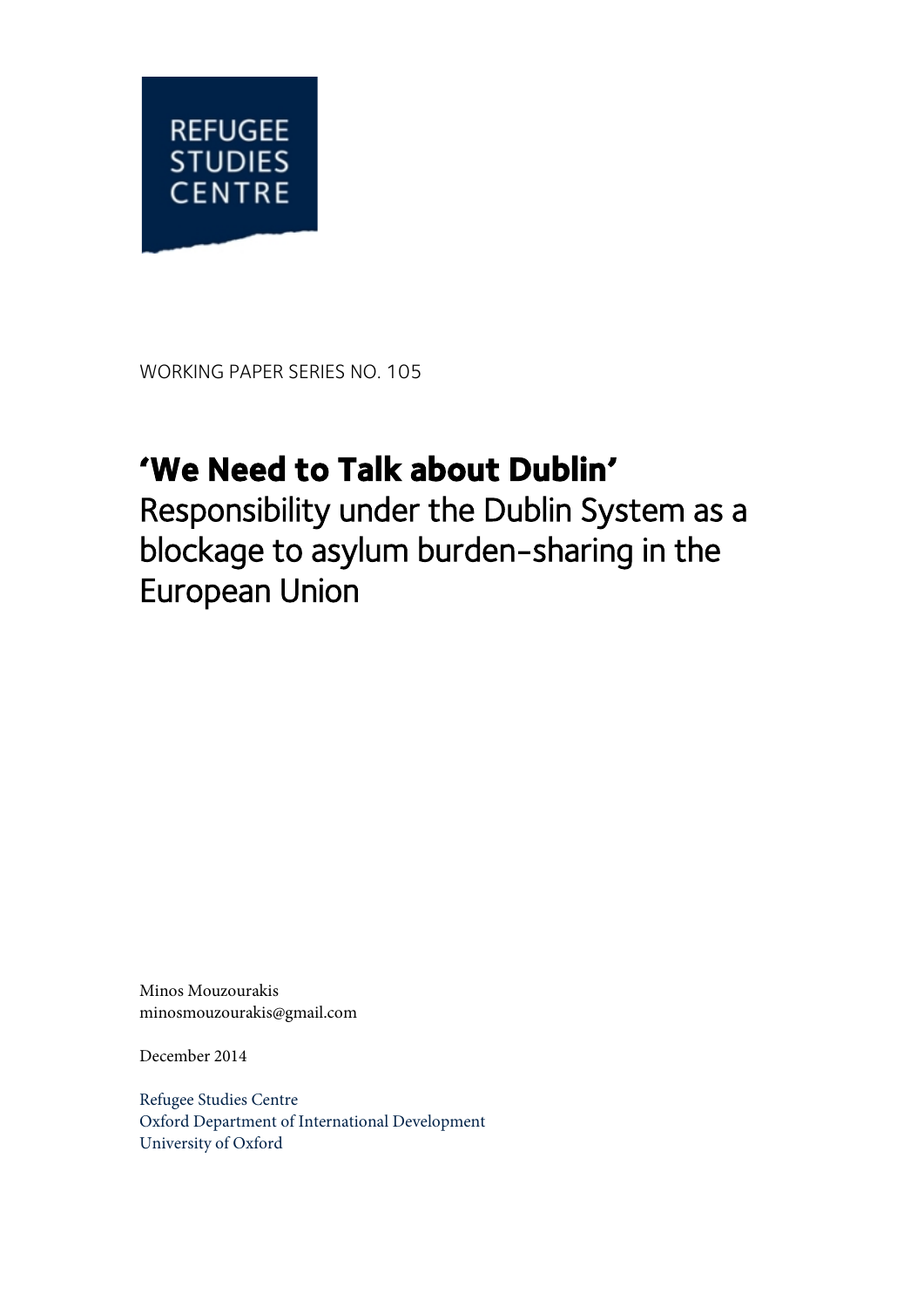## **Working Paper Series**

The Refugee Studies Centre (RSC) Working Paper Series is intended to aid the rapid distribution of work in progress, research findings and special lectures by researchers and associates of the RSC. Papers aim to stimulate discussion among the worldwide community of scholars, policymakers and practitioners. They are distributed free of charge in PDF format via the RSC website. Bound hard copies of the working papers may also be purchased from the Centre.

The opinions expressed in the papers are solely those of the author/s who retain the copyright. They should not be attributed to the project funders or the Refugee Studies Centre, the Oxford Department of International Development or the University of Oxford. Comments on individual Working Papers are welcomed, and should be directed to the author/s. Further details may be found at the RSC website (www.rsc.ox.ac.uk).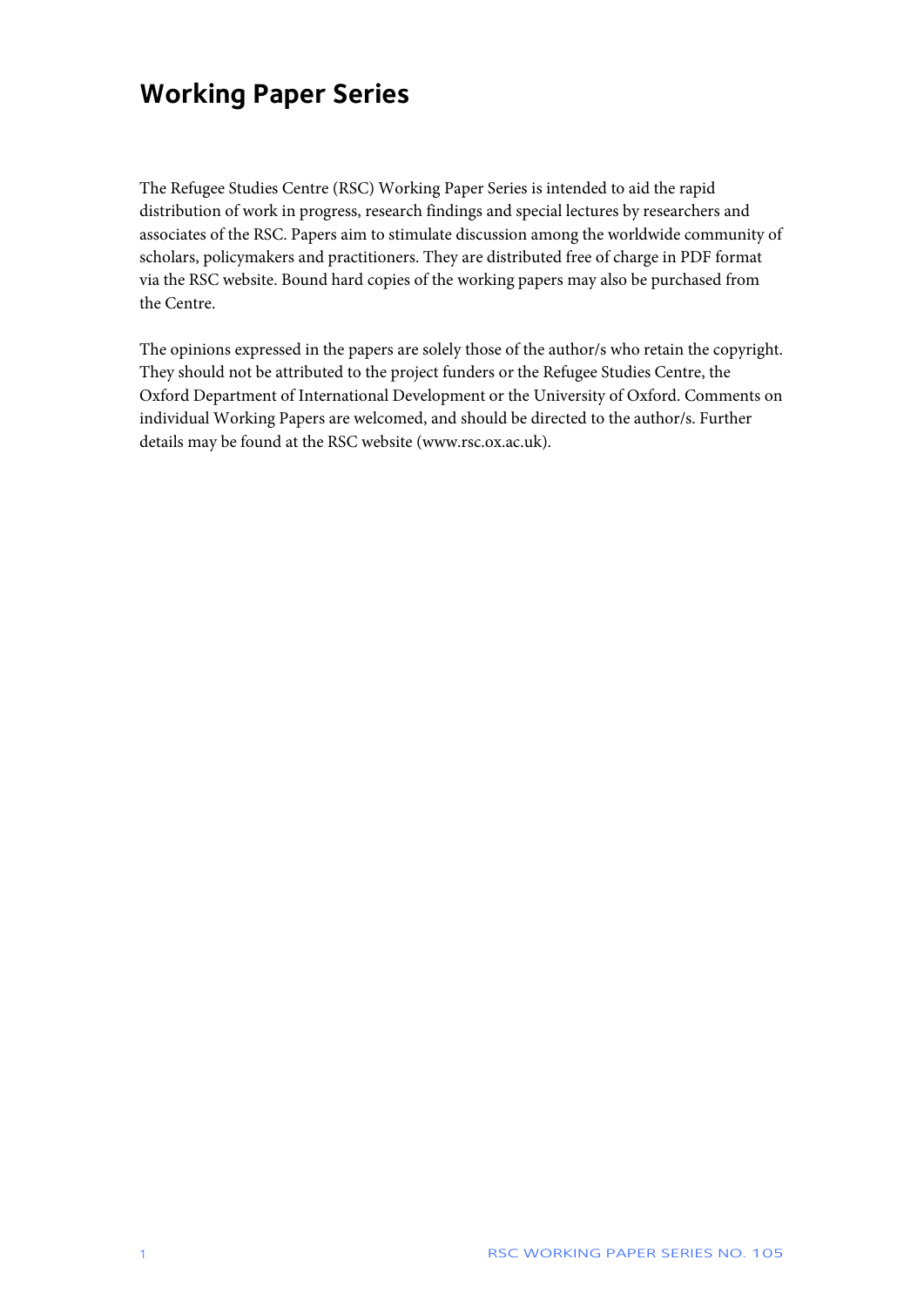### **Contents**

| 1 | Introduction                                  | $\overline{4}$ |
|---|-----------------------------------------------|----------------|
|   | Aim and methodology of this paper             | 6              |
| 2 | The deflection objective                      | 9              |
|   | The aim: externalisation of migration control | 9              |
|   | The means: the criteria for responsibility    | 10             |
|   | Perverse effects                              | 12             |
| 3 | The efficiency objectives                     | 17             |
|   | Rapid processing of asylum claims             | 17             |
|   | Prevention of multiple applications           | 19             |
|   | Multiple applications as 'asylum shopping'    | 20             |
| 4 | The control objective                         | 23             |
| 5 | Concluding remarks                            | 27             |
| 6 | References cited                              | 29             |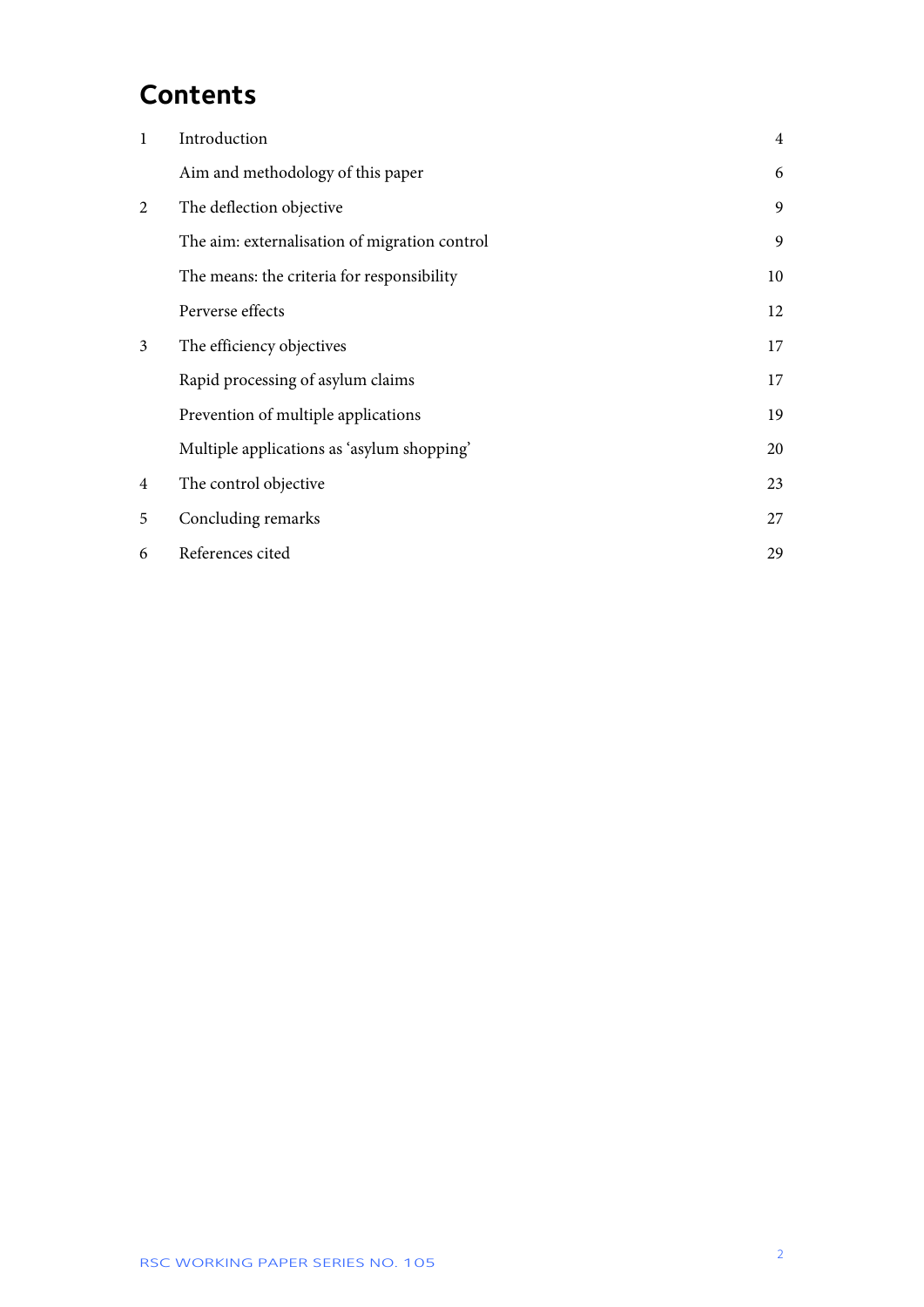# **Glossary and list of acronyms**

| acquis communautaire | Accumulated legislation and jurisprudence      |  |
|----------------------|------------------------------------------------|--|
|                      | constituting the body of European Union law    |  |
| Europe passoire      | Filter Europe (used metaphorically)            |  |
| Europol              | European Police Office                         |  |
| Eurostat             | European Commission Directorate-General        |  |
|                      | in charge of providing statistical information |  |
| <b>ALDE</b>          | Alliance of Liberals and Democrats in Europe   |  |
| <b>AMIF</b>          | Asylum, Migration and Integration Fund         |  |
| <b>CEAS</b>          | Common European Asylum System                  |  |
| <b>CJEU</b>          | Court of Justice of the European Union         |  |
| <b>ECHR</b>          | European Convention on Human Rights            |  |
| <b>ECRE</b>          | European Council on Refugees and Exiles        |  |
| <b>EASO</b>          | European Asylum Support Office                 |  |
| EPP                  | European People's Party                        |  |
| ERF                  | European Refugee Fund                          |  |
| EU                   | European Union                                 |  |
| <b>EURODAC</b>       | European fingerprint database                  |  |
| <b>FRONTEX</b>       | European Agency for the Management of          |  |
|                      | Operational Cooperation at the External        |  |
|                      | Borders of the Member States of the            |  |
|                      | European Union                                 |  |
| <b>JRS</b>           | Jesuit Refugee Service                         |  |
| <b>LIBE</b>          | Civil Liberties, Justice and Home Affairs      |  |
|                      | Committee                                      |  |
| <b>NAFTA</b>         | North American Free Trade Agreement            |  |
| OAU                  | Organisation of African Unity                  |  |
| <b>SPD</b>           | German Social Democratic Party                 |  |
| <b>TFEU</b>          | Treaty on the Functioning of the European      |  |
|                      | Union                                          |  |
| <b>UNHCR</b>         | United Nations High Commissioner for           |  |
|                      | Refugees                                       |  |
|                      |                                                |  |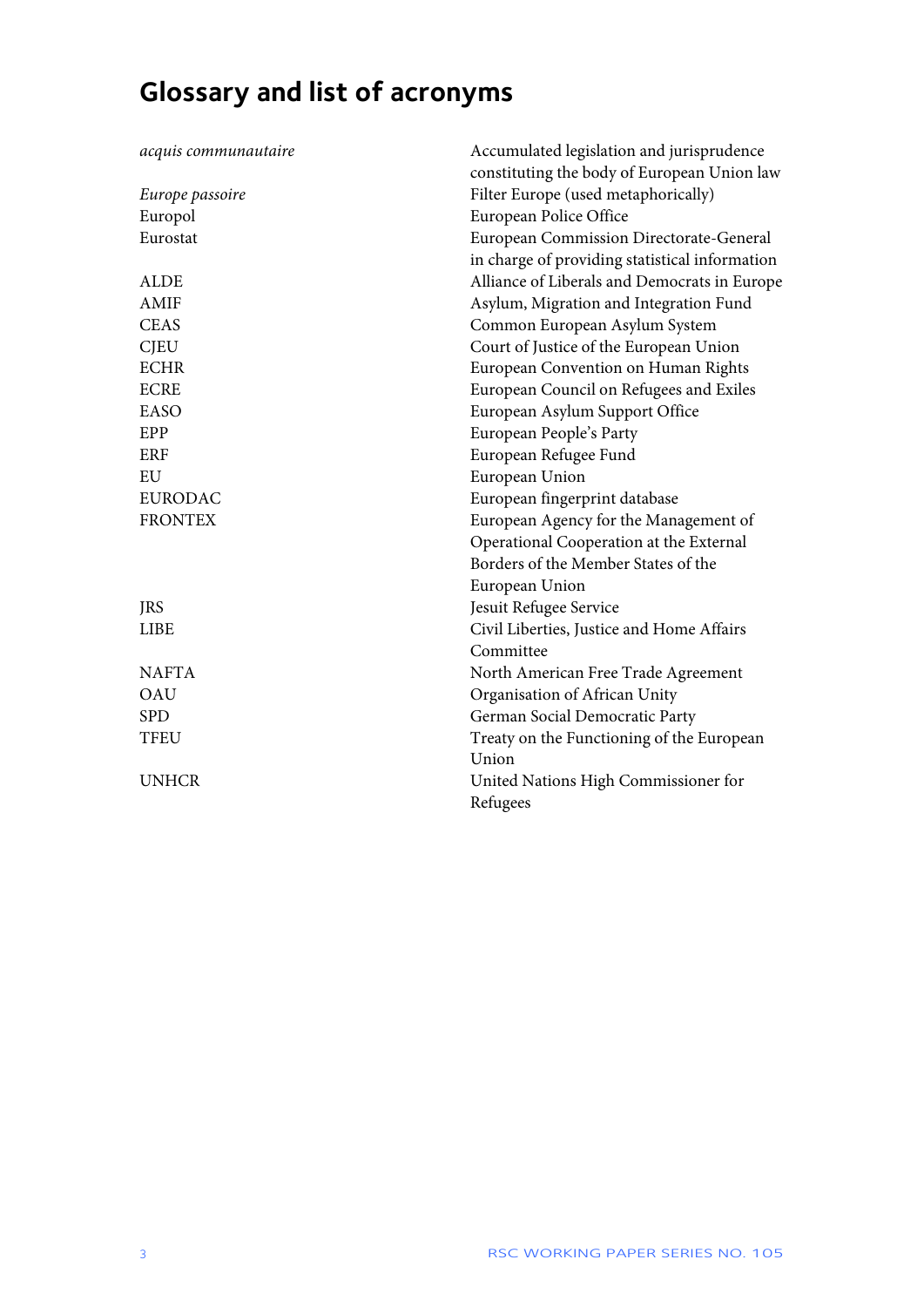## <span id="page-4-0"></span>**1 Introduction[1](#page-4-1)**

In *We Need to Talk about Kevin*, Lionel Shriver tells the story of a mother pondering how innate personal characteristics led her son, Kevin, to destruction. Substitute 'mother' for 'European Union' and 'Kevin' for 'Dublin', however, and a story not so dissimilar starts to unfold. The allocation of responsibility for processing asylum claims in the European Union (EU) is part of a broader set of measures forming its Common European Asylum System (CEAS). Regulation (EU) 604/2013 (Dublin III Regulation) lays down the criteria and mechanisms for determining which Member State is responsible for examining an asylum application, with the aim of having every asylum claim in the Union processed by a single Member State. The implementation of the Regulation is facilitated by EURODAC, a fingerprint database established by Regulation (EU) 603/2013 (EURODAC Regulation), whereby Member States register fingerprints of asylum seekers and irregular migrants in order to identify the point of entry or the first application made by a claimant. These two instruments make up the EU machinery for the distribution of asylum processing responsibility, which is commonly referred to as the 'Dublin system'.

The allocation of responsibility under the Dublin system has generated a multi-faceted debate which starkly illustrates what Turton (2003: 15) describes as the 'gulf that seems to have opened up between the way in which policy makers conceptualise forced migration and the way in which it is conceptualised by advocates and activists', as well as courts. On one hand, the perspective of asylum seekers and their human rights on the Dublin system has formed the subject of broad academic contribution. Scholars (Noll 2000; Byrne *et al.* 2002; Guild 2006) and advocacy organisations (ECRE 2008; UNHCR 2009; ECRE 2013; JRS 2013) have concentrated on the impact of the Regulation on applicants and their fundamental rights to liberty, private and family life, and *non-refoulement*. More particularly, judicial intervention in the Dublin mechanism, which has drawn unprecedented attention following the landmark rulings of the European Court of Human Rights (ECtHR) in *MSS v Belgium and Greece* (2011) 53 EHRR 2 and the Court of Justice of the European Union (CJEU) in *NS v Secretary of State for the Home Department* [2012] 2 CMLR 9, has been comprehensively commented on in a large corpus of academic work (Costello 2012; Den Heijer 2012; Moreno-Lax 2012; Papageorgiou 2012). Rights-based critiques of the Dublin Regulation have therefore addressed a substantial part of this debate.

At the other end, however, there seems to be a side of the EU's approach to allocation of processing responsibility which has not been explored with equal rigour. The viewpoint of Member States in the Dublin debate has so far been largely addressed as a peripheral issue to the broader question of the system's effect on asylum seekers. The majority of academic commentary therefore stops short of looking deeper into the foundational *raison d'être* of the Dublin system and to the benefits or costs it may bring to those operating it. This scholarly gap runs the risk of neglecting important questions around the rationales underlying allocation of asylum responsibility in the Union when advocating for change in the Dublin regime. Failure to understand the Member States' interests could account for the limited effect of the recent recast of Regulation (EC) 343/2003 (Dublin II Regulation) by the Dublin III

 $\overline{a}$ 

<span id="page-4-1"></span><sup>&</sup>lt;sup>1</sup> I am very grateful to Professor Cathryn Costello for her helpful supervision and advice throughout the development of this paper, as well as to Dr Ioannis Papageorgiou and Dr Barbara Harrell-Bond for their comments on previous drafts.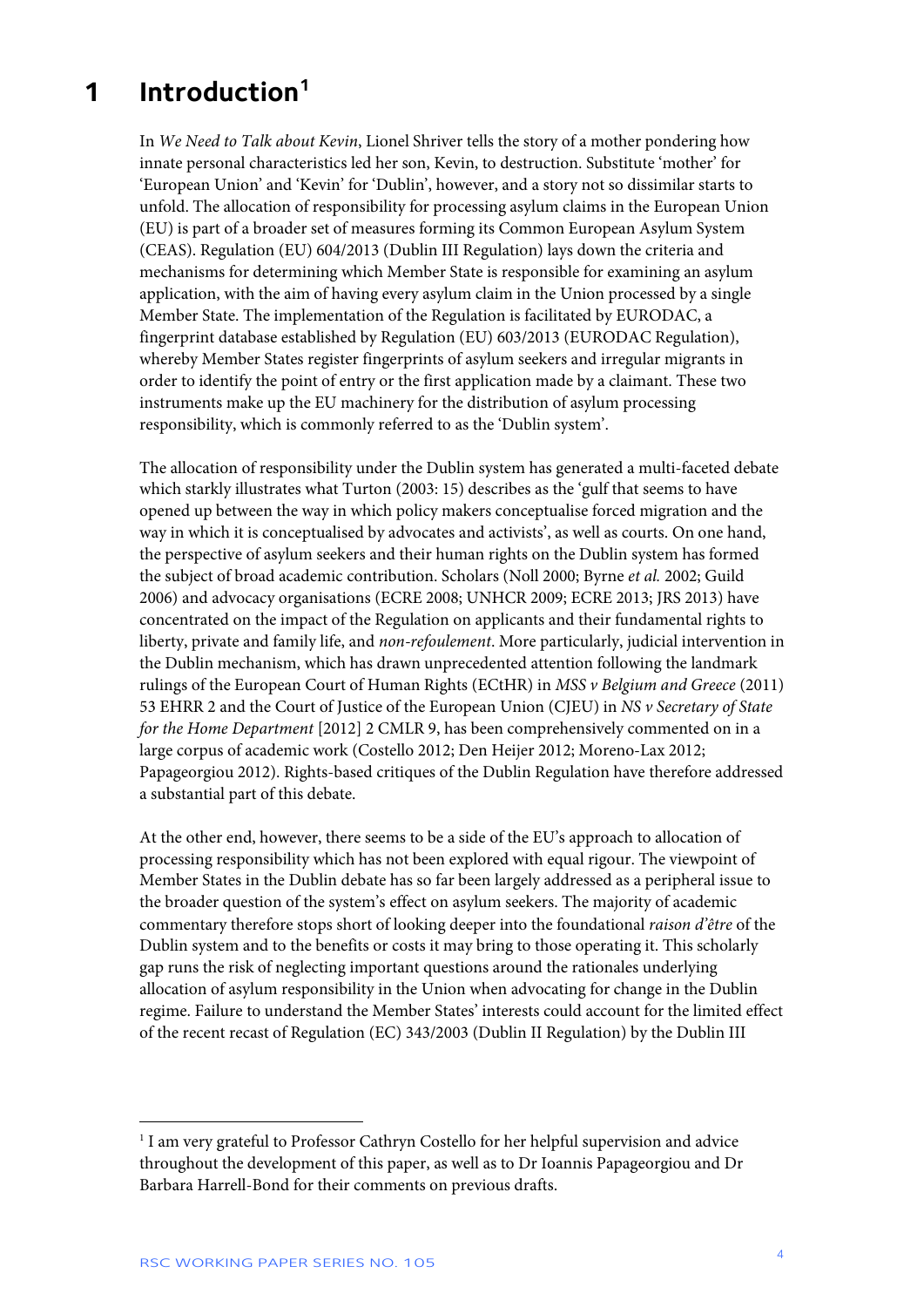Regulation.[2](#page-5-0) Despite a lengthy process of negotiations from 2008 to 2013, EU institutions have shied away from critical questions in the Dublin debate, thereby perhaps reducing the reform to 'lipstick on a pig' (Peers 2013: 16).

The Member States' perspectives on the allocation of responsibility for processing asylum claims in the EU are essential to any comprehensive debate, all the more so given that governments understand Dublin as a mechanism primarily unconcerned with the asylum seeker herself. '[T]he Dublin system erects a conceptual wall between the asylum process and the refugee. It allocates responsibility for a process, rather than for a person' (Durieux 2013: 235). This distance between processing responsibility and the asylum seeker was heavily marked in the mechanism's first form under the Schengen Agreement 1985 and the Dublin Convention 1990, both of which handled applicants solely as 'objects of state acts' rather than rights holders (Guild 2006: 636). It has been equally reaffirmed by the CJEU's recent finding in *Abdullahi v Bundesasylamt* [2013] ECR I-0000 that an asylum seeker cannot challenge a transfer decision on the ground that the Dublin criteria discussed below were wrongly applied by the sending Member State.

From the vantage point of Member States, the debate mainly revolves around the different ways in which responsibility for processing asylum claims may be distributed in the Union. In the absence of an EU-wide asylum status or mutual recognition of Member States' positive asylum decisions, a country's responsibility for the examination of an application also translates into responsibility to afford protection if the claim is accepted (Costello 2012: 314). Member States thus attach significant weight to establishing an appropriate model of distribution of responsibility.

One option, currently applied through the Dublin system, is to allocate individual national responsibility on the basis of commonly agreed standards. Hence Chapter III of the Dublin III Regulation sets out the following hierarchy of criteria to determine the Member State responsible for processing an asylum application: family unity under Articles 8-11, issuance of residence permits or visas under Article 12, irregular entry or stay under Article 13 and visawaived entry under Article 14. In the absence of these grounds, the Member State in which an asylum application was first made becomes responsible under Article 3(2). At the same time, however, Dublin permits a Member State to derogate from these rules in order to assume responsibility for an asylum claim under the 'discretionary clauses' contained in Article 17. Finally, Article 3(3) of the Dublin III Regulation and Articles 38 and 39 of Directive 2013/32/EU (Asylum Procedures Directive) codify the 'safe third country' concept, under which Member States may refuse to examine asylum claims made by applicants who have irregularly entered their territory from a non-EU country considered safe under certain criteria and return such applicants to that country (Kjaerum 1992: 526; Guild 2006: 637).

A second approach, commonly referred to as burden-sharing, would favour the design of a mechanism of collective responsibility, with a view to ensuring that responsibility for processing asylum claims is fairly and equitably distributed between all Member States in the Union on the basis of their respective reception capacities. Burden-sharing becomes highly pertinent against a backdrop of inequalities in the reception of asylum seekers in the EU. On one hand, the majority of asylum claims are shouldered by a limited number of Member

1

<span id="page-5-0"></span><sup>&</sup>lt;sup>2</sup> The recast technique in EU law-making consists in amending parts of an existing legislative act. It is defined as 'the adoption of a new legal act which incorporates in a single text both the substantive amendments which it makes to an earlier act and the unchanged provisions of an act' (European Parliament *et al.* 2002: 2).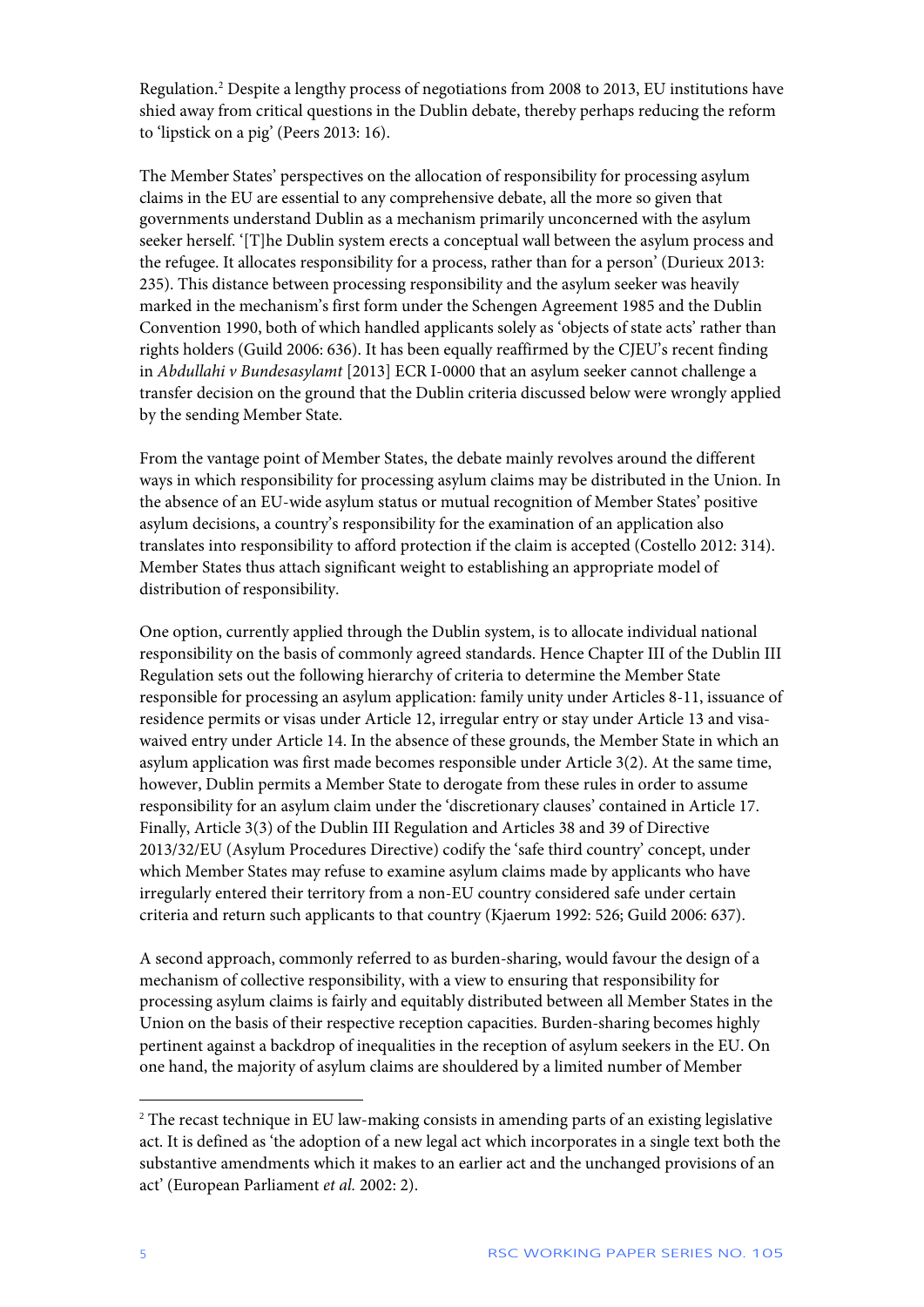States; over 50% of the total 434,000 asylum applications made in the Union's 28 countries in 2013, for instance, were registered in Germany, Sweden and France alone (Eurostat 2014: 4).At the same time, several Member States such as Greece, Bulgaria, Italy or Malta face significant pressures on their asylum systems' reception capacities, calling for an EU-wide response.

The concept of burden-sharing is no new creature in the field of refugee protection. One could look to Article II(4) of the 1969 Organisation of African Unity (OAU) Refugee Convention, the Draft Council Resolution on Burden-Sharing tabled by the German Presidency in 1994 or even to academic suggestions on global burden-sharing mechanisms (Hathaway and Neve 1997) to find early appearances thereof in policy debates. Burdensharing, however, is a multi-faceted idea encapsulating widely different forms of distribution of obligations. Noll (2000: 270) has arguably provided the most comprehensive account of burden-sharing to date by dividing it into three forms: sharing norms, sharing money and sharing people. For the purposes of this paper, the concept of burden-sharing will focus on the physical distribution of protection seekers.

The CEAS provides an illuminative case study of the delicate relationship between individual and collective models of allocating processing responsibility. Following the Lisbon Treaty reform, Article 80 of the Treaty on the Functioning of the European Union (TFEU) provides that the EU's common policy of asylum is governed by 'the principle of solidarity and fair sharing of responsibility' between Member States. This newly established binding principle is one among several factors triggering policy debates around how the Union may opt for a model of allocation of processing responsibility in line with burden-sharing (European Commission 2011; Council of the European Union 2012; European Parliament 2012). In that light, the mechanism for early warning, preparedness and crisis management brought to life by Article 33 of the Dublin III Regulation illustrates an explicit effort on the part of the Union to combine Dublin responsibility with burden-sharing measures.

Yet the individual and collective models of asylum processing responsibility seem to be underpinned by an uneasy relationship. The majority of Member States have firmly and consistently rejected binding measures of equitable distribution of processing responsibility such as a mechanism for the relocation of asylum seekers and beneficiaries of international protection (European Commission 2013) or joint processing of asylum applications through a centralised decision-maker on refugee status determination (Urth *et al.* 2013: 114). In that light, the implementation of the Article 80 TFEU principle of solidarity in the CEAS seems to be at 'something of an impasse at present' (Vanheule *et al.* 2011: 104) Conversely, the recent adoption of the Dublin III Regulation reflects continuing support on the part of most Member States for the Dublin system as the preferred model of allocation of processing responsibility.

The idea of equitable distribution of obligations across the EU therefore seems to come up against an unavoidable blockage, as Member States continue to adhere to Dublin (Hailbronner 1993: 33; Byrne and Shacknove 1996: 214). To understand the reasons for that continued adherence, one need critically engage with the reasons why Member States have been reluctant to question Dublin as a policy option throughout the evolution of the CEAS.

#### <span id="page-6-0"></span>**Aim and methodology of this paper**

This paper explores this question by evaluating the Dublin system as a carrier of embedded interests which make it less likely for Member States to allocate processing responsibility on the basis of burden-sharing. A number of points require preliminary clarification before one embarks on this enquiry, however.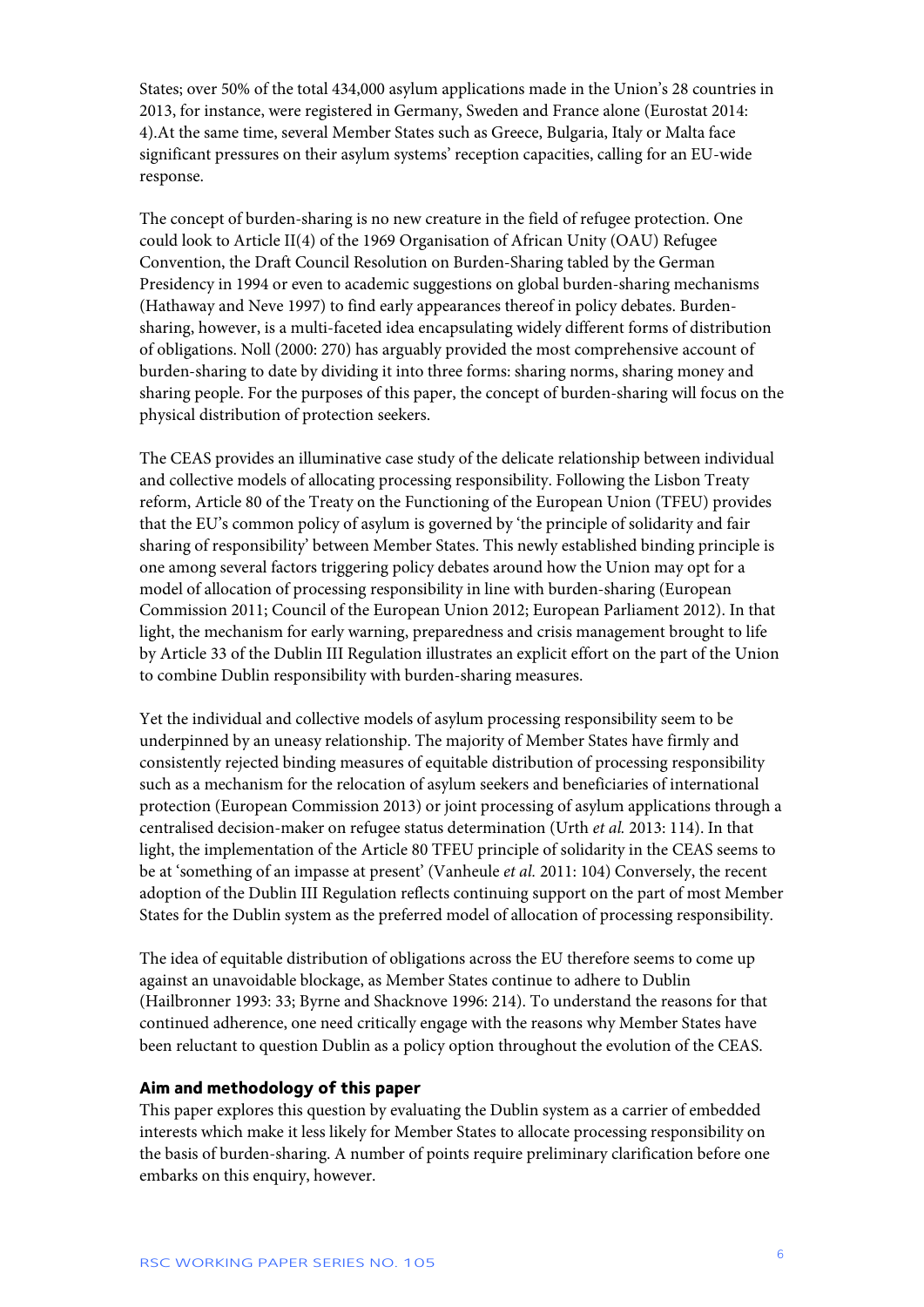Firstly, the term 'Member States' needs to be qualified at three levels. The number of Member States operating the Dublin system has increased dramatically throughout different stages of Dublin's life, as the EU has evolved from a Union of 12 in 1990 to a present Union of 28, while 4 non-EU countries also participate in the system: Norway, Liechtenstein, Iceland and Switzerland. The stark increase of Member States following the 2004 EU enlargement equally translates into a rising diversity of national interests in the area of asylum, even though some common traits may exist between all 28 countries. This is not to suggest that Member States in the Council never speak with one voice. It is rather to clarify that the Council represents a dynamic ensemble of interests *vis-à-vis* the allocation of asylum processing responsibility which may often push in different directions. Recent consultations on the future development of home affairs policies in the EU can only illustrate the divergence of national views:

*In the field of asylum, a number of contributions request an effective and assessed implementation of the current legislation before considering any burden-sharing mechanism, insisting notably on national prerogatives as far as protection-granting is concerned and on the voluntary aspects of relocation. Others, especially in the context of an asymmetric geographical pressure and intermittent international crises, call for a more integrated and criteria-based (ex. GDP per capita burden) approach* (Council of the European Union 2014: 4).

Moreover, 'Member States' would best be seen as heterogeneous entities with disaggregated interests. National asylum authorities' views on the Dublin system may differ from the policies formulated by the country's justice and interior ministry. Countries' positions 'at home' may equally diverge from the views of their political envoys in Brussels. Concretely understanding which entities of the state support Dublin therefore proves a particularly delicate task. Given research and space constraints, this paper will consider the stance taken by Member States on the basis of their governments' stated positions at EU level.

Further, while the terms 'Member States' and 'EU' or 'Union' may often appear to be used interchangeably throughout this paper, one need take into consideration the diversity of institutional voices in the Dublin debate. The EU comprises other relevant actors in this area, including the European Commission and, more recently, the European Parliament and the CJEU, whose positions may or may not converge with those of some or all Member States.

Secondly, understanding how and by whom the development of the Dublin system is driven seems to test different theoretical accounts of European integration. On one hand, according to a liberal intergovernmentalist account (Moravcsik 1998), the Dublin system could be conceptualised as the product of bargaining between different national preferences among EU governments. Similar to any other bargain, agreement on Dublin would therefore stem from a weighing process between the costs and benefits it brings both to individual Member States and to the Union as a whole. In that light, scholars such as Thielemann and Armstrong (2013) have developed a public goods framework to explain how sceptical Member States bought into the mechanism in exchange for a number of collective benefits in the broader policy area of home affairs.

The interstate dimension of the Dublin debate remains present to a large extent. Yet an intergovernmentalist reading of Dublin as a pure product of states' rational choices is tested to a large extent by the evolution of the European project itself. Institutional revisions such as the Amsterdam Treaty (Byrne 2002: 373) and the Lisbon Treaty (Kostakopoulou 2010: 154) have gradually nuanced the power of states in asylum and immigration policies by introducing an order of increasing multi-level governance. The role played by new decision-making actors such as the European Commission and the European Parliament, and mechanisms of judicial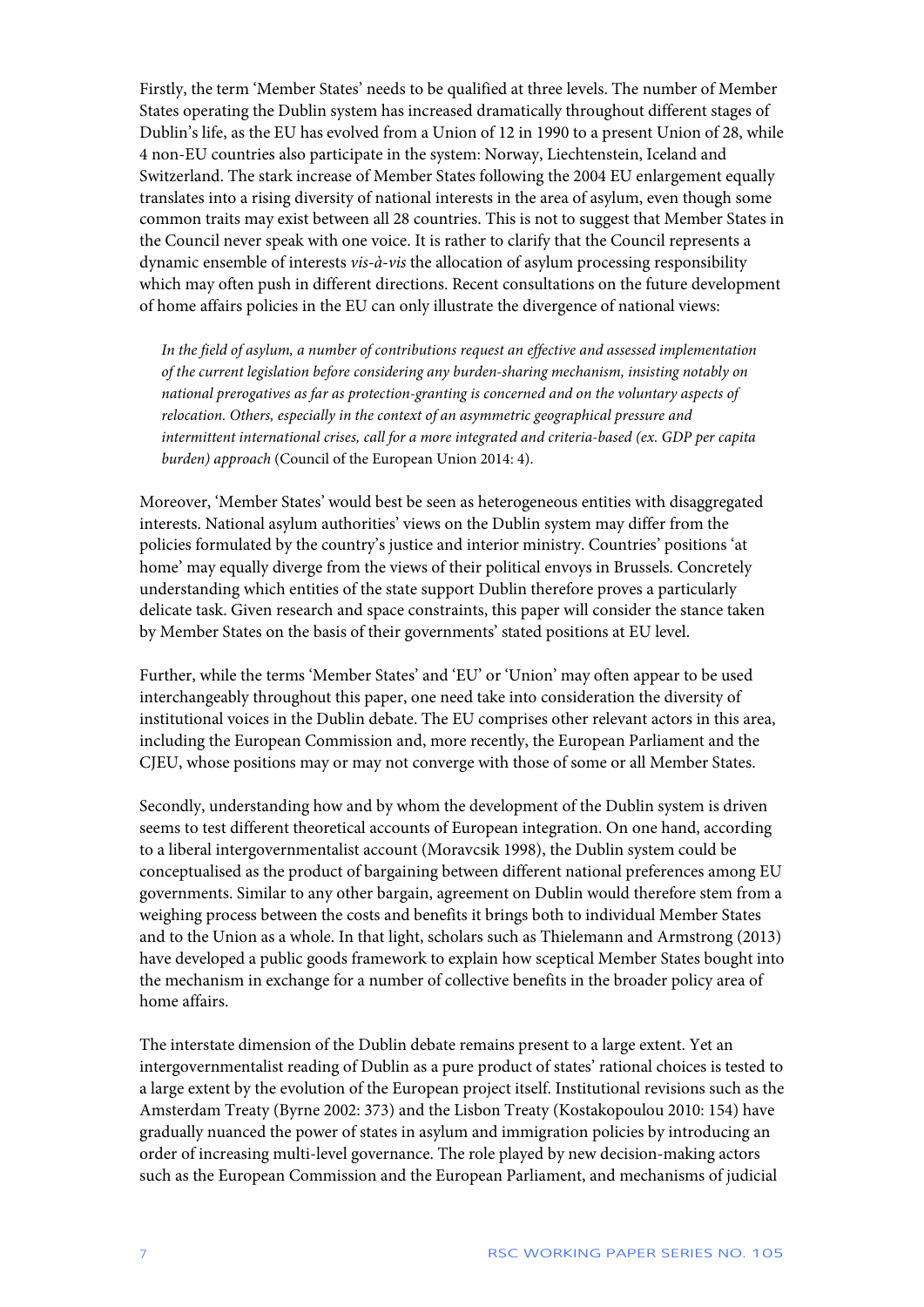control by the CJEU and the ECtHR, in the development of the Dublin system should not be overlooked. Very often, as the rulings in *MSS* and *NS* illustrate, these actors have placed constraints on the application of the mechanism against the wishes of Member States, thereby challenging the pertinence of intergovernmentalism as a lens for understanding Dublin.

Thirdly, the quest for 'embedded interests' in the Dublin system may invite different theoretical perspectives on the very nature of a state's interests in this field. A neorealist understanding of 'interests' would assume each Member State as a rational actor seeking to maximise power. This account could equally be relied upon to explain why Member States have established a common mechanism for the allocation of processing responsibility. As neoliberal theorists such as Keohane (1984) have argued, institutions facilitate cooperation between states by reducing uncertainty and decreasing transaction costs. Under that reading, one would therefore seek to explain the decision to establish and maintain the Dublin system with reference to pursuing rational ends.

Yet the question of what constitutes a rational choice for a state in the area of migration control requires some degree of unpacking. While a *non-entrée* policy would primarily be understood as a functional means intended to deter the entry of asylum seekers in the territory of a state, it may at the same time carry inherent 'symbolic and perceptual appeal… regardless of its actual deterrent effect' (Andreas 2000: 4). With reference to similar questions raised in the policing of the US-Mexico border, Andreas (2000: 9) explains that policies which may be 'suboptimal from the perspective of a means-ends calculus of deterrence can be optimal from the political perspective of constructing an image of state authority and communicating a moral resolve'. Looking at the distribution of processing responsibility from a strictly instrumental lens may therefore lose sight of potential non-functional interests driving Member States' support for the Dublin system. As this paper will argue, such a rational-choice account seems to ignore the ways in which Dublin becomes less about rational ends and more about symbolic ones for the Union.

Finally, the term '*embedded* interests' has been chosen in order to depict the Dublin system as a mechanism with a potential life of its own. A historical institutionalist account may provide useful insight into the ways in which this instrument has acquired value as *acquis communautaire* throughout its lifespan. Interestingly, the very notion of *acquis communautaire* connotes a historically established corpus of rules inherited by and binding on future policy-makers (Pierson 1996: 147). This theoretical framework could serve to explain Dublin's endurance throughout the development of the CEAS. As this paper will illustrate, despite significant changes in the Union's asylum landscape, the various objectives pursued by the Dublin system are often taken for granted and unquestioned in EU-level policy debates and judgments. Path dependence therefore seems to have rendered the Dublin logic of responsibility for processing asylum claims more 'sticky' (Pierson 1996: 143) and selfreinforcing (Krasner 1989) for Member States with every new adoption, thereby giving it the status of 'cornerstone' of the CEAS (European Council 2010: 6.2).

To embark on these questions, this paper will draw upon textual analysis of official EU policy documents reflecting the positions of Member States, the European Commission and the European Parliament on Dublin, whilst relying on relevant jurisprudence of the CJEU and ECtHR to reflect the perspective of courts on the mechanism. It will also draw upon selected secondary sources in order to engage with and build upon the main arguments developed by existing literature in the Dublin debate.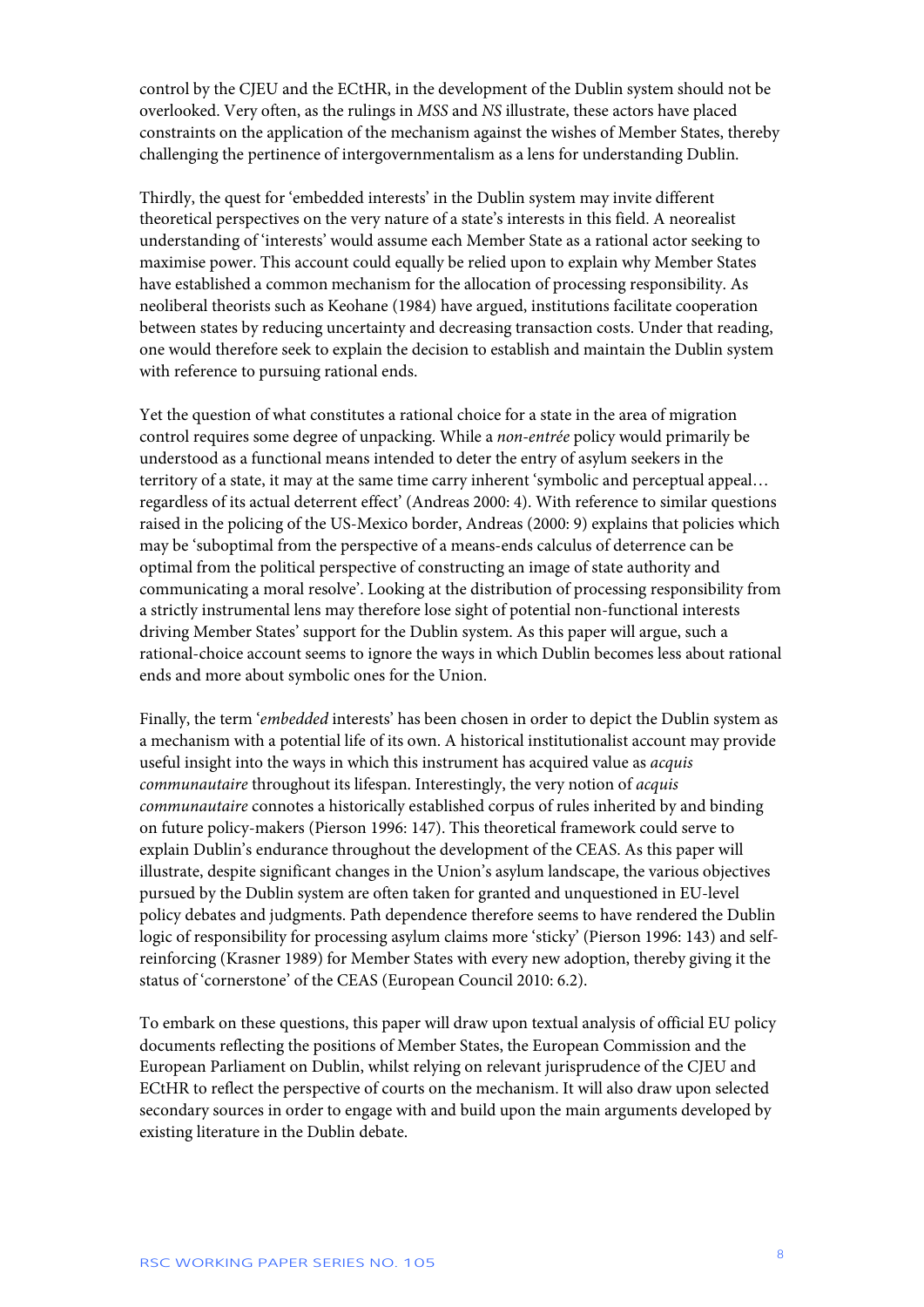This paper will explore the Dublin system's objectives, and its appropriateness in delivering them, by way of three tenets: deflection, efficiency and control. It will submit that the mechanism's peculiar interpretation of responsibility for processing applications accounts for its failure to deflect asylum claims by creating incentives for Member States to defect from the allocation criteria and by prompting courts to halt transfers to external border Member States intended to receive the bulk of applications. The efficiency objectives of rapid processing of asylum claims and prevention of multiple applications and 'asylum shopping' are also not appropriately met, as the Dublin system causes significant delays in the processing of applications and provides asylum seekers with incentives to engage in irregular secondary movement. This built-in failure seems to reveal the symbolic objective of asserting control over entrants in their territory as the primary interest behind Member States' support for Dublin.

### <span id="page-9-0"></span>**2 The deflection objective**

### <span id="page-9-1"></span>**The aim: externalisation of migration control**

Deflection should be understood as a twofold objective, as it aims to shift protection claims outside the Union as a whole, on one hand, and within the Union on the other. However, the allocation of responsibility for processing asylum claims in the Dublin context is particularly linked with political concern around the deflection of migration flows between Member States in the Union. The express political linkage drawn, for instance, between the adoption of the Dublin II Regulation and the fight against irregular migration during the catalytic 2002 Seville European Council seems to contextualise the Dublin system within a broader arsenal of migration control devices (Aus 2006: 23; Thielemann and Armstrong 2013: 148-149). The contemporary trend of the globalisation of migration control, no less present in the EU context, has formed the subject of academic and policy debate. Gammeltoft-Hansen (2011: 7- 8) has accurately summarised it as a tactic grounded in states' belief 'that by delegating authority beyond their territory they are able to release themselves – *de facto* or *de jure* – from some of the constraints otherwise imposed by international law'. States have thus formulated a broad range of elaborate *non-entrée* policies on that basis to delegate responsibilities attached to their territorial sovereignty to other states. This process, often described as offshoring or externalisation of migration control, has been insightfully captured as 'commercialisation of sovereignty' (Gammeltoft-Hansen 2011: 31-32), a term which encompasses the conception of a state's responsibility towards asylum seekers as a tradable commodity.

Looking back to 1990, the original Dublin Convention appears to have been negotiated against a blank slate. In the absence of a common mechanism of allocation of responsibility, the 'natural order' of refugee protection would apply: each country would process any asylum claim made on its territory, in accordance with its duties under the 1951 Refugee Convention. In practice, however, territorial asylum responsibility had already been qualified by European States by the 1990s. Through the 'safe third country' concept, developed in Denmark in 1986 and quickly taken up by others, Western European countries were already able to deflect the examination of asylum claims coming from the East (Costello 2006: 4). Following its 1993 constitutional reform, for instance, Germany could expel asylum seekers from its territory under a readmission agreement with Poland, which could in turn return applicants to Lithuania (Byrne 2003: 349).

Why was Dublin then established? An institutionalist perspective could illuminate some of the benefits brought about by a common mechanism for the deflection of asylum claims. The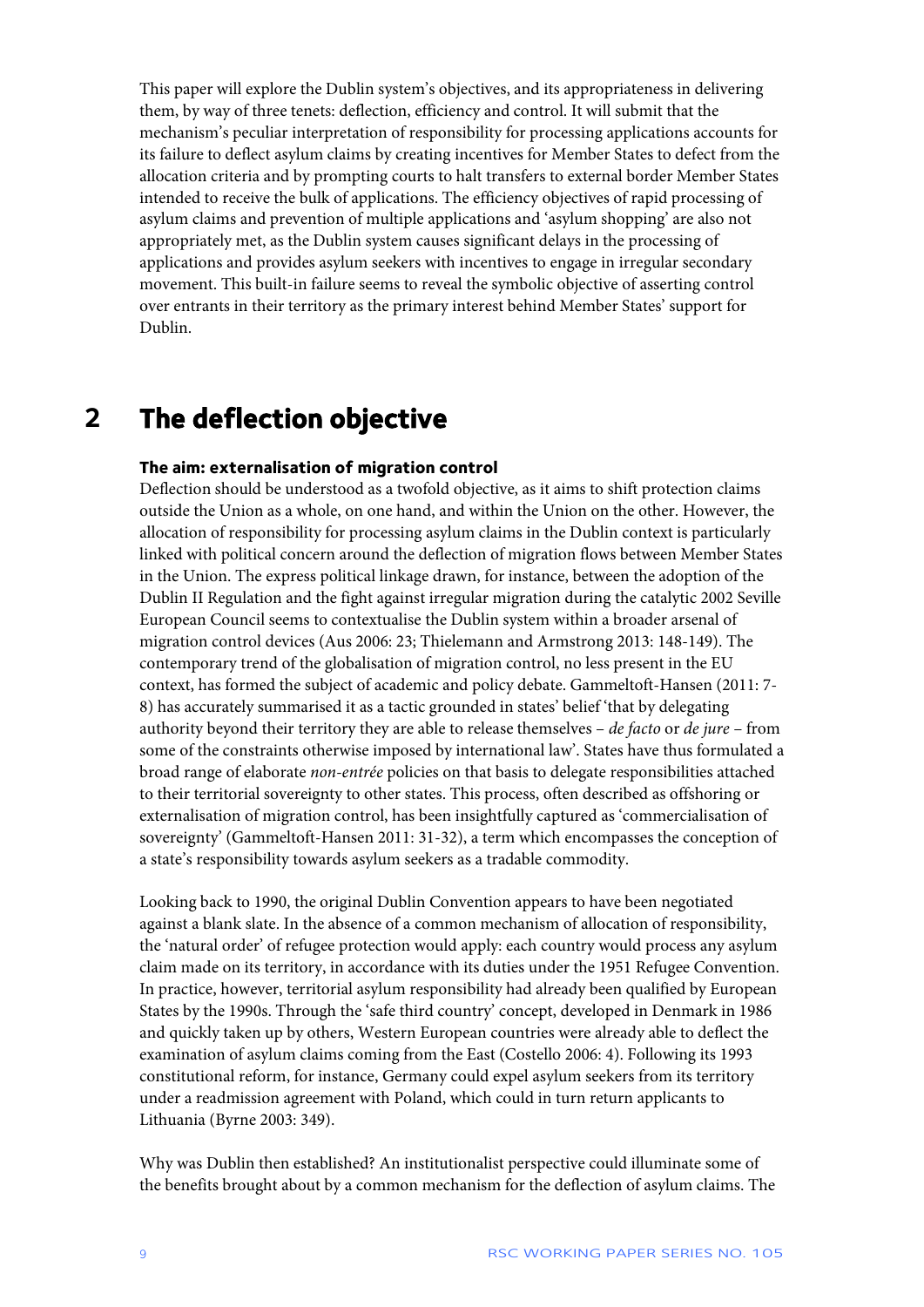Dublin Convention served to institutionalise and sophisticate what were existing unilateral 'safe third country' practices into a formal mechanism (Kjaerum 1992: 526; Guild 2006: 637). A common system would promote clarity and efficiency in two ways: setting out clear, commonly agreed rules determining the Member State responsible for examining an application; and monitoring their enforcement by imposing a duty upon that state to receive the asylum seekers for whom it has been deemed responsible.

Secondly, a common mechanism aided Member States in legitimising the 'safe third country' concept by framing the issue of asylum applicants coming from third countries where they have genuine opportunities of protection as a collective action problem. The Preamble of the London Resolution on Host Third Countries, adopted by the Council in 1992 to detail a harmonised EU approach on safe third countries, only echoed Member States' conviction 'that a concerted approach should be made to it' (Council of the European Union 1992: 1). The normative strength of a European mechanism on Member States' domestic asylum policies is particularly acute in the constitutional reforms passed by Germany and France, which linked restrictions on the constitutional right to asylum with the implementation of the Dublin Convention in order to obtain the consent of the German Social Democratic Party (SPD) opposition and socialist President François Mitterrand respectively (Lavenex 2001: 862). Accordingly, Dublin seems to have been primarily intended as a system both facilitating and legitimating the deflection of asylum applications.

The objective in question is by no means uncontroversial. The compatibility of the 'safe third country' concept with the obligations imposed on states by international law, no less with regard to *non-refoulement*, has been heavily criticised (Kjaerum 1992; Hailbronner 1993; Kjaergaard 1994; Byrne and Shacknove 1996; Costello 2005). More specifically in the EU context, however, Guild (2006: 637) correctly points out that the underlying rationale of the Dublin system is difficult to reconcile with the border-free area on which the Union prides itself, as it proves that internal border controls are maintained at least for one category of persons in the internal market: asylum seekers. It therefore seems fallacious to interpret a mechanism for intra-EU allocation of responsibility as a flanking measure to the abolition of internal border controls aimed at preserving the fundamental principle of free movement in the Schengen area, as suggested by Thielemann *et al.* (2010: 31). Quite to the contrary, Dublin seems to be a blatant contravention thereof. For the purposes of the present discussion, however, the deflection objective will be assumed as a legitimate political aim for Member States to pursue.

#### <span id="page-10-0"></span>**The means: the criteria for responsibility**

The means employed by Dublin to achieve such deflection deserve closer attention. A second look at the allocation criteria of the Dublin Regulation raises sensitive questions around the peculiar meaning attached to responsibility for processing asylum claims in the Union. As discussed earlier, the Dublin system assigns responsibility based on a hierarchy of grounds, ranging from family unity provisions to the 'first country of asylum' principle. More particularly, however, the allocation of responsibility between Member States is based *inter alia* on criteria entirely unrelated to asylum which result in making Dublin a 'back door' policy-maker on immigration, border management and visa policy. An examination of the criteria relating to the issuance of residence documents or visas, irregular entry or stay and visa-waived entry set out in Articles 12, 13 and 14 of the Dublin III Regulation illustrates a conception of responsibility as a corollary of authorisation: the more a country opens its doors to a third-country national, the more responsibility it undertakes for that third-country national's potential engagement in the EU asylum process (Hurwitz 1999: 648; Noll 2000: 189). Under these criteria, Dublin responsibility therefore signals a degree of fault on the part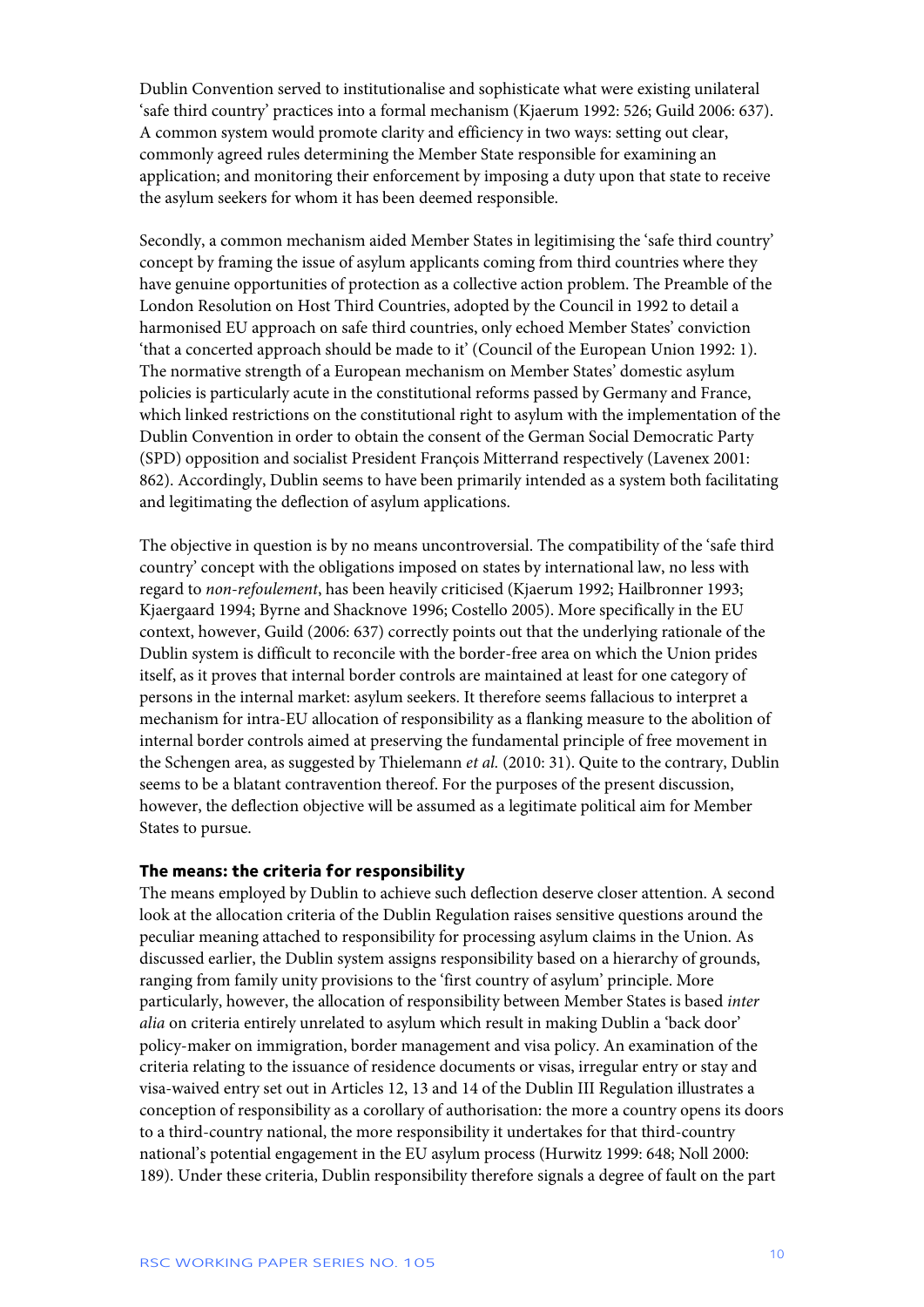of the responsible Member State, for it comes as 'a burden and a punishment for the Member State which permitted the individual to arrive in the Union' (Guild 2006: 637).

The terminology used by the Dublin III Regulation to describe different procedures for undertaking responsibility for asylum seekers equally evokes a blame-based reading of responsibility. Under Article 18(1)(a), the responsible Member State 'takes charge' of an applicant who has applied in a different Member State without engaging in irregular movement; for instance, when the Member State responsible is determined based on the family unity provisions. Conversely, pursuant to Articles 18(1)(b)-(d), the responsible Member State 'takes back' a person whose application is under examination, withdrawn or rejected and who is irregularly residing on the territory of another Member State. The conceptual distinction between 'taking *charge* of' and 'taking *back*' an individual is subtle but normatively charged. The Dublin system implies a degree of blame on the country which allowed an individual to enter the Union and engage in irregular movement by enjoining it to 'take [her] back'.

Rather unsurprisingly, this blame-based interpretation of responsibility could mandate a dangerous 'race to the bottom' in *non-entrée* policies between Member States (Thielemann *et al.* 2010: 33). Article 12 of the Dublin III Regulation has an understandable spill-over effect on Member States' policies on legal migration. If the issuance of a residence permit or visa to a third-country national leads almost automatically to exclusive responsibility for any future asylum claim made by that third-country national, the issuing Member State would be incentivised to approach the application for admission with much greater caution. Similarly, Article 14 dictates visa policy 'through the back door' by attaching remote consequences to a Member State's decision to waive visa requirements in respect of nationals of a third country. This criterion precipitates the risk of a 'race to the bottom' in restrictive visa policies, as it encourages a Member State to maintain visa requirements in order to avoid assuming responsibility for any future asylum claim made in the EU by a third-country national admitted in its territory through visa-waived entry.

Finally, Article 13 applies the 'safe third country' concept to EU Member States. The use of the 'safe third country' concept by Member States *inter se* makes an uneasy interpretation of asylum processing responsibility by deeming the mere fact of an applicant's transit through a Member State apt to provide her asylum sufficient to hold that Member State responsible for examining her application. The tenuous bond between irregular entry and asylum responsibility turns the Dublin system into a *de facto* border guard by urging Member States to efficiently protect their borders to avoid the burden of any prospective claim made by an irregular migrant in the Union.

Against that backdrop, Member States situated at the Union's external borders should inevitably become somewhat uncomfortable with the Dublin system. Understanding why these countries would consent to such a mechanism brings different factors into play. In 1990, the Dublin Convention may have been agreed with hopes on the part of periphery states that the deflection of asylum claims from the centre to the external frontiers of the EU would not work in practice. Asylum responsibility proved in fact to be distributed very differently in practice from what was envisioned by the drafters of the Dublin Convention (Noll 2003: 251). The second Dublin negotiations faced different national interests and concerns, however. The inadequacy of the Dublin Convention as a deflection mechanism was undeniable by 2003, notably in the case of Germany, which received minimal transfers despite its geographical position at the Eastern frontier of the Union (Byrne 2003: 351). In that respect, Member States actively sought to remedy the consequences – anticipated or not – stemming from the flawed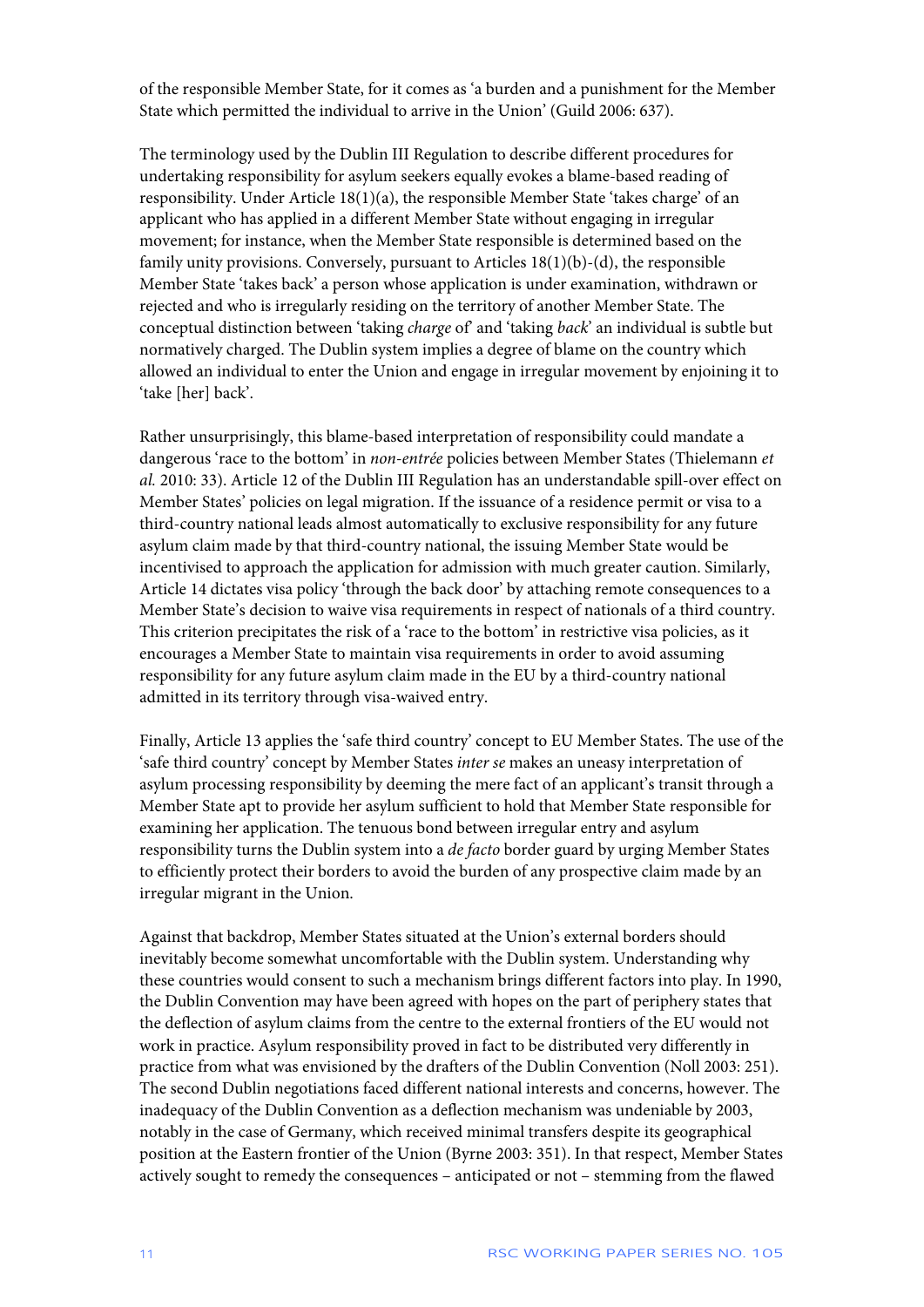enforceability of the Convention. The establishment of EURODAC by Regulation (EC) 2725/2000, for instance, was a clear indication of Member States' intention to make Dublin work to shift responsibility to the external borders of the Union, with one eye cast on the new 'buffer zone' offered by the 2004 accession countries.

Similarly to the intergovernmental Dublin Convention, the adoption of the Dublin II Regulation required unanimous support from Member States in the Council. The decision to buy into the mechanism therefore revolved around finding a common denominator between national interests in favour of and concerns about shifting responsibility for processing asylum claims. The earlier idea of deflection through 'commercialisation of sovereignty' (Gammeltoft-Hansen 2011: 31-32) finds its way back into this debate, as it correctly connotes that Dublin II responsibility for processing asylum claims was to be traded against a number of benefits for the Member States receiving the bulk of applications. The logic of trading burden for benefits has been captured by theoretical accounts of a public goods framework in the Dublin context.

The broader policy setting of home affairs and internal security provided multiple 'public goods' in exchange for the Dublin II Regulation, ranging from common approaches to irregular migration (Aus 2006: 23) to common visa policies, financial support under the European Refugee Fund (ERF) and the advent of EU agencies such as the European Asylum Support Office (EASO) and FRONTEX (Thielemann and Armstrong 2013: 154-155). Such financial and infrastructural incentives therefore designed the Council's deal as a 'Dublin plus assistance' package which shares common features with other responsibility-shifting agreements beyond the Union such as Australia's 'Pacific Solution' (Howard 2003: 38). Thielemann and Armstrong (2013: 160) stretch the public goods framework further by submitting that external border Member States agreed to Dublin in exchange for a secure Schengen area which would enable their citizens to move freely to Western European countries. The Dublin trade-off would thus be comparable to the reciprocity underlying visa facilitation and readmission agreements negotiated between the EU and neighbouring third countries in the context of Mobility Partnerships (Menz 2014: 9).

Nevertheless, Dublin's blame-based definition of responsibility seems to have seeped into the mechanism's performance to hamper the deflection objective in at least two ways. Dublin has provided incentives for Member States to defect from the allocation criteria in order to avoid responsibility for asylum applications, on one hand, and on the other hand, has been curtailed by 'system collapse' in the very countries intended to receive the majority of claims.

### <span id="page-12-0"></span>**Perverse effects**

Albeit framed as a collective action problem, the deflection objective of the Dublin system does not seem to be collectively pursued in practice, as each Member State strives to 'throw the ball' of processing responsibility into the other Member States' court. A number of lessons may be drawn from examples of rule-bending in the implementation of the mechanism. Firstly, a number of Member States have attempted to shy away from responsibility for processing asylum claims by setting unduly high evidential thresholds to fulfil the Dublin criteria. Such attitudes made their first appearance in the early years of the Dublin Convention, whereby Member States systematically refused to follow the Dublin Executive Committee guidelines on standard of proof for the assessment of responsibility criteria (Boccardi 2002: 176-179). Even under the Dublin II Regulation, however, Ireland operated a particularly onerous test by requiring a DNA test as evidence to substantiate a 'take charge' request on family unity grounds (Maiani and Vevstad 2009: 4). Secondly, according to the European Council on Refugees and Exiles (ECRE), Member States often refuse to take into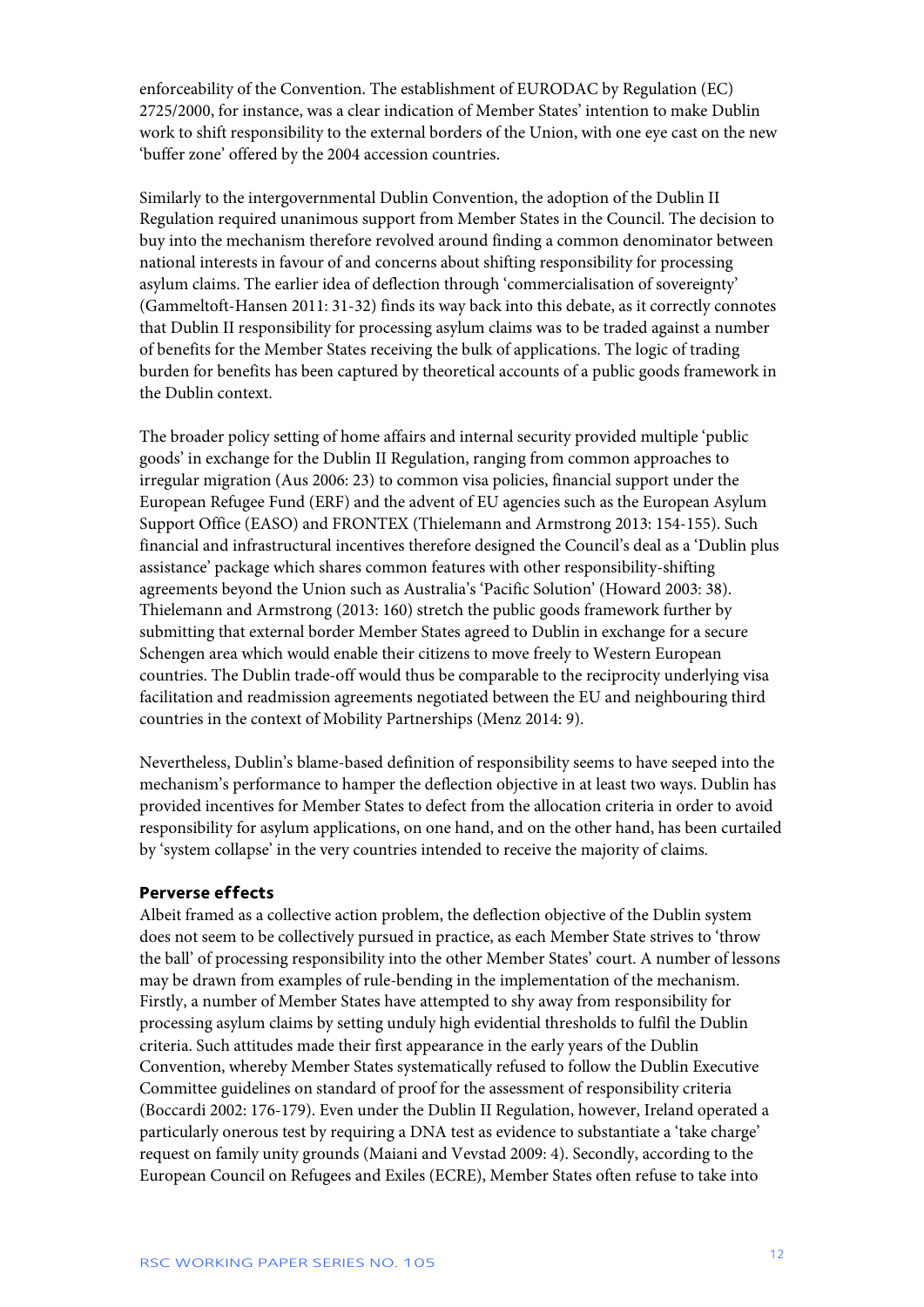account information on family members present in the EU submitted at a later stage during a Dublin procedure in an attempt to evade the application of family unity provisions (ECRE 2013: 34).

These cases could account for the scarcity of 'take charge' requests based on family unity grounds which, despite their position at the top of the hierarchy of criteria, only make up a worrying 1% of requests, while 'humanitarian clause' requests by Member States voluntarily assuming responsibility on humanitarian grounds do not exceed 0.5% (ECRE 2013: 49, Annex V)[.3](#page-13-0) On the other hand, the Article 13 criterion of irregular entry or stay forms the most commonly used ground for Dublin 'take back' requests (ECRE 2013: 6, 41), thereby confirming fears that the Union's collective disincentive to properly implement the hierarchical order of criteria for responsibility leads to specific Member States becoming responsible by default pursuant to the irregular entry criterion or the first country of asylum principle (Maiani and Vevstad 2009: 3; Costello 2012: 314; Mitsilegas 2012: 335).

However, recent asylum crises in those Member States situated at the Union's geographic contours have left the operation of the Dublin system in a precarious position. The active role of courts in response to such crises comes as a vivid illustration of multi-level governance in the area of processing responsibility, as it has placed constraints on the mechanism against Member States' deflection interests. Despite the Council's successful rejection of the Commission proposal for an emergency clause on the suspension of transfers in the Dublin III Regulation (Commission 2008a: 52), Dublin's deflection capacities have been significantly curtailed by judicial inroads, ranging from national courts' rulings against transfers of asylum seekers in individual cases to the more powerful prohibition of Dublin returns to Greece pronounced by the ECtHR and CJEU. More particularly, the Luxembourg Court's finding in *NS* that an asylum seeker may not be transferred to a Member State where 'systemic deficiencies in the asylum procedure and in the reception conditions of asylum seekers would amount to substantial grounds for believing that' she would be exposed to a risk of inhuman or degrading treatment seems to have triggered a number of political and financial implications for the mechanism, in addition to exposing its fundamental rights limitations.<sup>[4](#page-13-1)</sup>

In essence, *NS* has clarified that the effective operation of the Dublin system requires the swift reparation of 'systemic deficiencies' in national asylum systems. Though but one contributing factor to pressured Member States' asylum crises, Dublin therefore becomes inevitably intertwined with questions of solidarity, burden-sharing, financial support under the ERF, practical cooperation measures and the involvement of EASO, aimed at remedying the causes of its suspension. Examples may be drawn from Member States' financial contributions to Greece as part of the Greek National Action Plan on Asylum Reform and Migration Management (McDonough and Tsourdi 2012: 33), with a view to rendering the country Dublin-compatible after the suspension of transfers ordered by *MSS* in January 2011. Yet the process of bringing Dublin back to full health by remedying Greece's 'systemic deficiencies' seems lengthy and financially onerous. Almost three years following the ruling in *MSS*, the CJEU's ruling in *Puid* [2014] 2 WLR 98 hints that Greece remains an unsafe country for asylum seeker transfers.

 $\overline{a}$ 

<span id="page-13-0"></span><sup>&</sup>lt;sup>3</sup> This paper relies on data provided by ECRE, given that Eurostat and EASO statistics on Dublin transfers were not publicly available at the time of writing.

<span id="page-13-1"></span><sup>4</sup> Note *EM (Eritrea) v Secretary of State for the Home Department* [2014] UKSC 12, which rejects the requirement of 'systemic deficiencies' in reception conditions and the asylum procedure as a necessary condition for deeming a Dublin transfer incompatible with fundamental rights (per Lord Kerr, paras 41-42).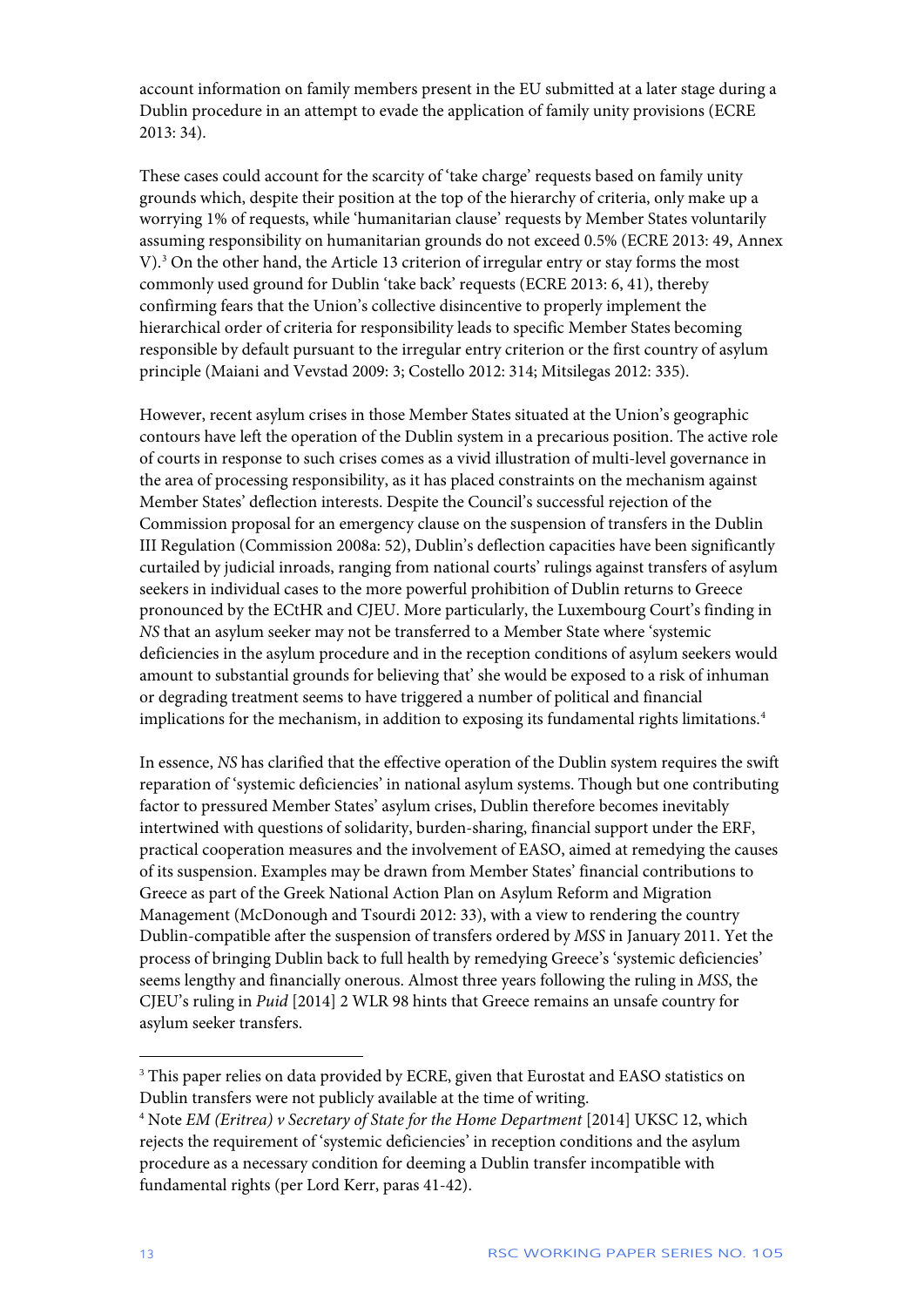At the same time, increasing legal challenges endeavour to declare other Member States unfit for Dublin returns. Following unsuccessful attempts in *Hussein v the Netherlands and Italy*  (2013) 57 EHRR SE1 and *Daytbegova v Austria* (2013) 57 EHRR SE12 to apply the *MSS*  doctrine to Italy, the ECtHR found in *Tarakhel v Switzerland* App No 29217/12 (ECHR, 4 November 2014) that the transfer of a family from Switzerland to Italy would amount to inhuman and degrading treatment.<sup>[5](#page-14-0)</sup> Transfers to Bulgaria form an equally hard case (UNHCR 2014: 16; ECRE 2014: 1) and have already been suspended by Denmark and Belgium in the face of systemic deficiencies in the country's asylum system (Danish Ministry of Justice 2014). Admittedly, the very existence of an early warning, preparedness and crisis management mechanism under Article 33 of the Dublin III Regulation also indicates that systemic deficiencies in any Member State, as well as the costs of their reparation, are expected to form running concerns around the future application of the Dublin system.

In any event, the ramifications of the implementation of the Dublin system on external border countries have exposed some degree of short-sightedness on the part of conceding Member States *vis-à-vis* the perceived public goods traded off for Dublin responsibility in1990 and 2003. Greece forms an illustrative example of at least one Member State's failure to use ERF funds in such way as to counterbalance the burden imposed by Dublin responsibility (Papageorgiou 2012: 8). Even when allocated wisely, however, compensatory financial measures in themselves are far from a panacea. Thielemann *et al.* (2010: 47) highlight, for instance, that the full amount of ERF funds distributed to Member States in 2007 did not exceed 14% of the Union's total asylum costs for the same year. Accordingly, while it may provide insight into why sceptical Member States initially agreed to shoulder what may have been disproportionate responsibility under wishful expectations that burden would be counterbalanced by financial support and other policy advantages in the area of home affairs, or that the allocation criteria would not be applied as they were in practice, the public goods framework justification leaves question marks as to why these countries would continue backing up the mechanism.

Against this backdrop, it is crucial to note that the EU's institutional arena had lost much of its intergovernmental character when the Commission tabled the recast Dublin proposal in 2008. Following the 2004 and 2007 enlargement processes, Dublin was now debated between 27 Member States with even more diverse national positions. Further, policies on asylum and irregular migration were already subject to co-decision by Council and European Parliament ahead of the general incorporation of justice and home affairs in the ordinary legislative procedure under the Lisbon Treaty (Lopatin 2013: 740). Therefore the decision-making workings of the CEAS, and no less of Dublin, now involved a broader set of actors within the EU's 'compound democracy' (Fabbrini 2005: 188). Power dynamics behind Dublin III were dramatically different from those leading up to Dublin II, for the Council only required a qualified majority vote and the European Parliament wielded a veto power. For scholars such as Kostakopoulou (2010: 164), the changing institutional balance in the area of justice and home affairs signalled hopes for policy liberalisation through the increasing involvement of decision-making actors other than Member States' justice and interior ministries. Yet the Dublin recast process does not seem to meet these expectations. Both the re-balanced voting dynamics in the Council and the European Parliament's evolving role seem to have undermined any prospects of the reform's 'talking about Dublin'.

1

<span id="page-14-0"></span><sup>5</sup> See further Costello, C. and Mouzourakis, M. (2015) 'Reflections on Reading Tarakhel: Is "How Bad is Bad Enough" Good Enough?' *Asiel en Migrantenrecht* (forthcoming).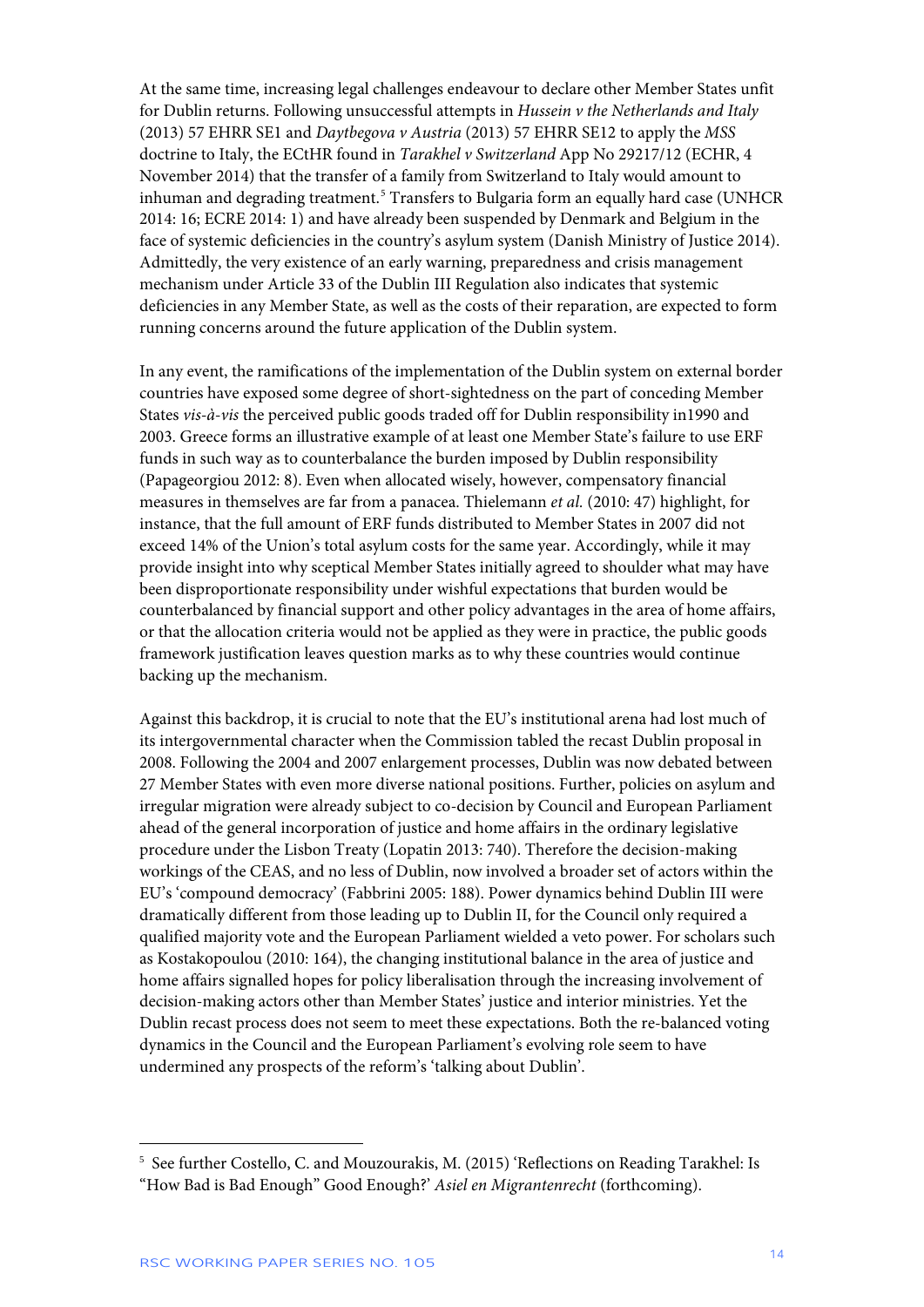The intra-institutional shift from unanimity to qualified majority in the Council intensified bargaining inequalities between Member States in the Dublin debate, given that the mechanism was no longer a policy option requiring the approval of all countries in the Union. As qualified majority voting weakened the negotiating position of Dublin opponents by stripping them of their previously held veto powers, 'periphery' Member States whose *consensus* had to be secured for Dublin II were no longer equally able to prevent the adoption of Dublin III unless they wielded sufficient leverage to form a blocking minority. This is not to assume that sceptical Member States were marginalised in the Council. It is rather to suggest that the new institutional setting enabled the Council to more easily talk dissenting delegations into agreement whilst dodging the hard questions surrounding the Dublin debate. Interestingly, against a highly critical background following the rulings in *MSS* and *NS*, the recast Regulation seems to have been agreed relatively painlessly in the Council when contrasted to its predecessor (Aus 2006: 21); the Greek 'no' vote was far from influential, for instance. In that light, the end of unanimity and of its *consensus*-seeking practices has confirmed fears of a sharper divide between the Union's North and South (Papageorgiou 2010: 510).

Such a conclusion should be nuanced to some extent. Ripoll Servent (2013: 45) has correctly stated that *consensus*-seeking efforts inside the Council have not disappeared but have rather spilled over to inter-institutional negotiations between Council and European Parliament. Following the introduction of the co-decision procedure, the European Parliament was entrusted with equal powers to the Council in the Dublin recast process. These powers came with expectations for the new legislator to tip the balance against Member States in order to promote those interests left undefended by the Council (Maiani and Vevstad 2009: 5). Similarly to Directive 2008/115/EC (Returns Directive), the negotiations on the Dublin III Regulation presented an important test for the Parliament's ability to challenge the policies backed by its fellow institutions, given that neither Commission nor Council had sought to question the faulty foundations of the Dublin system (European Commission 2008: 7). What does Dublin III tell us about how the Parliament adapted to its new clothes, however?

Proponents of the European Parliament's involvement in the area of asylum and migration argue that the new legislator has managed to renew debate on asylum and to oppose the Council's restrictive positions (Espinoza and Moraes 2012: 185). Quite to the contrary, however, several scholars (Shackleton 2000; Ripoll Servent 2010; Lopatin 2013) suggest that increasing legislative authority has rendered the European Parliament more convergent with the Council and less liberal with regard to immigration and asylum policies. For instance, the Union's liberal party, the Alliance of Liberals and Democrats in Europe (ALDE), exhibited a radical shift in 2005 from its more liberal approaches to immigration to a strict conservative stance on asylum and irregular migration (Lopatin 2013: 751). Numerous examples of parliamentary concessions to the Council's positions are in fact to be found in the recent reform of the Common European Asylum System. The European Parliament abandoned the exemption of victims of torture and unaccompanied minors from accelerated and border procedures in the Asylum Procedures Directive and gave in to the Council's wish for police and Europol access to EURODAC for law enforcement purposes under the EURODAC Regulation. More importantly in this context, however, the Parliament relinquished the compulsory objective of intra-EU relocation in the Asylum, Migration and Integration Fund (AMIF) Regulation. This could have marked a turning point in the Union's approach to burden-sharing by requiring Member States to engage in relocation schemes for international protection beneficiaries and asylum seekers in order to benefit from EU funding in the area of asylum and migration.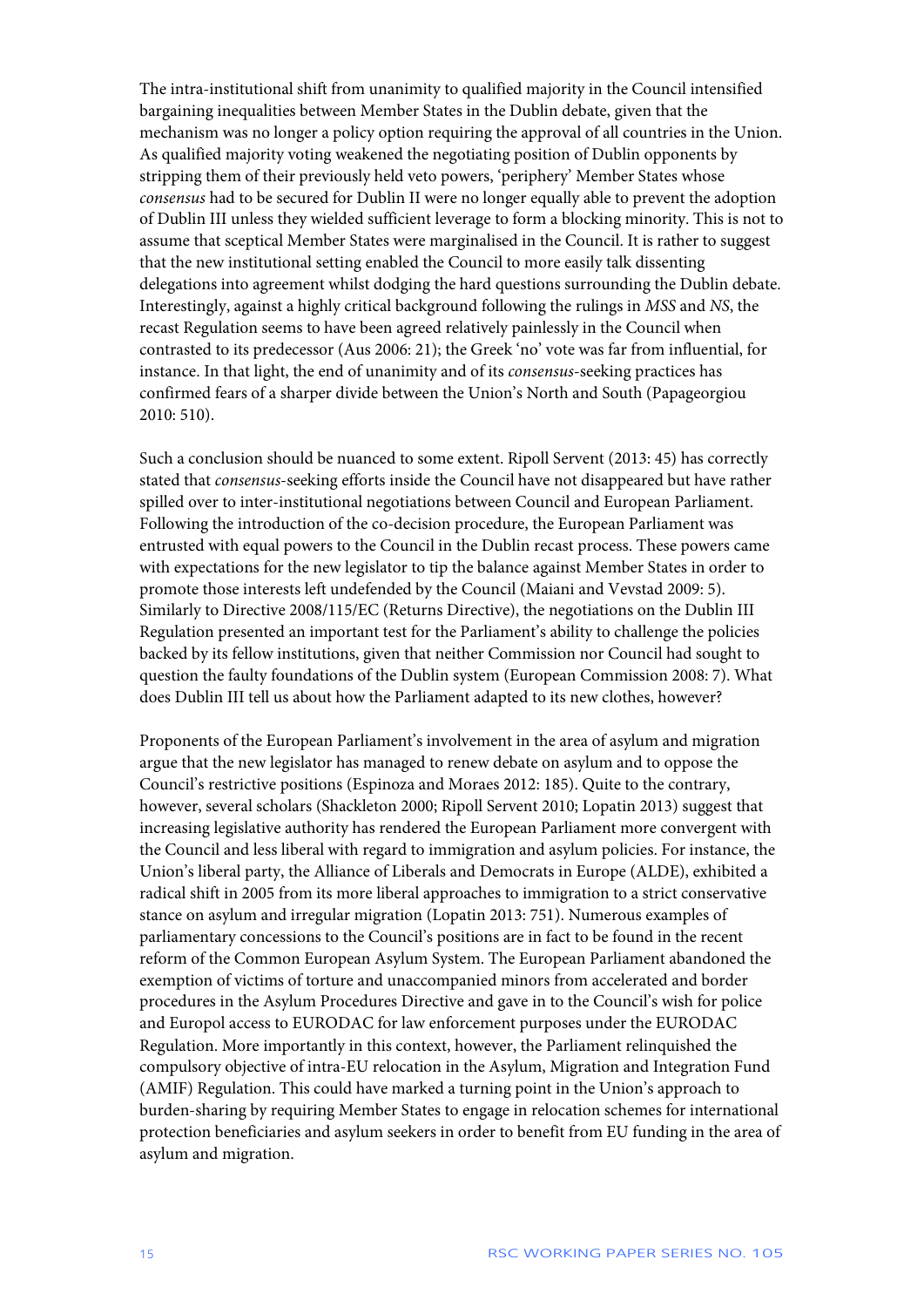The Dublin context is no less illustrative of these shifting institutional dynamics. The Parliament lost the most decisive battle in the recast's negotiations revolving around the emergency suspension clause under Article 31 of the Commission's proposal (European Commission 2008a: 52). The Council's success in bypassing the suspension of transfers through the introduction of the early warning mechanism in Article 33 of the Dublin III Regulation was only symbolically tempered by the European Parliament through the codification of the ratio of *NS* in the new Article 3(2). This amendment adds no substance to the judicial doctrine of suspension developed in *NS* and *Puid*. Conversely, the Parliament prided itself on obtaining more protection in Dublin procedures through enhanced procedural guarantees. As will be discussed below, however, these improvements could paradoxically lead to lengthier and more cumbersome Dublin procedures and result in making the Dublin system even less suitable to promote rapid and efficient processing of asylum applications. The Parliament's victories in the Dublin III Regulation are thus likely to be losses in disguise.

The real workings of co-decision may reveal four surprising features in this regard. Firstly, the Parliament's newly attributed legislative competence has had a strong impact on voting patterns by driving tactics of coalition-building between its different parties, with the aim of securing a majority vote. Contrary to submissions that centre-left parties often form progressive majorities in asylum and migration matters (Espinoza and Moraes 2012: 172), these dynamics have tended to favour the right-wing majority party in the EU legislature, the European People's Party (EPP). Hence liberal parties such as ALDE, for instance, were increasingly pressured by the EPP to vote for the adoption of the Returns Directive (Ripoll Servent 2013: 53). Similarly, the rapporteur for the Dublin III Regulation, ALDE member Cecilia Wikström, had to obtain the allegiance of the EPP in order to secure a majority vote in the Civil Liberties, Justice and Home Affairs Committee (LIBE) to adopt the Regulation.

Secondly, political pressure on the Parliament may often come directly from Member States. National governments have considerable influence in lobbying their MEPs to support their own country's interests (Acosta 2009: 38; Ripoll Servent 2013: 51). Accordingly, the European Parliament's shift towards restrictive tendencies equally rests on its 'responsibility to be more attentive to Member States' agendas' (Lopatin 2013: 753).

Thirdly, the new institutional balance in the Union required both legislators to reach pragmatic compromise in the aim of getting laws rapidly adopted at first reading (Héritier 2012: 41). Therefore 'the [European Parliament] faced a choice after the introduction of codecision: it could either maintain its previous confrontational behaviour but risk ending up with no text or it could accept an imperfect text' (Ripoll Servent 2013: 51). This could have broader implications on the Parliament's conduct, as stalling negotiations beyond a firstreading agreement with the Council or blocking adoption would potentially cost its image as a responsible co-legislator actively committed to getting laws passed. The broader context of the CEAS reform played a central role in pressing the two institutions to adopt the recast instruments. In light of the EU's failure to respect the 2010 deadline set by the Hague Programme for the adoption of second-phase harmonisation measures (European Council 2005: 1.3), the Stockholm Programme postponed the completion of the CEAS to '2012 at the latest' (European Council 2010: 6.2.1). Bearing in mind that the Union had not reached agreement on the asylum package until early 2013, the risk of jeopardising or further delaying the adoption of the Dublin III Regulation was therefore one the Parliament sought to avoid.

Finally, however, the European Parliament's shifting stance on asylum and immigration could reflect a more important lesson. Its stricter position on Dublin and other legislative proposals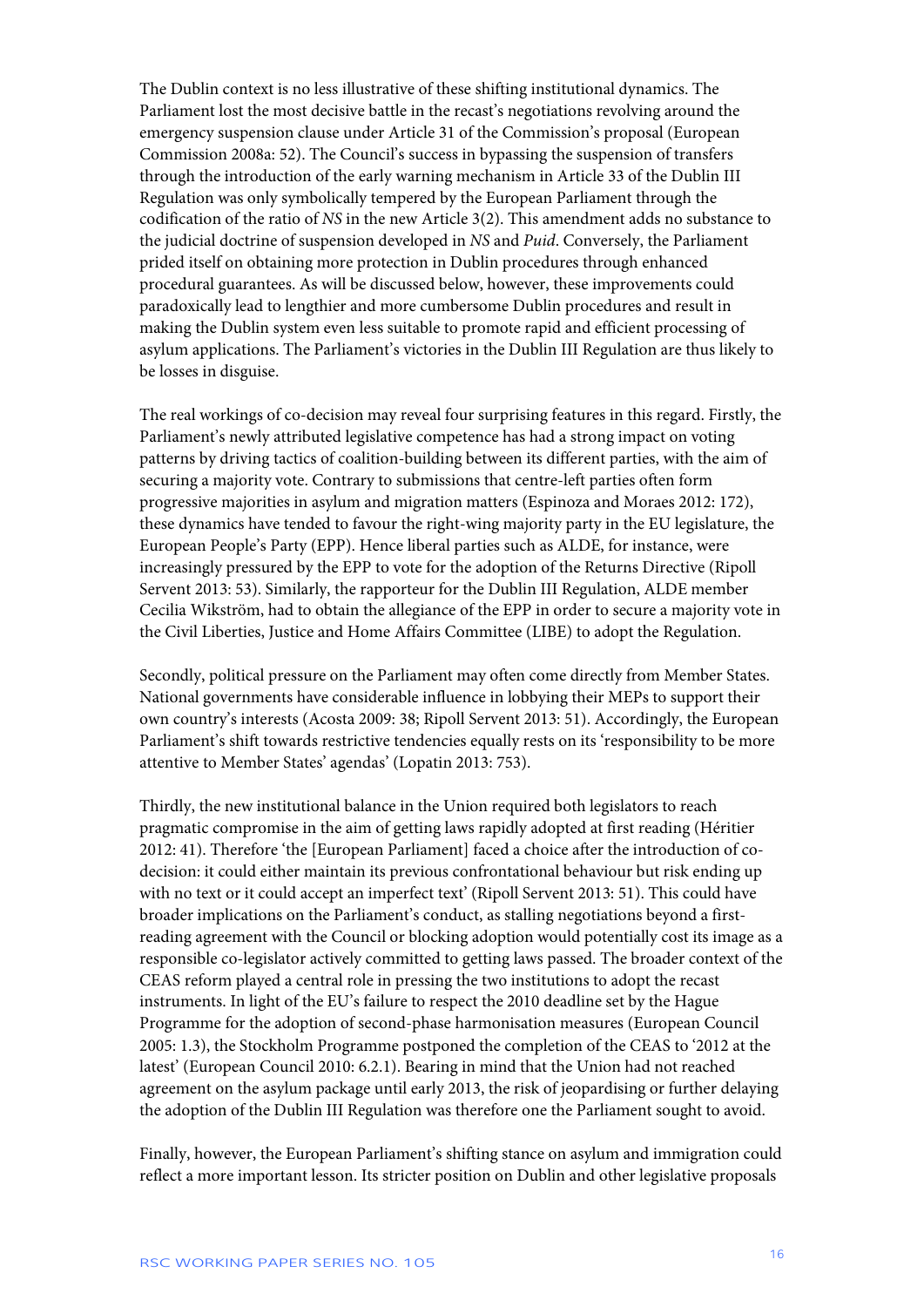in this field comes as a disillusion for advocacy groups which sought to have their views expressed by the Union's new co-legislator. Yet it does not seem at odds with the positions of the dominant national political parties producing MEPs or the prevailing opinion on asylum among the European electorate that MEPs are called to represent, however tenuous the electoral connection between Parliament and EU voters (Hix and Hoyland 2013: 184). As will be discussed below, the Dublin debate revolves considerably around EU citizens' rising fears *vis-à-vis* uncontrolled migration into the Union. These concerns have understandably found their way into their democratically elected representatives' decisions when called to 'talk about Dublin'. Expecting more liberal policies in the recast process through the involvement of a body representing the very citizens whose expectations national governments strive to meet may therefore have been wishful thinking on the part of advocates for Dublin reform.

### <span id="page-17-0"></span>**3 The efficiency objectives**

As Betts (2006: 152) has explained, the meaning of 'efficiency' in asylum policies remains highly opaque. In this context, however, efficiency is used as an umbrella term to describe an array of aims pursued in the EU. In an undoubtedly obscure passage in the *NS* judgment, the CJEU attempts to capture these objectives envisioned by the designers of the Dublin system:

*It is precisely because of that principle of mutual confidence that the European Union legislature adopted Regulation No 343/2003... in order to rationalise the treatment of asylum claims and to avoid blockages in the system as a result of the obligation on State authorities to examine multiple claims by the same applicant, and in order to increase legal certainty with regard to the determination of the State responsible for examining the asylum claim and thus to avoid forum shopping, it being the principal objective of all these measures to speed up the handling of claims in the interests both of asylum seekers and the participating Member States* (*NS v Secretary of State for the Home Department*, para 79; *Abdullahi v Bundesasylamt*, para 53).

These aims need be disentangled and examined individually. The Court mentions two challenges declared in the Preamble of the Dublin Convention: the need for rapid processing of asylum claims and the problem of multiple asylum applications (Hurwitz 1999: 648). However, the issue of 'forum shopping', presented as 'the principal objective of all these measures', seems to raise a third discrete objective.

### <span id="page-17-1"></span>**Rapid processing of asylum claims**

The first objective relating to the swift examination of applications has commonly been framed as a solution to the problem of 'asylum seekers in orbit'. It confronts a straightforward issue concerning asylum seekers who run the risk of being left unprotected due to Member States' deflection of responsibility to examine their claims. Against a backdrop of unilateral and unpredictable 'safe third country' practices, a common mechanism was deemed necessary in order to ensure that an asylum application would rapidly be processed by a country in the EU to prevent applicants from being perpetually shifted from one state to another. By mandating that an asylum application has to be examined by a single Member State, the Dublin system purports to 'guarantee effective access to the procedures for granting international protection and not to compromise the objective of the rapid processing of applications', as per Recital 5 of the Dublin III Regulation. Albeit not subject to a precise timelimit, the aim of 'rapid processing' should now be read in light of the requirement for a regular asylum procedure to last no more than 6 months under Article 31(3) of the Asylum Procedures Directive.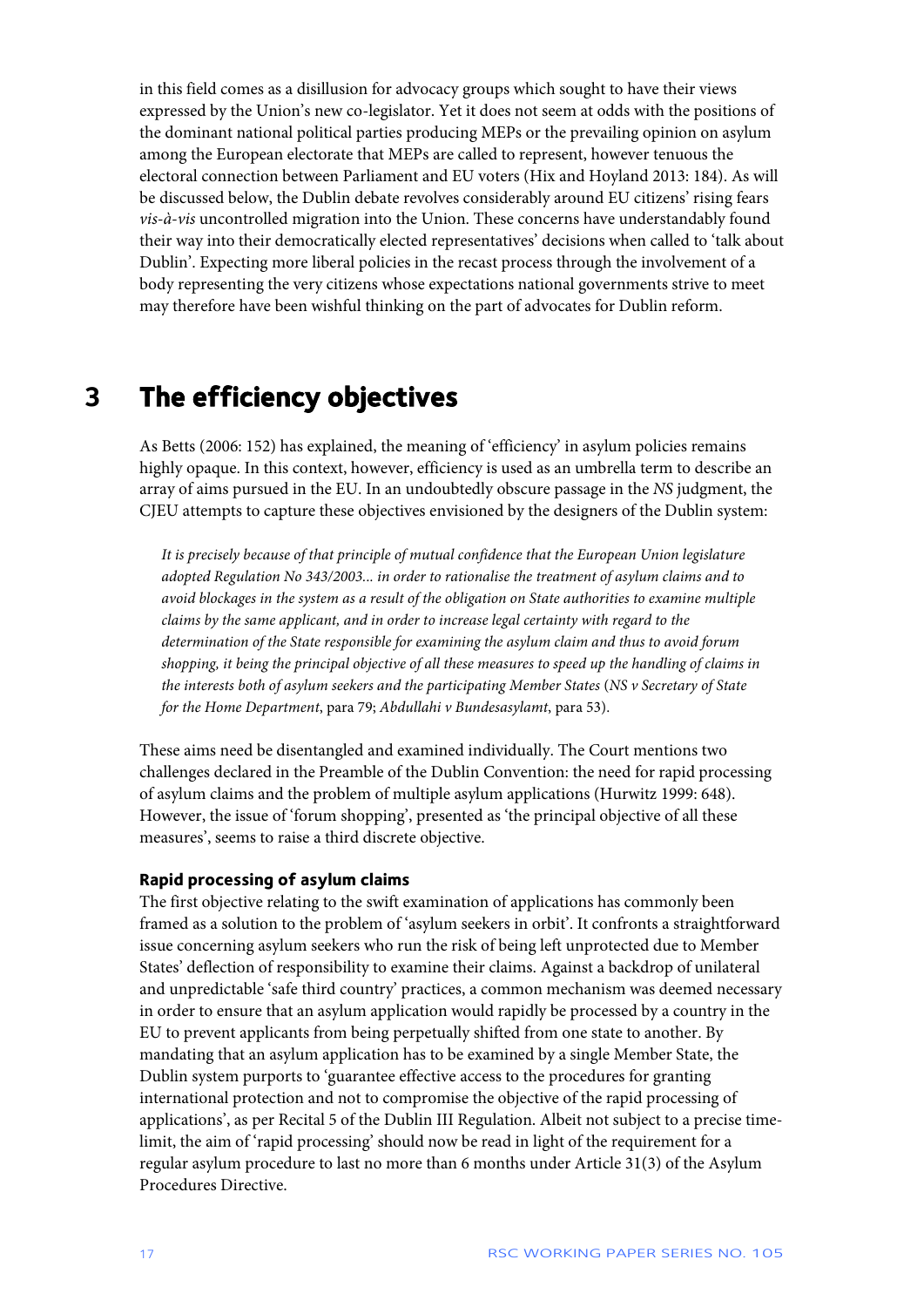Dublin purports to meet this objective by imposing a duty on the single responsible Member State to 'take charge of' or 'take back' an asylum applicant. However, the feasibility of efficiently tackling the 'asylum seekers in orbit' question through such a system of allocation of responsibility has been a contentious point ever since the mechanism's inception. The Dublin system seems to rely on the assumption that a procedure determining the Member State responsible and transferring an applicant thereto forms the most efficient route for the rapid examination of her claim. Yet neither the EU legislator nor the Court in *NS* and *Abdullahi* seem to have convincingly distinguished ends from means on this occasion. Insofar as the 'asylum seekers in orbit' objective is concerned, the transfer of applicants should only be a tool towards the rapid processing of their claim rather than the system's aim *per se*.

Dublin's premise may therefore be questioned to the extent that any physical transfer of an asylum seeker from the country in which she is present to another country delays her access to the asylum procedure and *a fortiori* hinders the swift processing of her application. On that point, the CJEU has adopted an illuminative interpretation of Dublin's 'asylum seekers in orbit' objective in *MA v Secretary of State for the Home Department* [2013] 3 CMLR 49, whereby, to guarantee the best interests of children to have their claims rapidly processed, 'as a rule, unaccompanied minors should not be transferred to another Member State'. Beyond carving special rules on responsibility in respect of certain unaccompanied minors under Article 8(4) of the Regulation, *MA* therefore prompts critical reflection on the appropriateness of the Dublin system in responding to the 'asylum seekers in orbit' challenge as a whole. The ruling hints that an asylum seeker's claim would be more rapidly processed if examined by the Member State in which she is currently present.

Moreover, the Court's insight in *MA* seems in line with practical realities in relation to applicants' effective access to the procedure. A look at early practice reveals severe deficiencies in the implementation of the Dublin Convention which often accounted for Dublin responsibility-determination procedures lasting significantly longer than an ordinary asylum procedure (Noll 2000: 194). While EU institutions have strived to render procedures swifter under the Dublin III Regulation by imposing tighter deadlines for submitting and responding to 'take charge' or 'take back' requests,<sup>[6](#page-18-0)</sup> the recast Article 29 retains the deadline for performing a transfer at 6 months, with a possibility of extension in case of the applicant's absconding.

Quite to the contrary, the EU institutions' efforts to level up fundamental rights guarantees in the Dublin III Regulation seem to have borne counter-intuitive effects to ensuring the rapid processing of applications, as Dublin procedures are likely to become lengthier and more administratively demanding. Under the recast Article 3(2), a Member State must assess the situation of the *prima facie* responsible Member State's asylum system to ensure that the applicant would not be exposed to a risk of *refoulement* due to systemic deficiencies. Yet there is no concrete evidence to rule out the need for national authorities to systematically examine this criterion on a case-by-case basis. The idea that 'the principle of mutual trust may not be placed under question through systematic examination' advocated by Advocate-General Jääskinen in *Puid* was not echoed in the Court's interpretation of the Dublin Regulation, as the Court remained silent on that point in *Puid*. Furthermore, the new Regulation renders

1

<span id="page-18-0"></span><sup>6</sup> Under Articles 21-25 of the Dublin III Regulation, the regular deadline for submitting a request is 3 months, while requests based on data obtained by EURODAC are subject to a 2 month deadline. The deadline for responding to 'take charge' requests is 2 months, while Member States must respond to 'take back' requests within 1 month or 2 weeks for requests based on data obtained by EURODAC.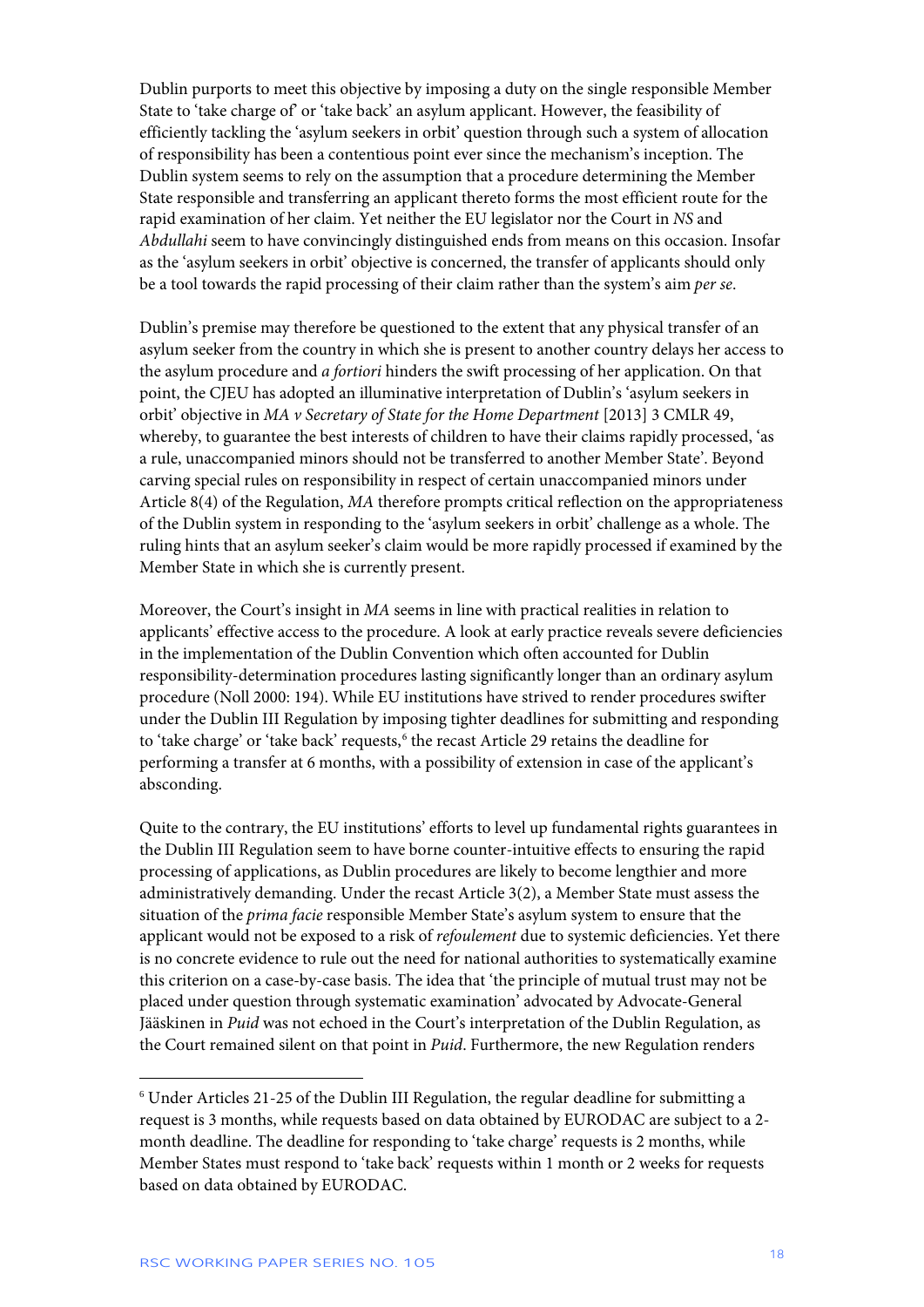responsibility-determination procedures heavier through the requirement of a personal interview with the applicant under Article 5, tighter rules on notification under Article 26 and a duty to provide judicial appeals with suspensive effect for certain categories of transferees under Article 27.

Accordingly, Member States run the risk of being faced again with Dublin procedures much lengthier and more cumbersome than ordinary asylum procedures. To add further charges to the 'Dublin bill', during these procedures, the sending Member State is required to provide the applicant with the material reception conditions set out in Directive 2013/33/EU (Reception Conditions Directive) in accordance with the Luxembourg judgment in *Cimade and GISTI* [2013] 1 CMLR 11. This implies that the expenses associated with an asylum seeker's reception would be incurred by the sending Member State throughout the duration of a Dublin procedure, only to be incurred again by the receiving Member State which will process her application.

Dublin's appropriateness to guarantee the 'asylum seekers in orbit' objective becomes even less justifiable in far-from-exceptional cases where transfers are not carried out. According to ECRE (2013: 21), less than 35% of accepted responsibility requests actually resulted in transfers during the period 2009-2010. Member States' inability to transfer an asylum seeker may be due to a number of factors such as failure to comply with time-limits in Dublin procedures. Such delays have mostly been reported in Austria and Germany, in spite of the fact that Germany has one of the most amply staffed Dublin units across the EU (ECRE 2013: 92).

Furthermore, even where an asylum seeker is transferred to the responsible country, the blame-based reading of Dublin responsibility discussed above may often motivate those Member States receiving the bulk of 'take back' requests, based on irregular entry and first asylum grounds, to evade responsibility by engaging in questionable tactics which hamper the rapid processing of Dublin returnees' applications. In the first years following the adoption of the Dublin II Regulation, for instance, Greece systematically interrupted the examination of Dublin returnees' asylum applications and stripped them of their asylum seeker status on the ground that they had abandoned their place of residence (Papadimitriou and Papageorgiou 2006: 309). This approach is particularly alarming, no less given that the interruption of processing of claims by Greece, *de facto* leaving 'Dubliners' with no access to the asylum procedure, was carried out after the applicant had re-entered Greek territory from sending Member States (Papadimitriou and Papageorgiou 2006: 310; Garlick 2006: 606). Similar cases have been recently reported in Bulgaria (UNHCR 2014: 5). This form of *mala fide* enforcement of responsibility rules leads applicants to indefinite legal limbo, undoubtedly at the cost of rapid and efficient processing of asylum applications.

#### <span id="page-19-0"></span>**Prevention of multiple applications**

The second declared objective of the Dublin system relates to a more controversial issue. At first reading, the prevention of multiple asylum applications by the same claimant seems grounded in legitimate concerns *vis-à-vis* the administrative costs of Member States' duplicated efforts to examine the same asylum claim. In that regard, the Dublin system could be welcomed for adopting a 'one shot rule' grounded in a 'division of labour' logic (Nicolaïdis 2007: 689) which pays due consideration to preventing unnecessary mobilisation of national asylum systems' financial and human resources. By mandating that an asylum application has to be examined *by a single Member State*, the Dublin Convention codified an exclusivity principle to ensure that no multiple applications will be made by the same applicant (Boccardi 2002: 43).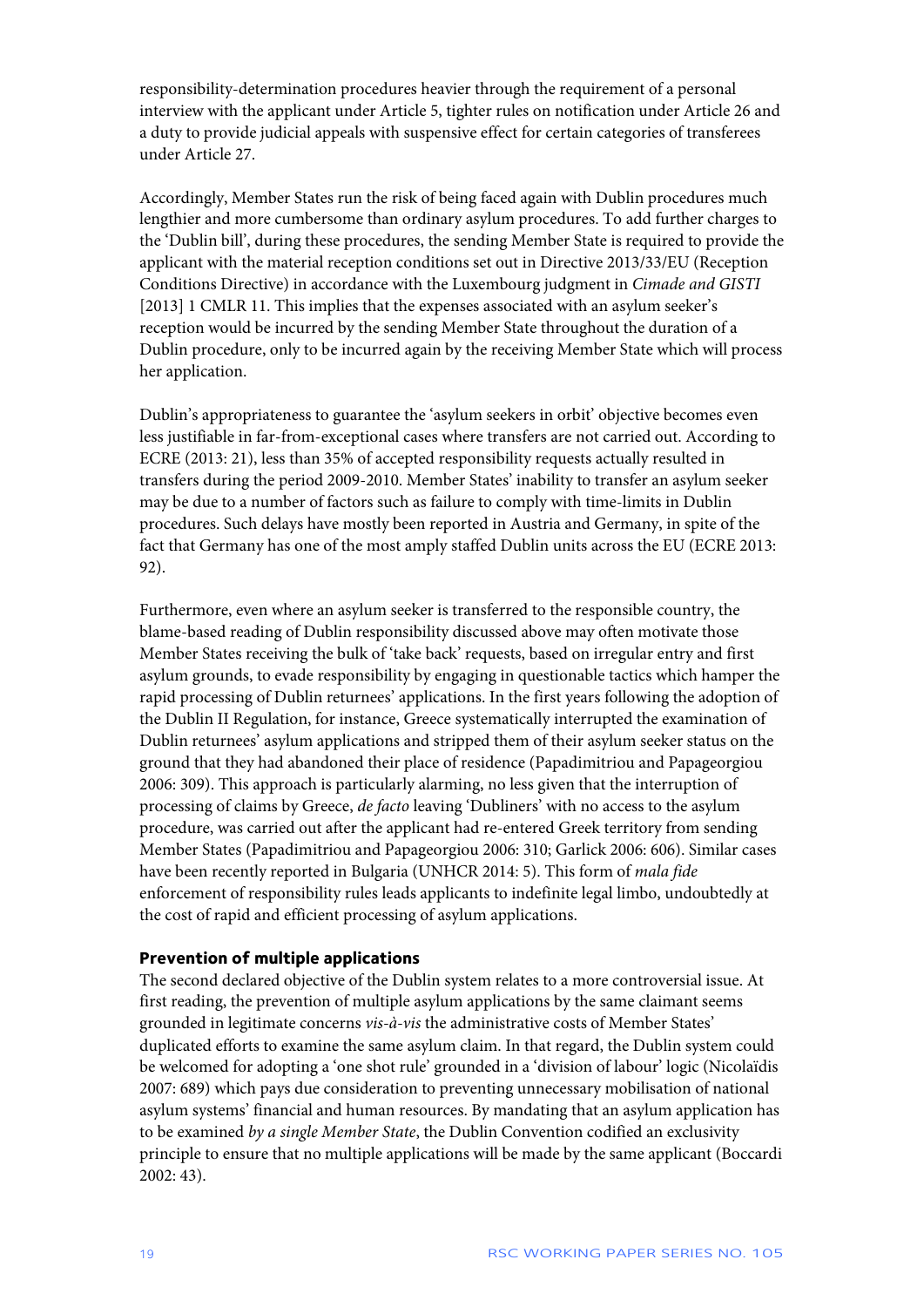To what extent, however, is Dublin the best-placed instrument to prevent multiple asylum applications? This objective could be reached through an array of different and potentially more efficient measures. Centralised processing of applications would streamline all refugee status determination procedures into a single institution and thereby preclude the possibility for an asylum seeker to lodge the same claim before different asylum authorities. Alternatively, other models of allocation of responsibility could tackle the multiple applications challenge more efficiently than Dublin, whilst retaining national competence over refugee status determination. The responsible Member State could be designated based on the asylum seeker's free choice, subject to a 'one shot rule' preventing her from selecting more than one country (ECRE 2008: 29). Introducing the applicant's choice of preferred Member State in the allocation of processing responsibility would have a strong impact on the multiple applications problem, as it would considerably reduce incentives for applicants to engage in secondary movement within the Union in order to make subsequent claims.

Similarly, introducing transfer of protection and mutual recognition of positive asylum decisions would render multiple asylum applications less appealing by conferring upon refugees and beneficiaries of subsidiary protection the right to free movement across the EU. Following the adoption of all second-phase harmonisation instruments of the CEAS in 2013, the commitment to establish a 'uniform asylum status, valid throughout the Union' under Article 78(2)(a) TFEU should be given serious consideration by EU institutions. In keeping with this target, the European Commission's Policy Plan on Asylum had announced the exploration of a mechanism of transfer of protection either within Directive 2011/95/EU (Qualification Directive) or as part of a separate instrument (European Commission 2008: 6). However, current efforts, if any, towards discussing transfer of protection and mutual recognition of positive asylum decisions do not seem particularly strong, as the relevant Commission Communication expected within the course of the Irish-Lithuanian-Greek Presidency trio (Council of the European Union 2012a: 111) has not yet been published. Moreover, the only moderate step towards free movement of refugees throughout the EU, achieved by Directive 2011/51/EU which extended the scope of Directive 2003/109/EC (Long-Term Residents Directive) to cover beneficiaries of international protection, only seems to intensify the Union's reluctance to endorse a uniform asylum status. This indirect right to free movement conditioned upon permanent residency connotes that international protection beneficiaries are 'third-class citizens' (Durieux 2013: 242) less worthy of inclusion than other third-country nationals such as highly-skilled migrants who enjoy direct rights of intra-EU mobility under Directive 2009/50/EC (Blue Card Directive). In the eyes of Member States, it thus seems that refugees and beneficiaries of subsidiary protection are the last in line to be granted rights exercisable throughout the Union.

There is therefore little to support the position that Dublin provides the most appropriate deterrent for multiple applications. Yet the 'multiple asylum applications' facet of the Dublin system does not stop there; the Union's political reluctance to allow asylum seekers to choose their country of asylum or to give protection beneficiaries rights to free movement is grounded on deeper concerns.

#### <span id="page-20-0"></span>**Multiple applications as 'asylum shopping'**

As the Court hints in *NS* and *Abdullahi*, the problem of multiple claims is often framed in terms of dissuading 'forum shopping' or 'asylum shopping', also understood as an applicant's tactic of lodging multiple applications in an effort to seek asylum in the country offering the most attractive regime of protection. As Lavenex (2001: 862) explains, countries such as France and Germany have framed the asylum problem as one of negative redistribution of asylum seekers in a 'porous *Europe passoire*'. By construing multiple applications as a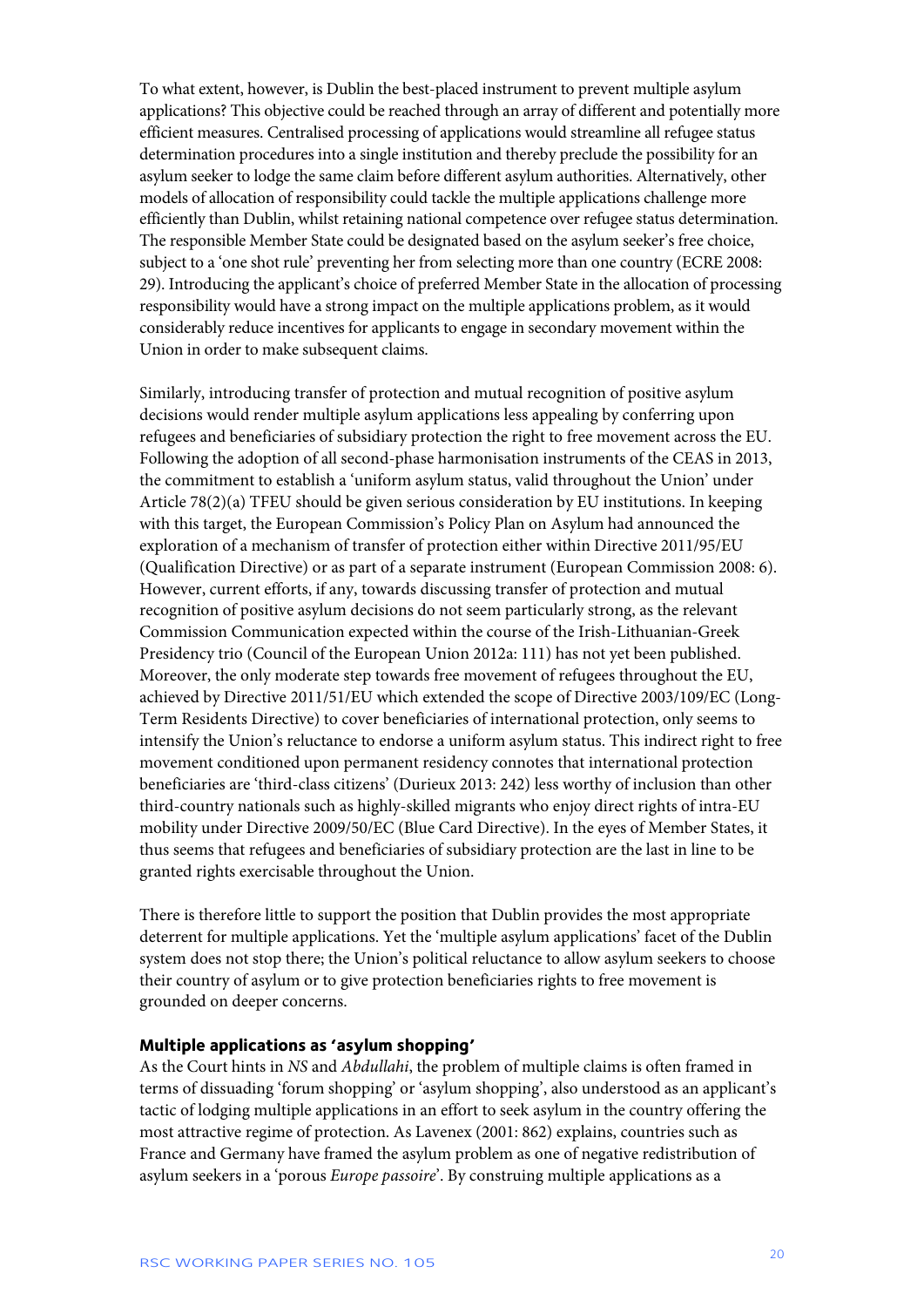manifestation of 'asylum shopping', the EU connects the efficiency objectives with the aim to safeguard the integrity of the CEAS, as it links the Dublin machinery to broader national concerns around 'pull' factors and abuse of Member States' asylum systems by unmeritorious claimants. It is thus not unexpected to see the 'asylum shopping' argument appear in different 'Dublin-type' arrangements across the world such as the Canada-US Safe Third Country Agreement 2002 (Gonzalez-Settlage 2012: 150). Through this component, the drafters of the Dublin Convention and its successors construed multiple applications not only as a logistical problem but also as a fundamentally normative one.

Four objections should be raised against the reading of multiple applications as tantamount to 'asylum shopping', however. Firstly, despite its frequent use in EU policy discourse, 'asylum shopping' is a highly opaque concept open to widely different interpretations. As reality reveals, an asylum seeker could be 'shopping' for a number of different things in the Union. A claimant could seek to apply in a Member State offering high protection rates in order to have higher chances of obtaining refugee status. For instance, a Syrian national could be more inclined to apply in Germany, which offered protection to 89% of Syrian applicants in 2012, rather than Cyprus, which offered protection to 0% (EASO 2013: 28). Conversely, an applicant aware that her claim is likely to be unfounded might be more inclined to apply in a country with a lengthy and defective asylum process in hopes of prolonging her stay. Quite interestingly, this form of 'asylum shopping' would hinge on the inability of the Union to rapidly process applications and to respond to the issue of 'asylum seekers in orbit'. In that light, the 'asylum shopping' argument seems to be invoked in vastly distinct contexts and does not depict the same risks for all Member States. Notwithstanding its conceptual obscurity, however, the notion of 'asylum shopping' is taken at face value as a risk to be tackled by the Dublin system both by political institutions (European Commission 2008: 7) and by the CJEU in *NS* and *Abdullahi*.

Secondly, the very notion of 'asylum *shopping'* implies that the motives behind an asylum seeker's decision to apply for international protection in a country other than that of first arrival are the product of an inherently economic rational choice. An applicant would thus be driven to apply in a Member State offering higher material reception conditions and welfare support. Yet there is a wide array of legitimate reasons for which one person may prefer a specific country: the existence of support communities and diasporas, extended family or language affinity are indicative examples (Gonzalez-Settlage 2012: 150-151).

Thirdly, the 'asylum shopping' objective of Dublin rests entirely on a normative assumption by Member States that multiple applications reveal abusive intentions or expose calculated tactics on the part of the applicant (Bolten 1991: 25-26; Mitsilegas 2012: 335). Governments equate the multiple claims fact with a 'shopping' motive, 'as if the lodging of more than one asylum request is conclusive evidence of fraudulent intentions or of trying to settle in the richest country' (Boccardi 2002: 44). Dublin's inherently 'black or white' approach to asylum claimants as legitimate or abusive (Byrne and Shacknove 1996: 198) may therefore result in a short-sighted view of asylum seekers' engagement with the asylum process. Very often, an applicant may have no genuine opportunity to bring forward her case in her first asylum application, especially when confronted with highly expeditious procedures in several Member States. This should hardly seem surprising, bearing in mind the ECtHR's finding in *IM v France* (2012) App. no. 9152/09 and *AC v Spain* (2014) App. no. 6528/11 that accelerated procedures in France and Spain are in violation of the right to an effective remedy under Article 13 ECHR. Against the backdrop of Member States' increasingly accelerated asylum procedures, a subsequent application often becomes necessary for a claimant to be safeguarded against *refoulement*.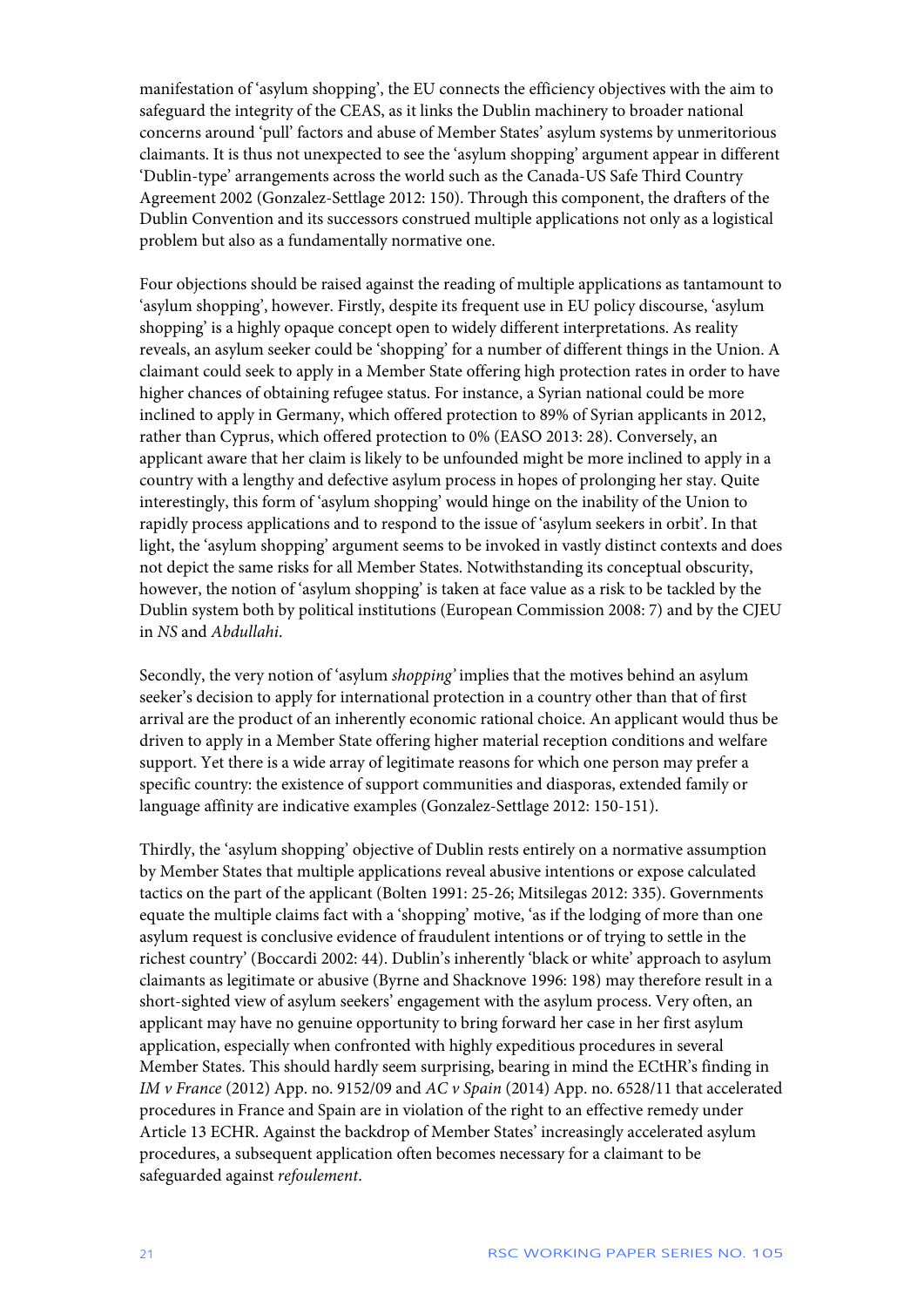A final, albeit forward-looking, objection relating to the pertinence of the 'asylum shopping' risk may be raised from the evolution of the CEAS. Under the European Council's Tampere Programme, a mechanism for the determination of the Member State responsible for examining an asylum application was only envisaged as a short-term measure (European Council 1999: 14). The 'short' lifespan of the Dublin system has not been entirely forgotten 15 years after the Tampere summit, as it is rather comically recalled in Recital 4 of the Dublin III Regulation. The justification of Dublin as a deterrent of 'asylum shopping' in Tampere was provided against a background of complete absence of harmonisation of asylum standards across the Union. Vast discrepancies in Member States' protection standards and outcomes were understandably construed as an incentive for secondary movements of asylum seekers within the Union in an attempt to direct their applications to the most attractive destination countries, whatever the form of 'shopping' intended. Given this context, most Member States therefore deemed the Dublin system a necessary mechanism to the extent that asylum standards in the EU remained heterogeneous; read otherwise, an *interim* measure pending harmonisation of asylum standards in the EU.

What followed Tampere seems to be an unjustifiable paradox, however. Whilst first-phase minimum harmonisation measures on reception, qualification and asylum procedures were adopted through Directives 2003/9/EC, 2004/83/EC and 2005/85/EC, the European Council mandated second-phase legislative instruments under the Hague Programme (European Council 2005: 1.3), thereby signalling ongoing and increasing approximation of national asylum systems. However, the value of the Dublin Regulation as a necessary means of dissuasion of 'asylum shopping' was not questioned, as it should have been, by the advent of harmonisation (Maiani and Vevstad 2009: 5). On the contrary, the holistic reconceptualisation of the EU's asylum policy, triggered by the Green Paper on the Future of the Common European Asylum System, found the Commission and Member States doubting the effect of common standards on mitigating 'asylum shopping' and advocating that Dublin 'will still be necessary' (European Commission 2007a: 11; European Commission 2008: 7). That paradox was stretched even further when the Stockholm Programme, a Lisbon Treaty policy framework resting on much more solid institutional pillars and stronger harmonisation than the Tampere Conclusions, enshrined the Dublin system as 'a cornerstone in building the CEAS' (European Council 2010: 6.2).

Dublin's 'cornerstone' status therefore seems to reveal dubious path dependence on the part of the EU. Certainly, asylum standards across all 28 Member States remain far from being uniform in practice. Nevertheless, if implemented correctly, the second-phase harmonisation instruments on status determination, reception conditions and procedures are expected to reduce disparities and secondary movements of asylum seekers within the Union, as foreseen in the Commission's Policy Plan on Asylum (European Commission 2008: 7). Contrary to the Green Paper's contentions, harmonisation should therefore temper incentives for 'asylum shopping' by bringing the CEAS closer to a state where 'it simply does not matter, in terms of recognition rates and standards of treatment, where in the EU an asylum seeker's claim is processed' (Den Heijer 2012: 1752). Rather paradoxically, this is conceded by the Court in *Abdullahi*: 'It follows that the rules in accordance with which an asylum seeker's application will be examined will be broadly the same, irrespective of which Member State is responsible under Regulation No 343/2003 for examining that application' (Abdullahi v Bundesasylamt, para 55).

Taking a step back, let us assume that preventing 'asylum shopping' constitutes a legitimate objective, as suggested by the Policy Plan on Asylum, *NS* and *Abdullahi*. On that basis, the allocation of processing responsibility should understandably not be determined by the applicant's free choice. Yet the Dublin system attempts to tackle 'asylum shopping' by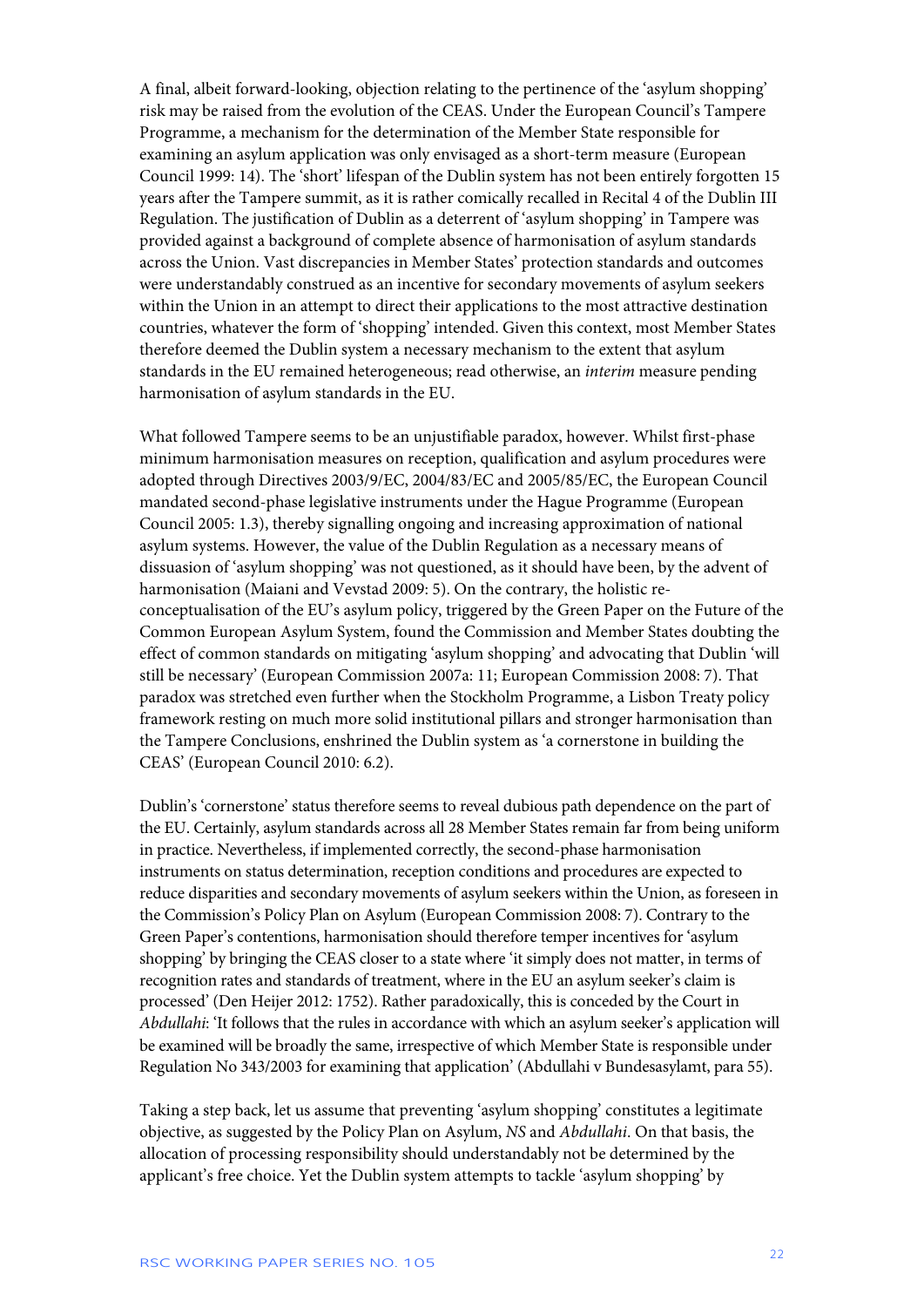adopting an asymmetrical 'one shot' rule: while one Member State's positive asylum decision does not bind others, a rejection decision does (Guild 2006: 636). Member States have therefore opted for a rather selective and distorted version of mutual recognition (Costello 2012: 335). One country trusts another enough to rely on its negative determinations in order to find a claimant unworthy of protection EU-wide, yet not enough to deem its recognition of an applicant as a refugee sufficient evidence of the well-foundedness of that applicant's claim. It therefore seems that the 'principle of mutual confidence' hailed by the CJEU in *NS* and *Abdullahi* promotes less trust between Member States than it promises.

Furthermore, the Dublin system may in that way generate perverse effects *vis-à-vis* the asylum seeker's compliance with the responsibility rules by creating two incentives for irregular secondary movement within the EU; assuming that the asylum seeker is a rational 'shopper', as the Union depicts her. Firstly, bearing in mind that the criterion of irregular entry and stay forms the prevalent ground for determining the responsible country, applicants are more inclined to enter the first Member State undetected and to move irregularly to a second Member State before lodging an asylum claim and being fingerprinted in EURODAC (UN Human Rights Council 2013: 70). Secondly, the rule of mutual recognition of negative but not positive asylum decisions leaves an applicant with relatively poor options: following the decision of the first country of asylum, she can either be rejected throughout the entire Union or be confined within the boundaries of the Member State which granted her protection. Accordingly, asylum seekers are equally encouraged to irregularly enter a second Member State and make a subsequent asylum claim there before the first Member State decides on their case (Costello 2012: 315). As the Jesuit Refugee Service (JRS)'s findings suggest, the majority of asylum seekers subject to Dublin procedures have in fact irregularly moved across various European countries (JRS 2013: 129). The perverse impact of Dublin in encouraging applicants' decisions to engage in irregular migration therefore dispels its value in preventing the problem of multiple applications and 'asylum shopping'.

These observations support a straightforward conclusion that the Dublin system 'simply does not work' to deliver its stated objectives of rapid processing of claims and prevention of multiple applications and 'asylum shopping' (Costello 2005: 42). However, the realisation of Dublin's inefficiency opens up further questions around the rationality of the EU's choice of model for allocation of processing responsibility. It reveals that the Dublin system is perhaps about something fundamentally different from allocating responsibility between Member States. Its underlying objective seems to escape the instrumental lens through which one would normally evaluate whether an institution or mechanism efficiently delivers its aims. One could here recall similar enquiries made by Leerkes and Broeders (2013: 81) in the context of immigration detention: 'why increasingly invest in immigration detention, if it does not lead to more expulsions?' The value of 'informal functions' should not be underestimated in the Dublin context. Even failing to deflect claims, guarantee swift processing of applications or to prevent multiple claims and 'asylum shopping', Member States may look to Dublin to derive peculiar benefits which would not be secured under a burden-sharing model of responsibility.

### <span id="page-23-0"></span>**4 The control objective**

Even where it fails to physically transfer an undesirable asylum seeker to the responsible country, the Dublin system affords the sending Member State the benefits of claiming the ability to do so. EU countries thus look to this mechanism to assert their power to control their territory by apprehending, identifying and detaining, even without ultimately expelling,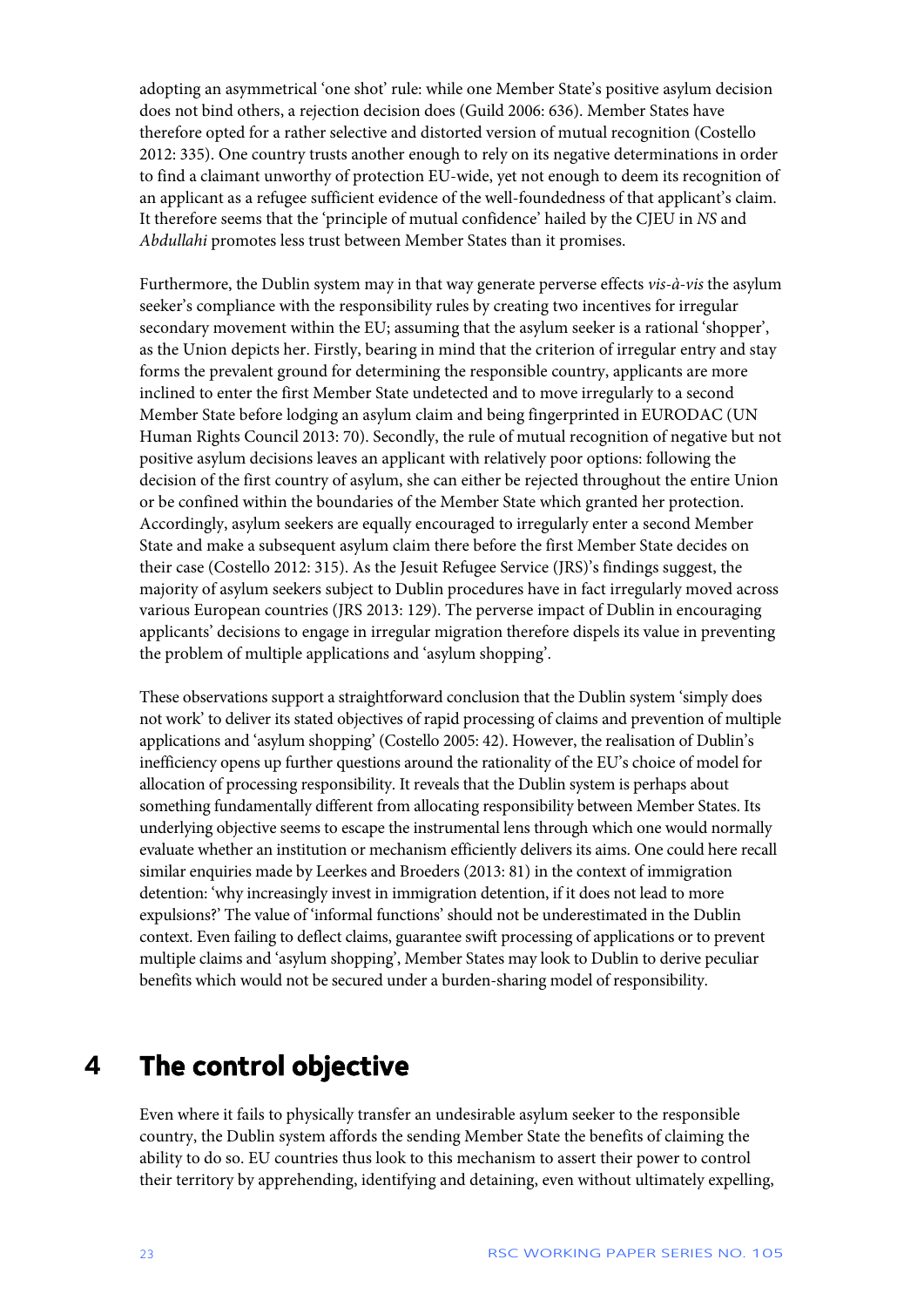unwanted entrants (Leerkes and Broeders 2013: 96). The symbolic appeal of Dublin's *nonentrée* value proves to be a fundamental feature in Member States' approach to the securitisation of migration. One should not lose sight of the fact that the EU's policy on immigration and asylum 'is part of a political spectacle in which the criteria of belonging are contested' (Huysmans 2000: 762). The aura of 'high politics' surrounding these issues (Hix and Hoyland 2011: 292) is largely fuelled by heated feelings of insecurity, injustice and xenophobia among EU citizens who look to their governments for reassurance that their country's borders are sufficiently guarded to prevent unwanted entry.

Interestingly, this psychological element makes an almost explicit appearance in the Union's policy objective of creating an 'area of freedom, security and justice' in the internal market. As Huysmans (2000: 759) explains, with the elimination of internal border controls following the Schengen Agreement of 1985 emerged a perceived need to strengthen external border management in order to guarantee sufficient control over entrants in the space of free movement. Yet the abolition of internal controls in the Schengen area was not necessarily seen by governments as a virtual certainty that irregular movement would increase at the Union's external borders. The establishment of Schengen rather meant that 'the formal opening of these borders would make them *appear* more open to illegal activity, expose the myth of control, [and] undermine the credibility of state authority' (Andreas 2000: 116). Striking analogies may be drawn between the symbolic value of state control in the evolution of the EU's internal market and US-Mexico economic integration under the North American Free Trade Agreement (NAFTA), given that, in both cases, the retreat of the state in the face of market liberalisation was matched by a reassertion of state control in the name of market securitisation (Andreas 2000: 140-141). When Baldaccini *et al*. (2007) therefore asked 'whose freedom, security and justice' the EU aims at promoting, the Stockholm Programme's response was unambiguous: it aspires to create 'an open and secure Europe serving and protecting *citizens*' (European Council 2010). Accordingly, Dublin may be a performative instrument primarily intended to reassure EU citizens by equipping a Member State with powers – even if only in theory – to alleviate its nationals' insecurities through demonstrations of its ability to swiftly remove asylum applicants for whom it is not responsible under the Regulation's criteria.

For those reasons, the individualistic approach to asylum processing responsibility adopted by Dublin is a central element to Member States' embedded interests in asserting national control over immigration. For a government to reassure its citizens that *they* wield the democratic power to decide who enters the country to seek protection, as Walzer (1983: 31) would suggest, a model of responsibility based on burden-sharing would not do. Regardless of their practical potential for the Union, collective solutions such as relocation of asylum seekers, joint processing of applications or even mutual recognition of positive asylum decisions would shift the onus of entry decisions from the domestic level to Brussels. Similarly, a model allocating responsibility on the basis of the applicant's free choice would place the admission decision in her control rather than the hands of the host country. For those reasons, Member States specifically support the Dublin system's reading of responsibility which recognises the Member State as the sole legitimate entity to exercise control over entry in its territory. Dublin could therefore act as a symbol of Member States' preserved sovereignty by appearing to safeguard 'national prerogatives as far as protectiongranting is concerned' (Council of the European Union 2014: 4). Pondering, however, on the extent to which the granting of international protection is in fact a 'national prerogative', especially in the CEAS, would highlight the largely symbolic value of the control objective.

Whether at the sending or receiving end of Dublin transfers, Member States seem to play equally active parts in this political spectacle. EURODAC is an illustrative example. The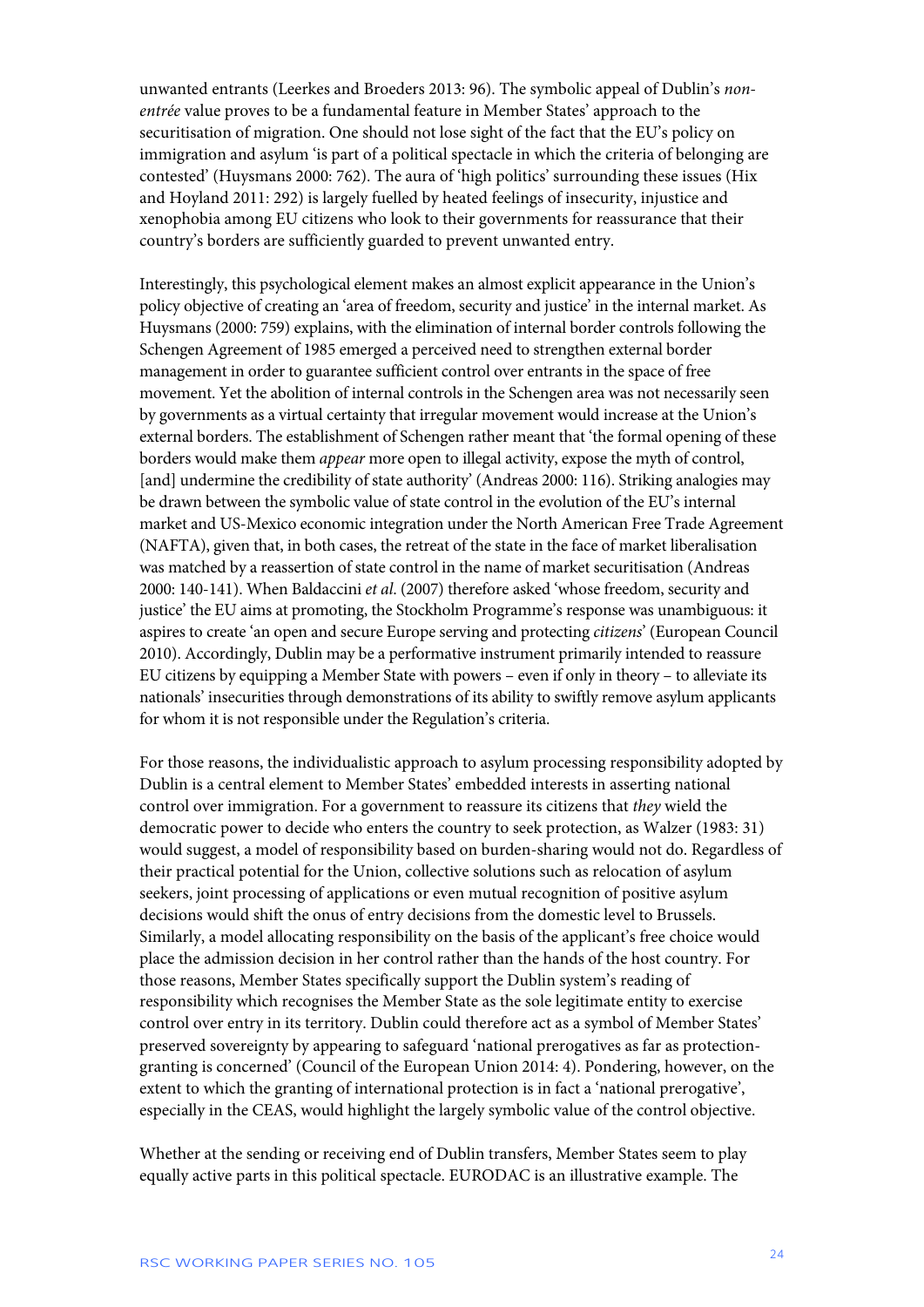practice of fingerprinting bears powerful normative connotations *vis-à-vis* the relationship between the EU and asylum seekers, as it serves to strip applicants of their agency in choosing where they will seek international protection by legally confining them within the boundaries of the Member State of first entry.

Moreover, beyond assisting the implementation of the Dublin Regulation, the fingerprint database offers all countries the technological means to visibly brand asylum seekers and irregular migrants as a distinct category of undesirable persons in the Union. EURODAC thus seems to resemble a form of '*ban*opticon' used by states to categorise entrants as risk profiles (Bigo 2002: 81; Lyon 2009: 54). The nexus between identification of asylum seekers and Member States' security agendas has been made even more manifest following the recent introduction of access by national police authorities and Europol to the database for law enforcement purposes under Article 1(2) of the EURODAC Regulation.

The link between Dublin and detention of asylum seekers equally evokes control as the mechanism's prevalent objective. Austria, Bulgaria, France, Germany, Hungary, Slovakia and the Netherlands made standard use of detention for the purposes of carrying out transfers, notwithstanding the absence of express powers to detain transferees under the Dublin II Regulation (Costello 2012a: 286; ECRE 2013: 82-83), and in potential violation of human rights law. As UNHCR (2012: 8-9) has argued, detaining asylum seekers for the purposes of carrying out their deportation under the Dublin Regulation is contrary to Article  $5(1)(f)$ ECHR, given that the Strasbourg Court's ruling in *RU v Greece* (2011) App. no. 2237/08 has clarified that no asylum seeker may be detained for the purposes of being expelled from a state's territory before her claim has been examined. Against that backdrop, the newly introduced detention clause under Article 28 of the Dublin III Regulation has served a twofold purpose: on one hand, it has curtailed Member States' powers to detain 'Dubliners' by prohibiting detention on the sole ground of carrying out a transfer. On the other hand, however, it has controversially blessed them with legal basis. In that light, the Dublin system not only enables Member States to be seen to exercise control over entrants *de facto*, but also legitimises their demonstration of control *de jure*.

Moreover, Dublin's symbolic objective is also manifested by the phenomenon of mutual transfers of asylum seekers between Member States. In 2010, by way of example, Germany sent 306 requests to and received 350 from Switzerland, while Sweden sent 482 to and received 458 from Norway (ECRE 2013: 21). Albeit perhaps an illustration of correct application of Dublin criteria, this case demonstrates the essentially optic functions of the Dublin system. Member States often incur considerable expenses and administrative effort to initiate lengthy Dublin procedures, detain asylum seekers and carry out transfers, only to end up with approximately the same number of asylum applications to examine. This indicates again that Member States may view the transfer of asylum seekers less as a means towards deflection or the rapid processing of applications and more as an end in itself.

Two critiques may be levelled against the control objective, however. Firstly, in the mind-set of national governments, the demonstration of a state's power to control its national territory incontestably forms a legitimate political goal to be pursued in the interests of the citizens they account to. The performance of Dublin transfers may therefore be deemed an important end *per se*. Yet is this enough in itself? Can the psychology underlying Dublin's control logic outweigh the potentially excessive costs borne by the very EU citizens it strives to reassure? The broader climate of unprecedented emphasis on the scarcity of EU countries' financial resources should not be underplayed here (ECRE 2013: 24). Public debate and hostility towards asylum and immigration revolves significantly around concerns regarding costs and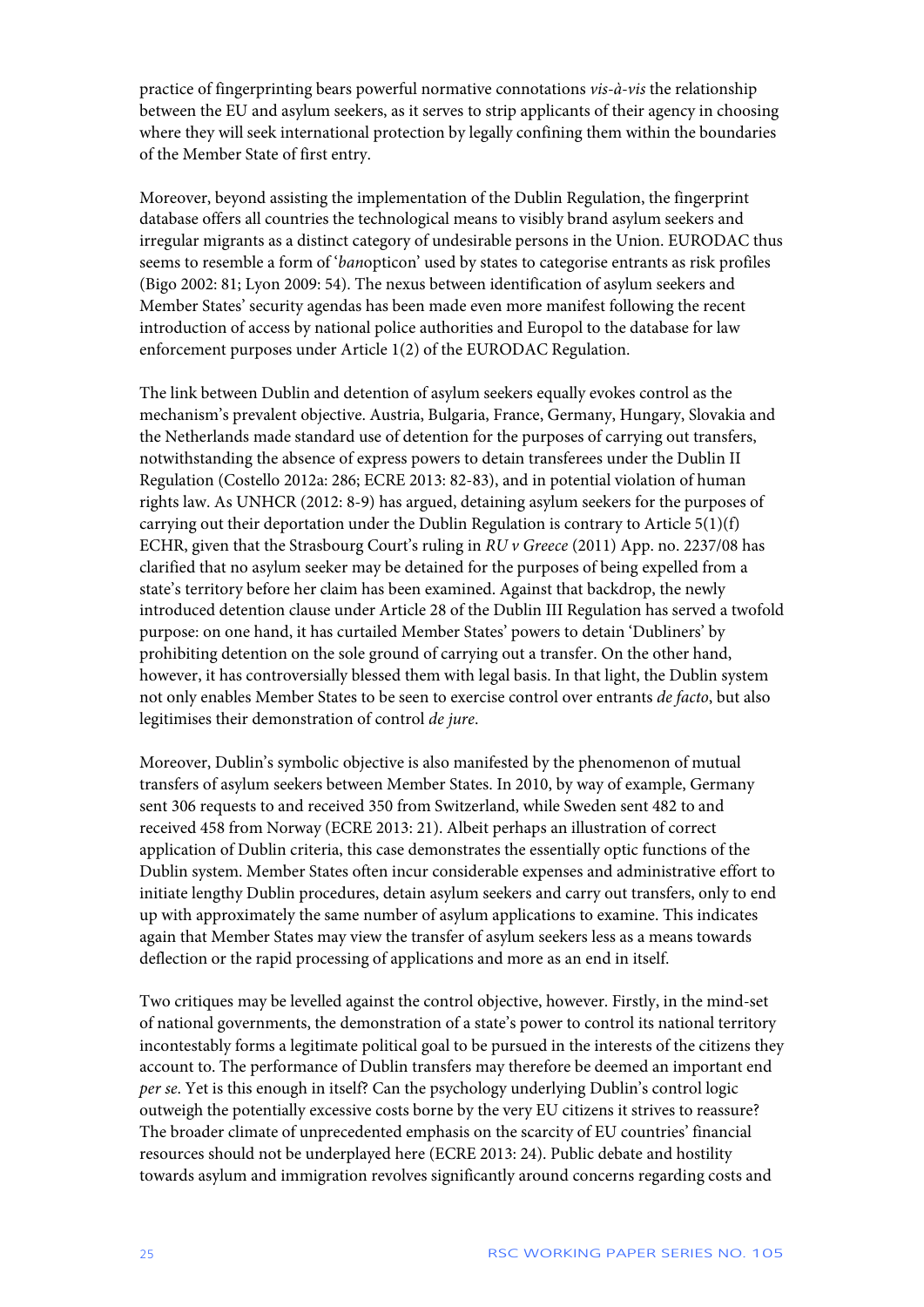taxpayers' contributions in the majority of Member States. A highly illustrative example could be drawn, for instance, from the Council's resource-related arguments on numerous contentious issues during the negotiations of the Asylum Procedures Directive. In that light, Member States are accountable to their citizens to ensure that resources invested in asylum policies are appropriately spent. Governments cannot therefore hold any comprehensive internal or EU-wide debate on individual or collective approaches to asylum responsibility without addressing Dublin's 'value for money'.

Against that backdrop, one is alarmed by the inability to date of both Commission and Member States to conduct an evaluation of the costs attached to the Dublin system (European Commission 2007: 13; ECRE 2013: 23-24). In broad terms, Dublin's costs involve the setting up, operation and maintenance of EURODAC, detention, transit zones, processing of transfer requests, preparation of proof and evidence, return costs (Thielemann *et al.* 2010: 45), as well as the establishment and staffing of specialised Dublin units within national asylum authorities. The issue of the 'Dublin bill', however, has fallen between the cracks of public debate not only in the inter-institutional negotiations of the recast Dublin III Regulation but, more surprisingly, in domestic discussions as well. Interestingly, recent parliamentary enquiries raised in Austria, Germany and Switzerland have failed to ascertain the detailed costs incurred by each country in operating the Dublin system (ECRE 2013: 24). The control objective is therefore cast into dangerous obscurity when the Union 'talks about Dublin'. The symbolic interests entrusted by Member States in Dublin's model of allocation of asylum responsibility, pertinent as they may seem, rest on dubious grounds of legitimacy, given that they have not been adequately scrutinised or weighed against costs in any debate conducted at EU or national level. To phrase the issue differently, it is one thing for Member States to claim that the Dublin system keeps their citizens safe from uncontrolled migration. It is quite another, however, to admit that the Dublin system requires citizens to incur considerable expenses in critical times of economic austerity for their governments to wield symbolic powers of control which bring very little deterrent effects in practice.

Secondly, it would be hasty to submit that a collective approach to responsibility *a fortiori*  weakens Member States' powers of control. As Kostakopoulou (2001: 133) insightfully argues, EU-wide solutions may require some loss of national sovereignty but confer upon Member States greater power to impose their security agendas and enhance their regulatory capacity beyond their borders. A burden-sharing model like relocation could in fact distribute responsibility on the basis of criteria such as reception capacity (Schneider *et al.* 2013: 6) or community ties and language affinity (ECRE 2008: 29), thereby giving a Member State significant say in the types of protection seekers who would access its territory. Conversely, the 'performance neutral' criteria set out in the Dublin Regulation, none of which refer to the will or capacity of any Member State to afford protection to an asylum seeker (Durieux 2013: 234), may serve some Member States whilst leaving others powerless to regulate the entry of asylum seekers in their territory. For countries situated at the external borders of the Union, for instance, the Dublin system rather connotes loss of national prerogative than the reinforcement thereof. In that respect, an asylum seeker's entry in the responsible country could end up being less spontaneous under a burden-sharing mechanism than it is under Dublin. Read carefully, a collective solution may therefore afford Member States sufficient control over regulating the distribution of applicants throughout the Union to counterbalance their 'invasion syndrome' (Kostakopoulou 2001:151).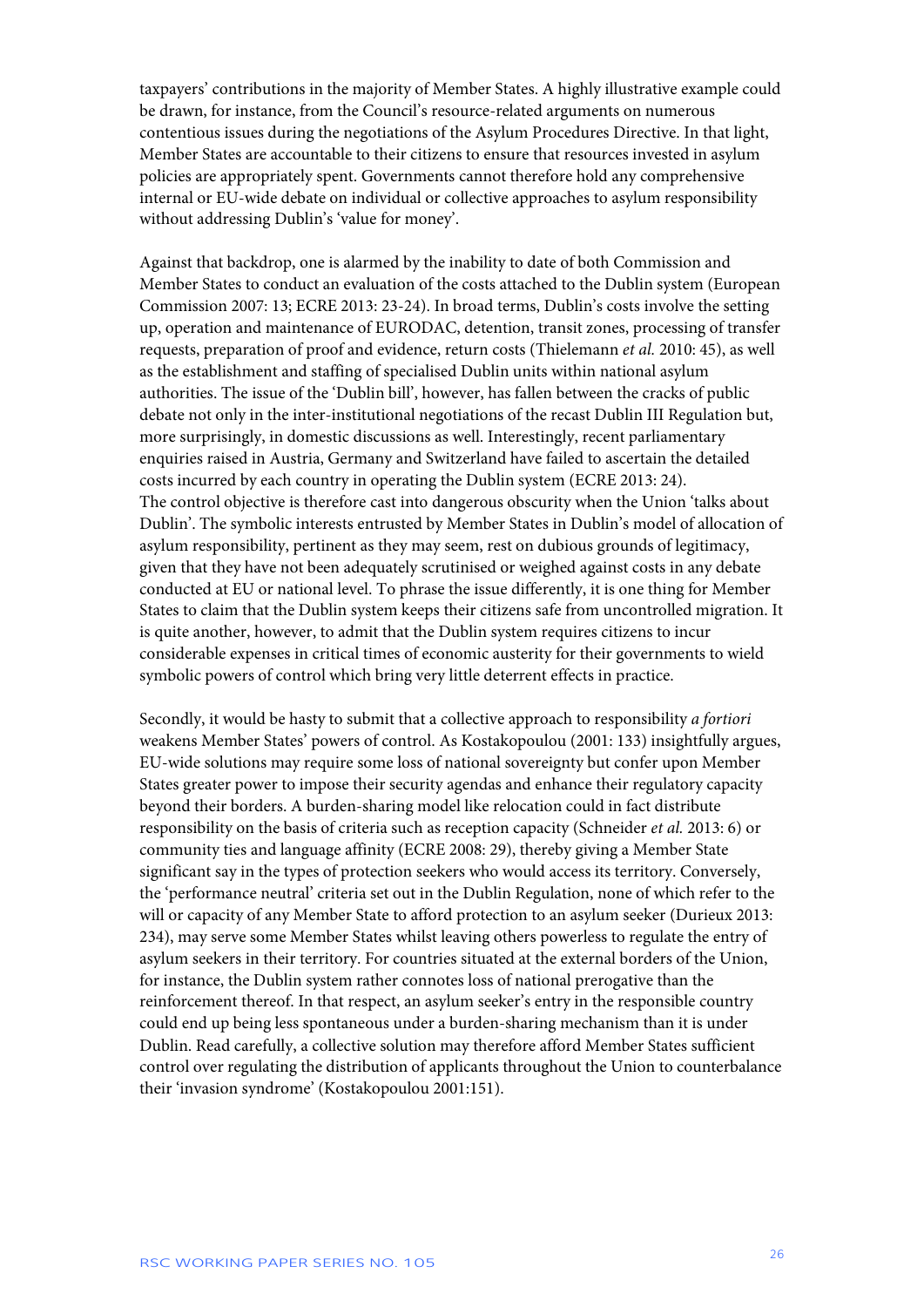# <span id="page-27-0"></span>**5 Concluding remarks**

There may evidently be little hope for substantive change in the EU's approach to allocation of responsibility for processing asylum claims in the short term. Notwithstanding Greece's best efforts to reconsider the Dublin system and to advocate for permanent burden-sharing mechanisms under its Council Presidency (Greek Presidency 2013: 3), the Union is not known for its readiness to reopen legislative files it has struggled to conclude. This may be due to various reasons. On one hand, in what remains to a large extent an intergovernmental arena in the Council, Member States opposed to the Dublin system do not wield sufficient bargaining power to change the EU's course as regards the distribution of processing responsibility.

On the other hand, in ways not necessarily intended by its original drafters, the Dublin system may have gradually acquired a life of its own. Notwithstanding their different institutional context, the aforementioned phases of adoption share one common feature: an overall difficulty on the part of the EU as a whole to revisit its *acquis* even in the face of blatant defects and changing Member State interests in play. Path dependence therefore seems an equally relevant factor in Dublin's transformation from a short-term measure to a 'cornerstone' of the CEAS (European Council 2010: 6.2). A historical institutionalist explanation of Dublin's embedded bureaucratic value could also account for the 'status quo bias' (Pierson 2000: 262) underlying the Commission's role in the recast's co-decision game. Helstroffer and Obidzinski (2013: 8) highlight that legislative proposals submitted by the Commission tend to favour the position of legislator closest to the *status quo*: the Council. In that respect, it is worth recalling that the overarching approach to the Dublin III recast in the Policy Plan on Asylum was developed on the basis of both Commission and Member States' preference of 'sticking to Dublin' expressed in the consultation launched by the Green Paper on the Future of the CEAS (European Commission 2008: 7). Any influence dissenting Member States and the European Parliament were to exercise in the Dublin III reform therefore had little room to challenge the system's pre-defined path.

In a CEAS regulated by multi-level governance, most substantive constraints on the Dublin system are thus left to be laid down through judicial channels (Peers 2012: 5). Admittedly, two of the most contentious innovations brought by the Dublin III Regulation, suspension of transfers under Article 3(2) and special responsibility rules for unaccompanied minors under Article 8(4), had already been *de facto* reformed by the CJEU in *NS* and *MA*. Nevertheless, judicial reform may only intervene as a reactive measure to remedy practical deficiencies once these are litigated in court. Courts cannot engage with the foundational principles of the Dublin system in any comprehensive manner, although they can introduce various hurdles to render its application costly and cumbersome for Member States. However, courts may not always feel inclined to challenge Dublin's state-centric logic, as the Court's reasoning in *Abdullahi* reveals. Effectively revisiting responsibility for processing asylum claims can therefore only be carried out through political dialogue in the Union.

Has the effort to 'talk about Dublin' therefore been a quest in vain? Unveiling the embedded interests of Dublin proponents may have prompted avenues for critical reflection. This paper has argued that the deflection objective at the heart of the mechanism is not fulfilled in practice, given that the blame-based reading of processing responsibility incentivises Member States to defect from the Regulation's rules and that several of the external border Member States intended to receive the bulk of applications have become unfit for transfers. The mechanism seems equally ill-suited to deliver its efficiency aims better than a collective approach to responsibility based on burden-sharing. Transferring an asylum seeker from one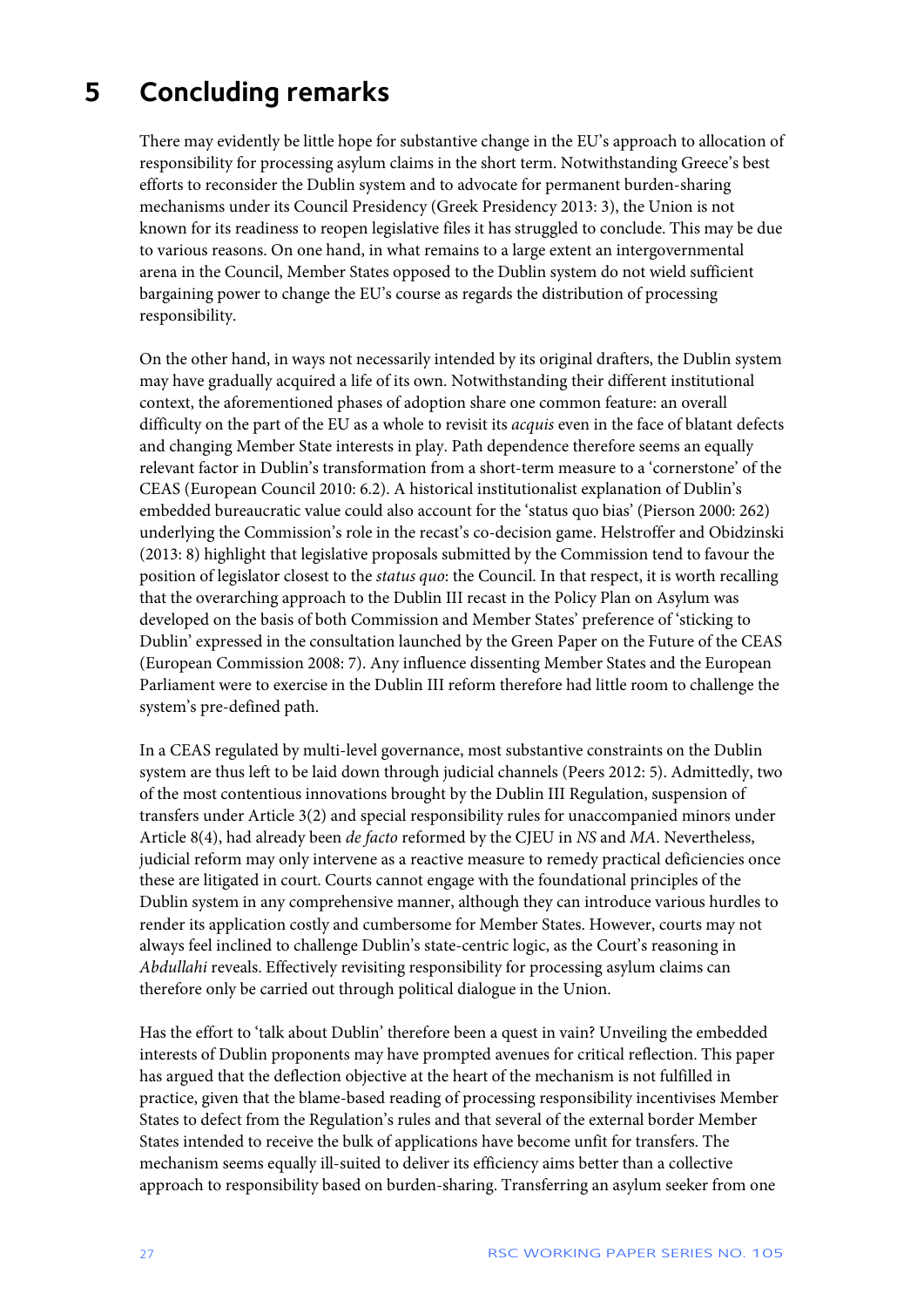Member State to another seems a dubious means for ensuring rapid processing of asylum applications, particularly when read against the significant delays witnessed in the Regulation's implementation. Moreover, Dublin may be a counter-intuitive tool to prevent multiple applications and 'asylum shopping', as its underlying principle of negative mutual recognition of asylum decisions seems in practice to create perverse incentives for asylum seekers to engage in irregular secondary movement across the Union. Accordingly, the responsibility rules laid down by the Dublin system fail to bring functional benefits towards the distribution of asylum claims between Member States.

Perhaps the mechanism's primary purpose is not to be functional, however. This paper has explored the centrality of the control objective among the interests vested in Dublin. Member States look to the mechanism to reassure their citizenry that their 'national prerogatives' to determine entry and granting of protection have not been compromised, even in the face of a Common European Asylum System. The Dublin system backs this political spectacle through a number of demonstrations of control, ranging from tracking and containing asylum seekers through EURODAC to legitimising detention. Getting the EU to 'talk about Dublin' could therefore help to acknowledge the importance attached to the mechanism not as a functional instrument for the allocation of processing responsibility but rather as a system with symbolic significance for Member States.

If that view of the Dublin system is true, the collective challenge of the distribution of asylum claims therefore remains open. The Union still requires a mechanism to allocate processing responsibility between Member States, preferably in accordance with the precepts of solidarity and fair sharing of responsibility under Article 80 TFEU. The alternative solutions offered by burden-sharing undoubtedly deserve closer attention from EU policymakers and have hopefully not been exhausted. Admittedly, debates around mutual recognition of positive asylum decisions, relocation of asylum seekers or joint processing of asylum claims have not yet been fully taken off the negotiating table. The practical value of 'talking about Dublin', if any, is thus to encourage the Union to explore these policies as normative alternatives to the Dublin system rather than measures superimposed to an unquestioned policy path. One can only hope that the development of the CEAS and the collective challenges brought before Member States by large-scale international refugee crises will drive sounder policy decisions on the distribution of asylum responsibility in the Union's future.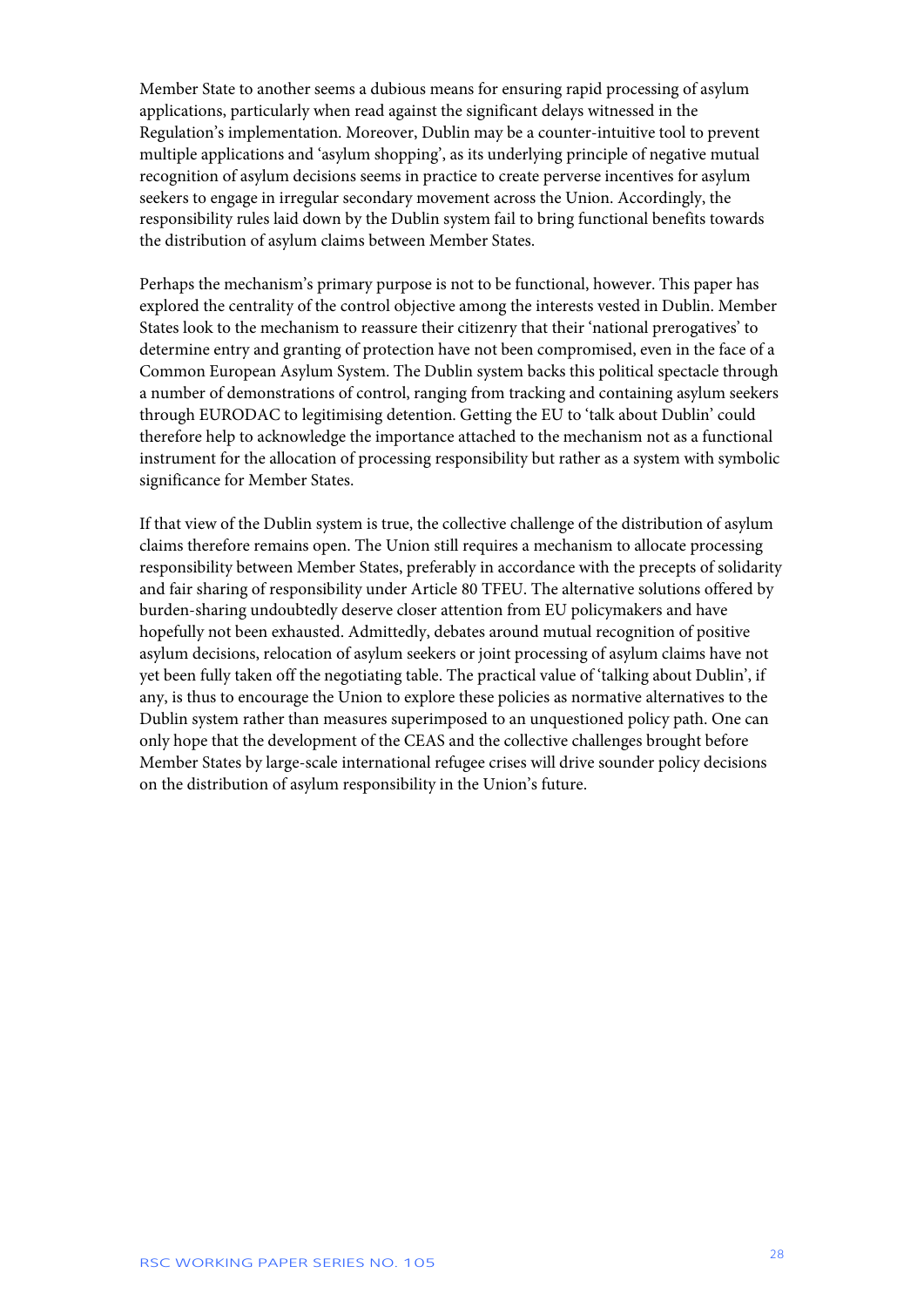## <span id="page-29-0"></span>**6 References cited**

**ACOSTA, D.** (2009) 'The Good, the Bad and the Ugly in EU Migration Law: Is the European Parliament Becoming Bad and Ugly? (The Adoption of Directive 2008/115: the Returns Directive)', *European Journal of Migration and Law* **11**(1): 19-39.

**ANDREAS, P.** (2000) *Border Games: Policing the US-Mexico Divide*, Ithaca-London, Cornell University Press.

**AUS, J.** (2006) 'Logics of Decision-Making on Community Asylum Policy: A Case Study of the Evolvement of the Dublin II Regulation', *ARENA Working Paper No. 03*.

**BALDACCINI, A., GUILD, E.** and **TONER, H.** (eds.) (2007) *Whose Freedom, Security and Justice? EU Immigration and Asylum Law and Policy*, Oxford, Hart Publishing.

**BETTS, A.** (2006) 'What does "Efficiency" Mean in the Context of the Global Refugee Regime?', *British Journal of Politics and International Relations* **8**: 148-173.

**BIGO, D.** (2002) 'Security and Immigration: Toward a Critique of the Governmentality of Unease', *Alternatives***21**: 63-92.

**BOCCARDI, I.** (2002) *Europe and Refugees: Towards an EU Asylum Policy*, The Hague – London, Kluwer Law International.

**BOLTEN, J.J.** (1991) 'From Schengen to Dublin: The New Frontiers of Refugee Law', in Meijers, H. *et al.* (eds.), *Schengen, Internationalisation of Central Chapters of the Law on Aliens, Refugees, Security and the Police*, The Hague, Kluwer Law International.

**BYRNE, R.** (2002) 'Future Perspectives: Accession and Asylum in an Expanded European Union', 373-422 in Byrne, R., Noll, G. and Vedsted-Hansen, J. (eds.), *New Asylum Countries? Migration Control and Refugee Protection in an Enlarged European Union*, The Hague – London, Kluwer Law International.

\_\_\_ (2003) 'Harmonization and Burden Redistribution in the Two Europes', *Journal of Refugee Studies* **16**(3): 336-358.

**BYRNE, R., NOLL, G.** and **VEDSTED-HANSEN, J.** (eds.) (2002) 'Western European Asylum Policies for Export: The Transfer of Protection and Deflection Formulas to Central Europe and the Baltics', 5-28 in Byrne, R., Noll, G. and Vedsted-Hansen, J. (eds.), *New Asylum Countries? Migration Control and Refugee Protection in an Enlarged European Union*, The Hague – London, Kluwer Law International.

**BYRNE, R.** and **SHACKNOVE, A.** (1996) 'The Safe Country Notion in European Asylum Law', *Harvard Human Rights Journal***9**: 185-228.

**COSTELLO, C.** (2005) 'The Asylum Procedures Directive and the Proliferation of Safe Country Practices: Deterrence, Deflection and the Dismantling of International Protection?', *European Journal of Migration and Law* **7**(1): 35-69.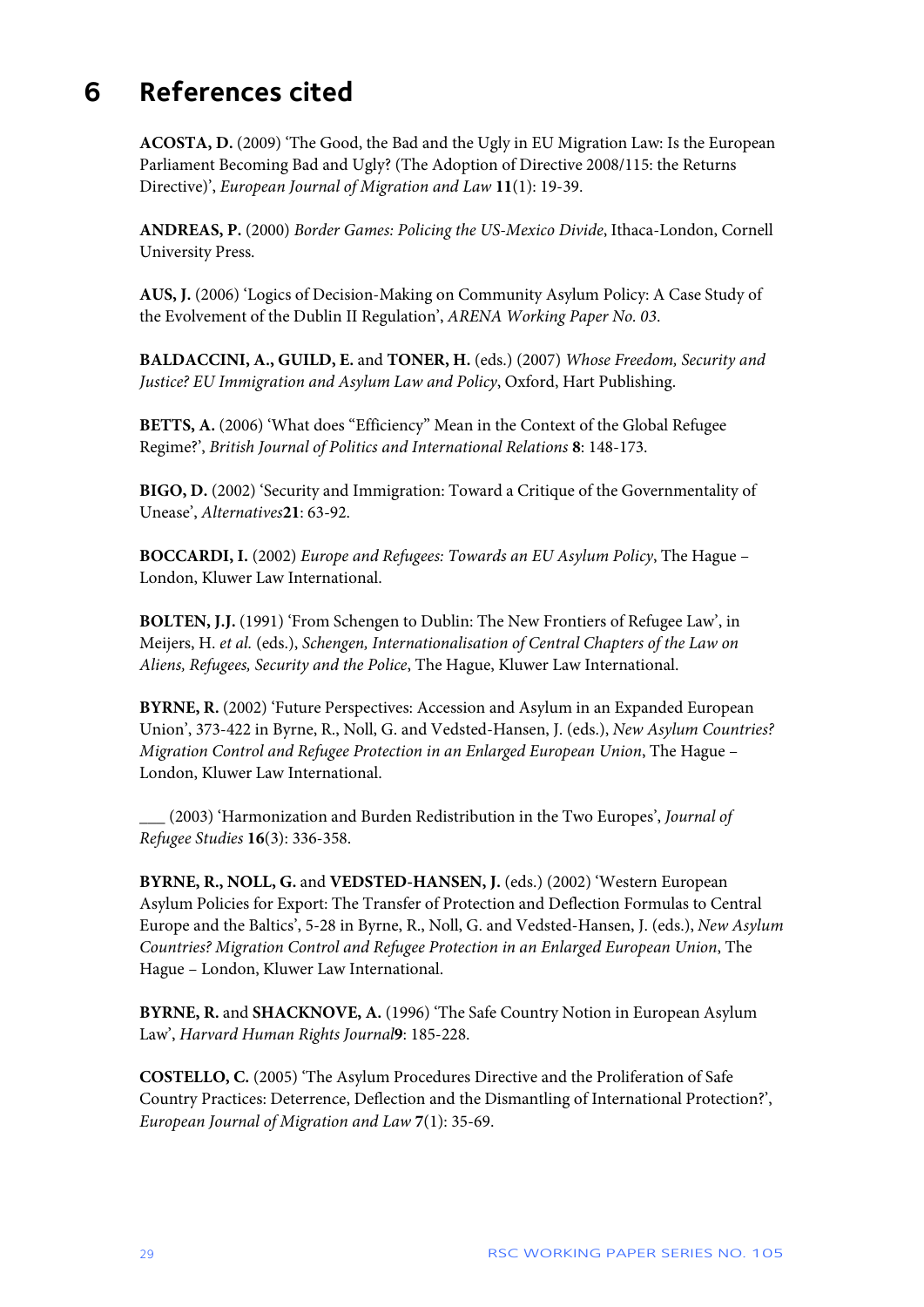\_\_\_ (2006) 'The European Asylum Procedures Directive in Legal Context', *UNHCR Working Paper No. 134*.

\_\_\_ (2012) 'Courting Access to Asylum in Europe: Recent Supranational Jurisprudence Explored', *Human Rights Law Review* **12**(2): 287-339.

\_\_\_ (2012a) 'Human Rights and the Elusive Universal Subject: Immigration Detention under International Human Rights and EU Law', *Indiana Journal of Global Legal Studies* **19**: 257- 304.

**COSTELLO, C.** and **MOUZOURAKIS, M.** (2015) 'Reflections on Reading Tarakhel: Is "How Bad is Bad Enough" Good Enough?' *Asiel en Migrantenrecht* (forthcoming).

**COUNCIL OF THE EUROPEAN UNION** (1992) *Council Resolution of 30 November 1992 on a Harmonized Approach to Questions Concerning Host Third Countries ("London Resolution")*, 30 November 1992, London.

Available from: <http://www.refworld.org/docid/3f86c3094.html> (accessed on 18 July 2014)

\_\_\_ (2012) *Council Conclusions on a Common Framework for Genuine and Practical Solidarity towards Member States Facing Particular Pressures due to Mixed Migration Flows*, 7485/12 ASIM 28 FRONT 42, 9 March 2012, Brussels.

**\_\_\_** (2012a) *18 month Programme of the Council (1 January 2013 – 30 June 2014)*, 17426/12 POLGEN 213, 7 December 2012, Brussels.

\_\_\_ (2014) *Further Discussions on the Future Development of Justice and Home Affairs, in particular Home Affairs*, 6420/14 LIMITE JAI 83 JAIEX JUSTCIV 35 CATS 19 DROIPEN 20 COPEN 52 COSI 14 ASIM 10 MIGR 20 VISA 42 FRONT 35 ENFOPOL 30 PROCIV 9 DAPIX 18 CRIMORG 12 EUROJUST 37 GENVAL 11 EJUSTICE 15 ENFOCUSTOM 19 FREMP 25, 17 February 2014, Brussels.

Available from: <http://statewatch.org/news/2014/feb/eu-council-development-jha-areahome-affairs-6420-14.pdf> (accessed on 30 May 2014).

**DANISH MINISTRY OF JUSTICE** (2014) 'Response to Question by the Parliamentary Committee on Immigration and Integration Affairs of 9 January 2014', 5 February 2014, Copenhagen.

Available from:

<http://www.ft.dk/samling/20131/almdel/uui/spm/251/svar/1109797/1330493/index.htm> (accessed on 30 May 2014).

**DEN HEIJER, M.**(2012) 'Joined Cases C-411 & 493/10 *NS v Secretary of State for the Home Department* and *ME v Refugee Applications Commissioner, Minister for Justice, Equality and Law Reform*, Judgment of the Court (Grand Chamber) of 21 December 2011', *Common Market Law Review* **49**: 1735-1754.

**DURIEUX, J.-F.** (2013) 'The Vanishing Refugee: How EU Asylum Law Blurs the Specificity of Refugee Protection', 225-257 in Lambert, H., McAdam, J. and Fullerton, M. (eds.), *The Global Reach of European Refugee Law*, Cambridge, Cambridge University Press.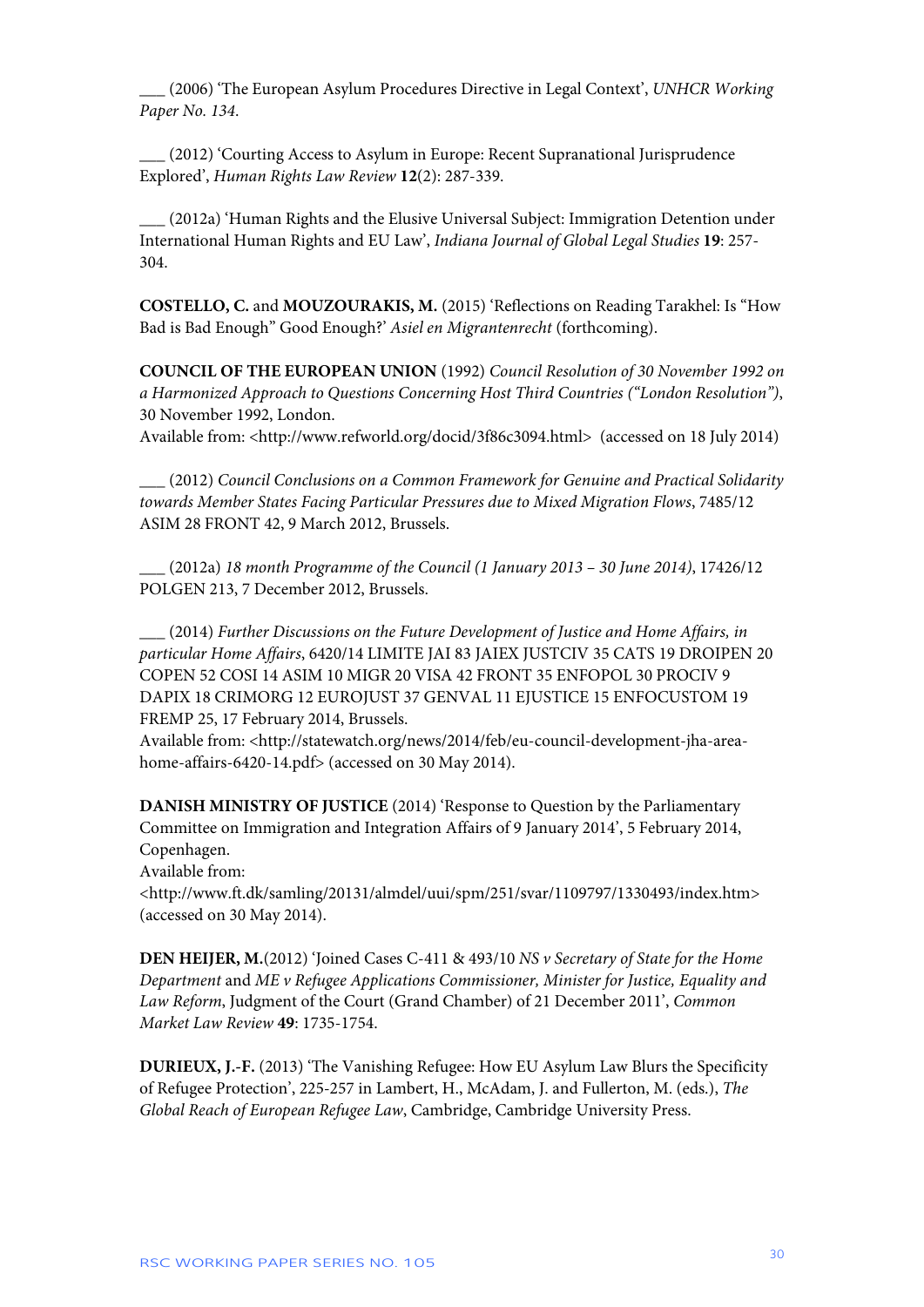**ESPINOZA, S. A.** and **MORAES, C.** (2012) 'The Law and Politics of Migration and Asylum: The Lisbon Treaty and the EU', 156-184 in Ashiagbor, D., Countouris, N. and Lianos, I. (eds.), *The European Union after the Treaty of Lisbon*, Cambridge, Cambridge University Press.

**EUROPEAN ASYLUM SUPPORT OFFICE** (2013) *Annual Report on the Situation of Asylum in the European Union 2012*, Valletta.

Available from: <http://easo.europa.eu/wp-content/uploads/EASO-Annual-Report-Final.pdf> (accessed on 30 May 2014).

**EUROPEAN COUNCIL ON REFUGEES AND EXILES** (2008) *Sharing Responsibility for Refugee Protection in Europe: Dublin Reconsidered*, March 2008, Brussels. Available from: <http://www.ecre.org/topics/areas-of-work/introduction/134.html> (accessed on 30 May 2014).

\_\_\_ (2013) *Dublin II Regulation: Lives on Hold*, February 2013, Brussels. Available from: <http://www.ecre.org/component/content/article/56-ecre-actions/317 dublin-ii-regulation-lives-on-hold.html> (accessed on 30 May 2014).

\_\_\_ (2014) *ECRE Joins UNHCR in a Call for the Suspension of Dublin Transfers to Bulgaria*, January 2014, Brussels.

Available from: <http://ecre.karakasstaging.be/index.php?option=com\_downloads&id=215> (accessed on 30 May 2014).

**EUROPEAN COMMISSION** (2007) *Report on the Evaluation of the Dublin System*, COM(2007) 299, 6 June 2007, Brussels.

\_\_\_ (2007a) *Green Paper on the Future of the Common European Asylum System*, COM(2007) 301, 6 June 2007, Brussels.

\_\_\_ (2008) *Policy Plan on Asylum*, COM(2008) 360, 17 June 2008, Brussels.

\_\_\_ (2008a) *Proposal for a Regulation of the European Parliament and of the Council establishing the criteria and mechanisms for determining the Member State responsible for examining an application for international protection lodged in one of the Member States by a third-country national or a stateless person (Recast)*, COM(2008) 820, 3 December 2008, Brussels.

\_\_\_ (2011) *On Enhanced Intra-EU Solidarity in the Field of Asylum: An EU Agenda for Better Responsibility-Sharing and More Mutual Trust*, COM(2011) 835, 2 December 2011, Brussels.

\_\_\_ (2013) *Intervention by Cecilia Malmström during the Relocation Forum*, SPEECH/13/754, 25 September 2013, Brussels.

**EUROPEAN COUNCIL** (1999) *Conclusions of the Presidency*, 15-16 October 1999, Tampere. Available from: <http://www.europarl.europa.eu/summits/tam\_en.htm> (accessed on 30 May 2014).

\_\_\_ (2005) *The Hague Programme: Strengthening Freedom, Security and Justice in the European Union*, OJ C53/4, Official Journal of the European Union, Luxembourg.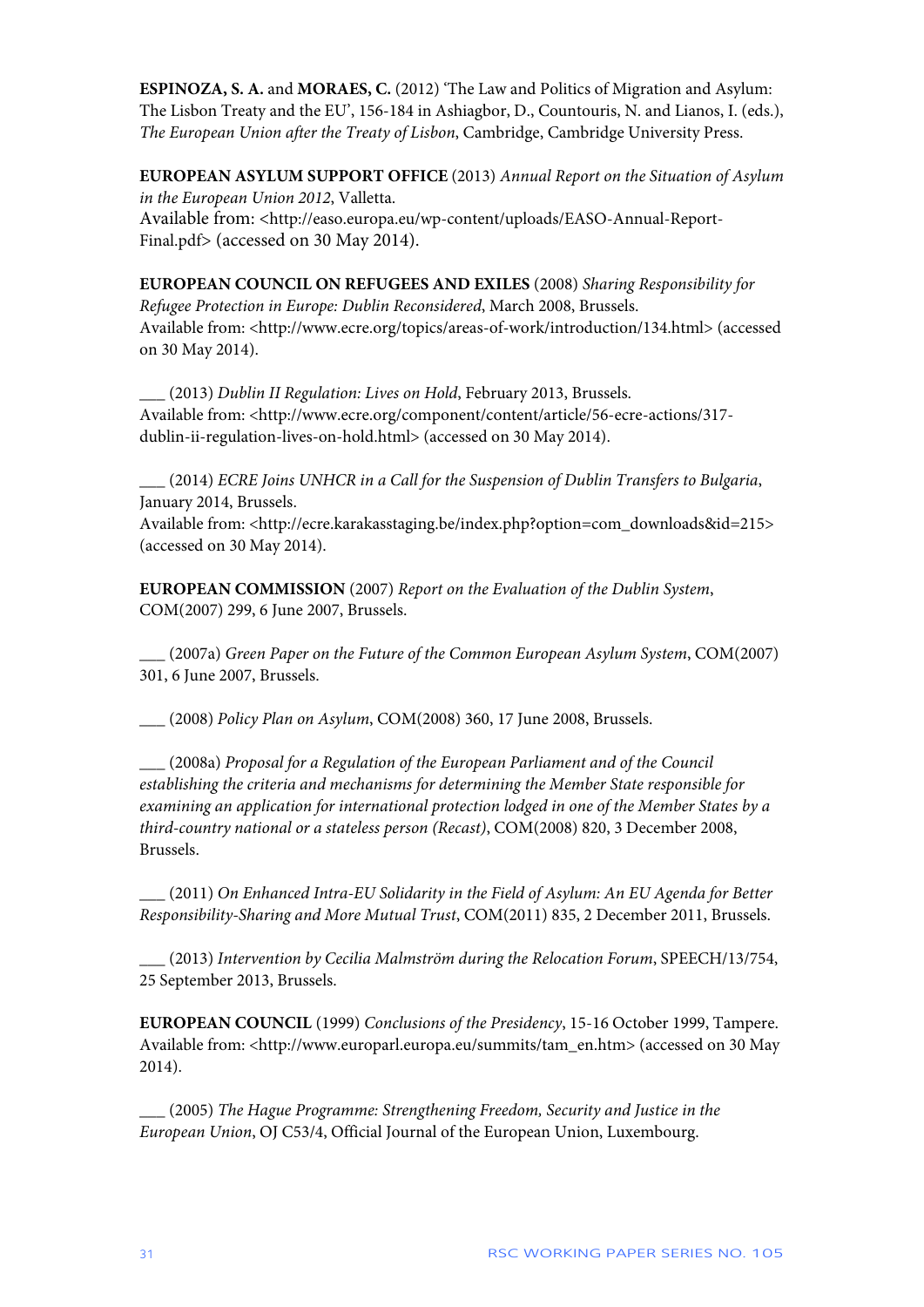\_\_\_ (2010)*The Stockholm Programme – An Open and Secure Europe Serving and Protecting Citizens*, OJ C115/32, Official Journal of the European Union, Luxembourg.

**EUROPEAN PARLIAMENT** (2012) *Report on Enhanced Intra-EU Solidarity in the Field of Asylum (2012/2032 (INI))*, PE489.453v03-00, 19 July 2013, Strasbourg.

**EUROPEAN PARLIAMENT, COUNCIL OF THE EUROPEAN UNION** and **EUROPEAN COMMISISION** (2002) *Interinstitutional Agreement of 28 November 2001* on a more structured use of the recast technique for legal acts, OJ C77/1, Official Journal of the European Union, Luxembourg.

**EUROSTAT** (2014) *Asylum Applicants and First Instance Decisions on Asylum Applications: 2013*, KS-QA-14-003-EN-N, Brussels.

**FABBRINI, S.** (2005) 'Madison in Brussels: The EU and the US as Compound Democracies', *European Political Science* **4**: 188-198.

**GAMMELTOFT-HANSEN, T.** (2011) *Access to Asylum: International Refugee Law and the Globalisation of Migration Control*, Cambridge, Cambridge University Press.

**GARLICK, M.** (2006) 'The EU Discussions on Extraterritorial Processing: Solution or Conundrum?', *International Journal of Refugee Law* **18**(3-4): 601-629.

**GONZALEZ-SETTLAGE, R.** (2012) 'Indirect Refoulement: Challenging Canada's Participation in the Canada-United States Safe Third Country Agreement', *Wisconsin International Law Journal* **30**(1): 142-189.

**GREEK PRESIDENCY OF THE COUNCIL OF THE EU** (2013) 'Greek Presidency Priorities presented at EPC Breakfast Policy Briefing in Brussels (29 November 2013)', Brussels. Available from:

<http://gr2014.eu/sites/default/files/29.11.2013\_Ambassador%20Sotiropoulos%27s%20Speec h%20on%20Greek%20Presidency%20Priorities%20at%20EPC%20Breakfast.pdf> (accessed on 30 May 2014).

**GUILD, E.** (2006) 'The Europeanisation of Europe's Asylum Policy', *International Journal of Refugee Law* **18**(3-4): 630-651.

**HAILBRONNER, K.** (1993) 'The Concept of "Safe Country" and Expeditious Asylum Procedures: A Western European Perspective', *International Journal of Refugee Law* **5**(1): 31- 65.

**HATHAWAY, J. C.** and **NEVE, R. A.** (1997) 'Making International Refugee Law Relevant Again: A Proposal for Collectivized and Solution-Oriented Protection', *Harvard Human Rights Journal* **10**: 115-211.

**HELSTROFFER, J.** and **OBIDZINSKI, M.** (2013) 'Codecision Procedure Bias: The European Legislation Game', *European Journal of Law and Economics* (Forthcoming). Available from: <http://papers.ssrn.com/sol3/papers.cfm?abstract\_id=2205169> (accessed on 30 May 2014).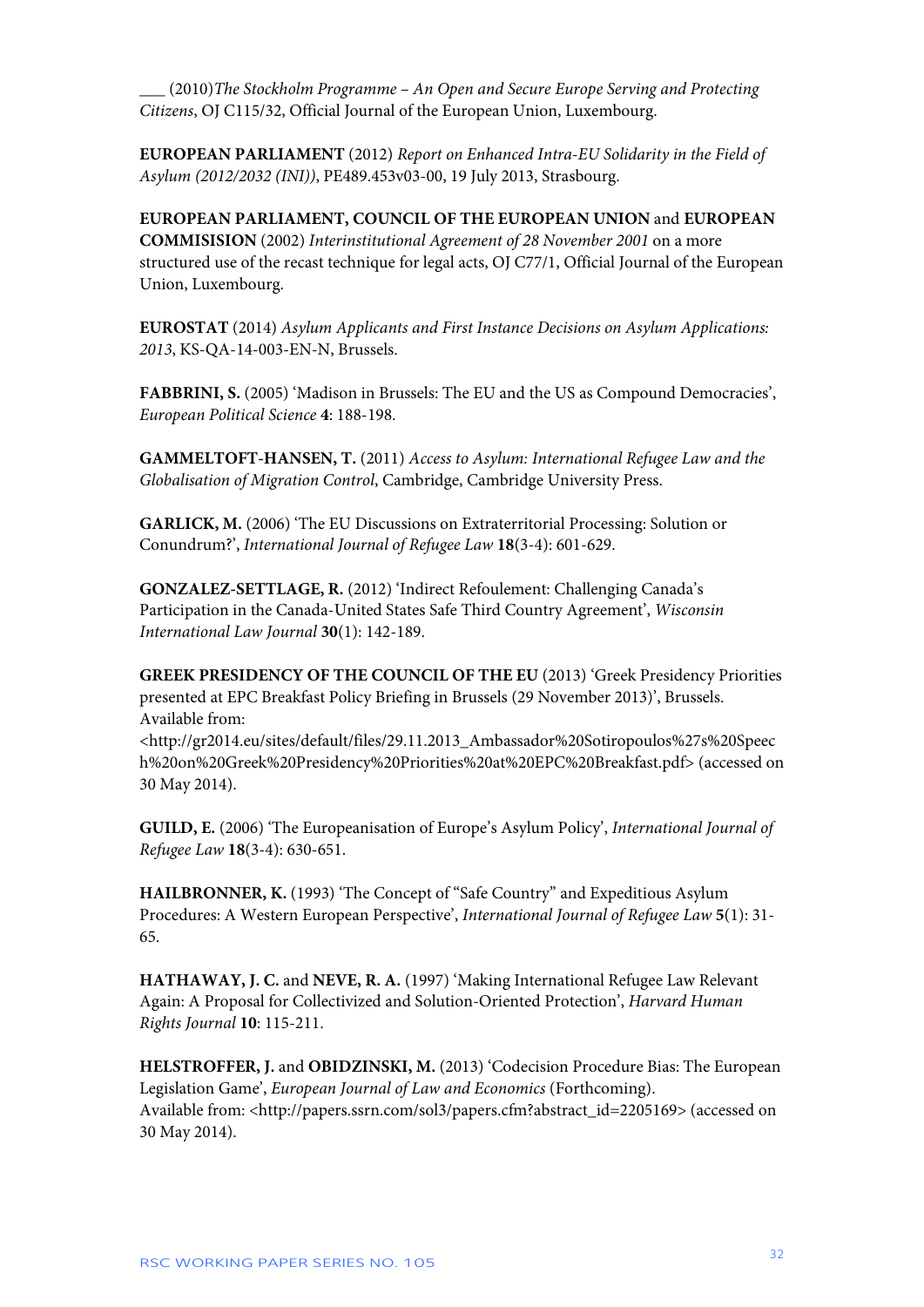**HIX, S. and HOYLAND, B.** (2011) *The Political System of the European Union*, 3<sup>rd</sup> ed., New York, Palgrave.

\_\_\_ (2013) 'Empowerment of the European Parliament', *Annual Review of Political Science* **16**: 171-189.

**HOWARD, J.** (2003) 'To Deter or Deny: Australia and the Interdiction of Asylum Seekers', *Refuge* **21**(4): 35-50.

**HURWITZ, A.** (1999) 'The 1990 Dublin Convention: A Comprehensive Assessment', *International Journal of Refugee Law* **11**(4): 646–677.

**HUYSMANS, J.** (2000) 'The European Union and the Securitization of Migration', *Journal of Common Market Studies* **38**(5): 751-777.

**JESUIT REFUGEE SERVICE** (2013) *Protection Interrupted: The Dublin Regulation's Impact on Asylum Seekers' Protection*, June 2013, Brussels. Available from: <http://www.jrseurope.org/DIASP%20Publications/Protection%20Interrupted\_JRS%20Europ e\_June%202013.pdf> (accessed on 30 May 2014)

**KEOHANE, R. O.** (1984) *After Hegemony: Cooperation and Discord in the World Political Economy*, Princeton, Princeton University Press.

**KJAERGAARD, E.** (1994) 'Opinion: The Concept of "Safe Third Country" in Contemporary European Refugee Law', *International Journal of Refugee Law* **6**(4): 649-655.

**KJAERUM, M.** (1992) 'The Concept of Country of First Asylum', *International Journal of Refugee Law* **4**(4): 514-530.

**KOSTAKOPOULOU** (2001) *Citizenship, Identity and Immigration in the EU*, Manchester – New York, Manchester University Press.

\_\_\_ (2010) 'An Open and Secure Europe? Fixity and Fissures in the Area of Freedom, Security and Justice after Lisbon and Stockholm', *European Security* **19**(2): 151-167.

**KRASNER, S. A.** (1989) 'Sovereignty: An Institutional Perspective', 69-96 in Caporaso, J. A. (ed.), *The Elusive State: International and Comparative Perspectives*, Newbury Park, Sage.

**LAVENEX, S.** (2001) 'The Europeanization of Refugee Policies: Normative and Institutional Challenges', *Journal of Common Market Studies* **39**(5): 851-874.

**LEERKES, A.** and **BROEDERS, D.** (2013) 'Deportable and Not so Deportable: Formal and Informal Functions of Administrative Immigration Detention', 79-104 in Anderson, B., Gibney, M. J. and Paoletti, E. (eds.), *The Social, Political and Historical Contours of Deportation*, Oxford, Springer.

**LOPATIN, E.** (2013) 'The Changing Position of the European Parliament on Irregular Migration and Asylum under Co-decision', *Journal of Common Market Studies* **51**(4): 740- 755.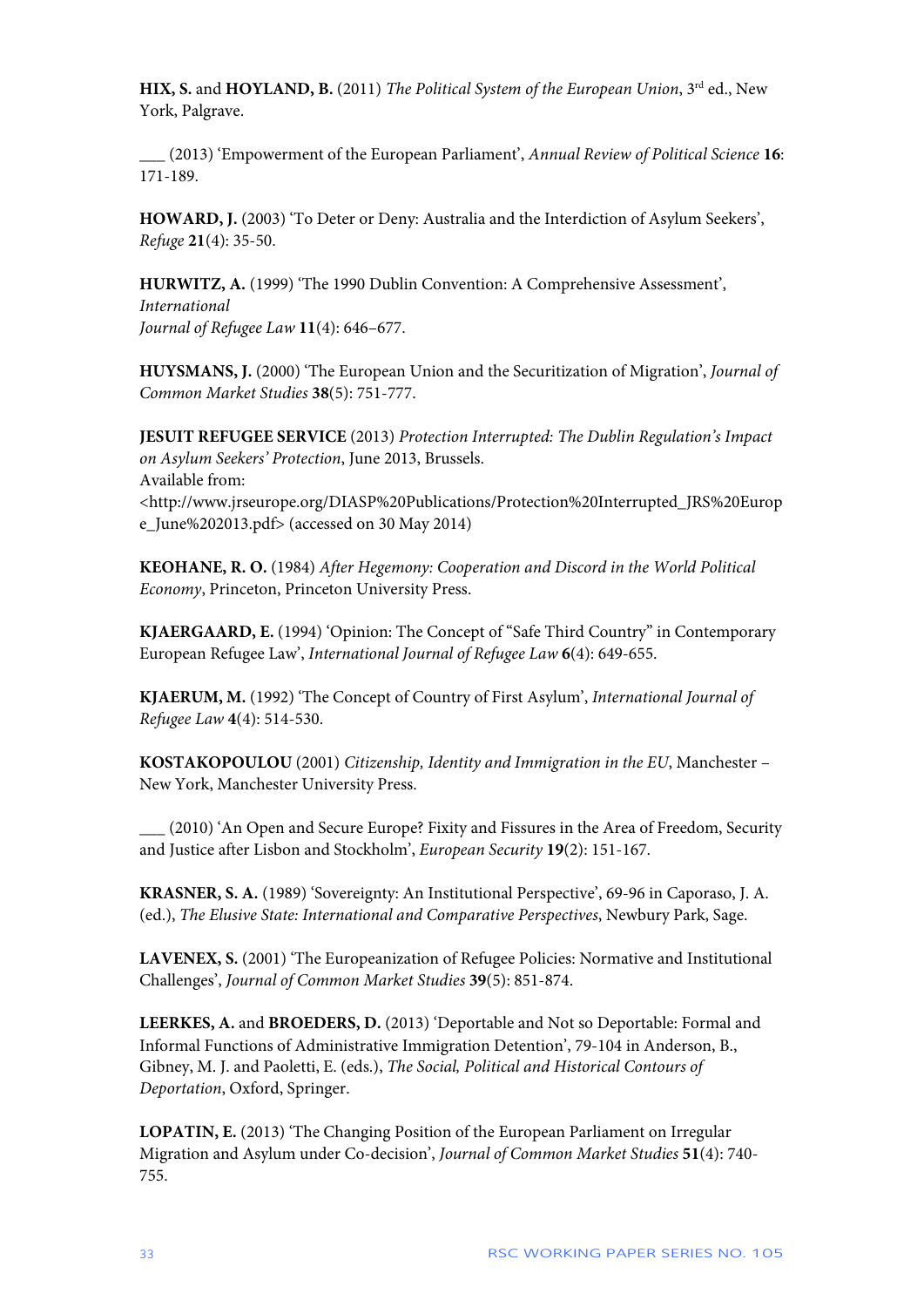**LYON, D.** (2009) *Identifying Citizens: ID Cards as Surveillance*, Cambridge, Polity Press.

**McDONOUGH, P.** and **TSOURDI, E.** (2012) 'Putting Solidarity to the Test: Assessing Europe's Response to the Asylum Crisis in Greece', *UNHCR Working Paper No. 231*.

**MAIANI, F.** and **VEVSTAD, V.** (2009) 'Reflection Note on the Evaluation of the Dublin System and the Dublin III Proposal', European Parliament, Directorate-General Internal Policies, Policy Department C, Citizens Rights and Constitutional Affairs, Civil Liberties, Justice and Home Affairs, PE 410.690, March 2009, Brussels.

**MENZ, G.** (2014) 'The Promise of the Principal-Agent Approach for Studying EU Migration Policy: The Case of External Migration Control', *Comparative European Politics*  (Forthcoming).

Available from: <http://www.palgravejournals.com/cep/journal/vaop/ncurrent/full/cep201329a.html> (accessed on 30 May 2014).

**MITSILEGAS, V.** (2012) 'The Limits of Mutual Trust in Europe's Area of Freedom, Security and Justice: From Automatic Inter-State Cooperation to the Slow Emergence of the Individual', *Yearbook of European Law* **31**(1): 319-372.

**MORAVCSIK, A.** (1998) *The Choice for Europe: Social Purpose and State Power from Messina to Maastricht*, Ithaca, Cornell University Press.

**MORENO-LAX, V.** (2012) 'Dismantling the Dublin System: *MSS v Belgium and Greece*', *European Journal of Migration and Law* **14**(1): 1-31.

**NICOLAÏDIS, K.** (2007) 'Trusting the Poles? Constructing Europe through Mutual Recognition', *Journal of European Public Policy* **14**(5): 682-698.

**NOLL, G.** (2000) *Negotiating Asylum: The EU Acquis, Extraterritorial Protection and the Common Market of Deflection*, The Hague, Kluwer Law International.

\_\_\_ (2003) 'Risky Games? A Theoretical Approach to Burden-Sharing in the Asylum Field', *Journal of Refugee Studies* **16**(3): 236-252.

PAPADIMITRIOU, P. and PAPAGEORGIOU, I. (2006) 'The New "Dubliners": Implementation of European Council Regulation 343/2003 (Dublin II) by the Greek Authorities', *Journal of Refugee Studies* **18**(3): 299-318.

**PAPAGEORGIOU, I.** (2010) «Το άσυλο και η μετανάστευση μετά τη Συνθήκη της Λισσαβώνας», *Ελληνική Επιθεώρηση Ευρωπαϊκού Δικαίου* **4**: 499-510.

**\_\_\_** (2012) «Το τέλος του Κοινού Ευρωπαϊκού Συστήματος Ασύλου; Η υπόθεση *M.S.S. κατά Βελγίου και Ελλάδος*», *Εφαρμογές Δημοσίου Δικαίου***2**: 1-8.

**PEERS, S.** (2012) 'The Revised "Dublin" Rules on Responsibility for Asylum-Seekers: The Council's Failure to Fix a Broken System', *Statewatch*. Available from: <http://www.statewatch.org/analyses/no-173-dublin-III.pdf> (accessed on 30

May 2014).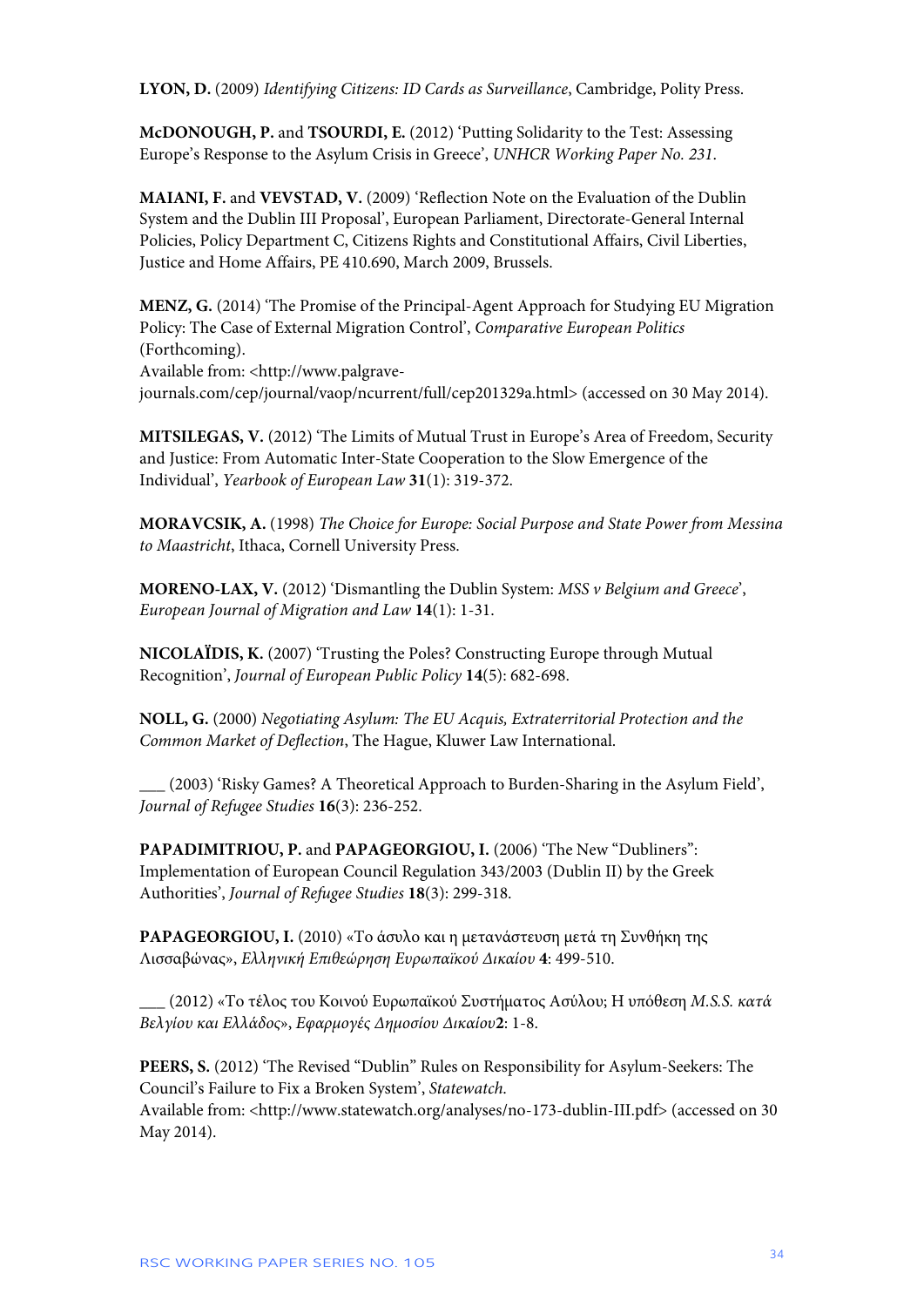\_\_\_ (2013) 'The Second Phase of the Common European Asylum System: A Brave New World – or Lipstick on a Pig?', *Statewatch*.

Available from: <http://www.statewatch.org/analyses/no-220-ceas-second-phase.pdf> (accessed on 30 May 2014).

**PIERSON, P.** (1996) 'The Path to European Integration: A Historical Institutionalist Analysis', *Comparative Political Studies* **29**(2): 123-163.

\_\_\_ (2000) 'Increasing Returns, Path Dependence, and the Study of Politics', *American Political Science Review* **94**(2): 251-267.

**RIPOLL SERVENT, A.** (2010) 'Point of No Return? The European Parliament after Lisbon and Stockholm', *European Security* **19**(2): 191-207.

**\_\_\_** (2013) 'The European Parliament and the Returns Directive: The End of Radical Contestation; The Start of Consensual Constraints', 43-58 in Anderson, B., Gibney, M. J. and Paoletti, E. (eds.),*The Social, Political and Historical Contours of Deportation*, Oxford, Springer.

**SCHNEIDER, J., ENGLER, M.** and **ANGENENDT, S.** (2013) 'European Refugee Policy: Pathways to Fairer Burden-Sharing', *Sachverständigenrat deutscher Stiftungen für Integration und Migration (SVR) GmbH*.

**SHACKLETON, M.** (2000) 'The Politics of Co-decision', *Journal of Common Market Studies*  **38**(2): 325-342.

**THIELEMANN, E.** and **ARMSTRONG, C.** (2013) 'Understanding European Asylum Cooperation under the Schengen/Dublin System: A Public Goods Framework', *European Security* **22**(2): 148-164.

**THIELEMANN, E., WILLIAMS, R.** and **BOSWELL, C.** (2010) 'What System of Burden-Sharing between Member States for the Reception of Asylum Seekers?', European Parliament, Directorate-General Internal Policies, Policy Department C, Citizens Rights and Constitutional Affairs, Civil Liberties, Justice and Home Affairs, PE 419.620, 22 January 2010, Brussels.

**TURTON, D.** (2003) 'Conceptualising Forced Migration', *RSC Working Paper No. 12.*

**UNITED NATIONS HIGH COMMISSIONER FOR REFUGEES** (2009) 'Comments on the European's Commission Proposal fora recast of the Regulation of the European Parliament and of the Council establishing the criteria and mechanisms for determining the Member State responsible for examining an application for international protection lodged in one of the Member States by a third country national or a stateless person ("Dublin II") (COM(2008) 820, 3 December 2008) and the European Commission's Proposal for a recast of the Regulation of the European Parliament and of the Council concerning the establishment of 'Eurodac' for the comparison of fingerprints for the effective application of [the Dublin II Regulation] (COM(2008) 825, 3 December 2008).

Available from: <http://www.refworld.org/pdfid/49c0ca922.pdf> (accessed on 30 May 2014).

\_\_\_ (2012) 'Submission of UNHCR in the Case of *Said v Hungary* (Application No. 13457/11).